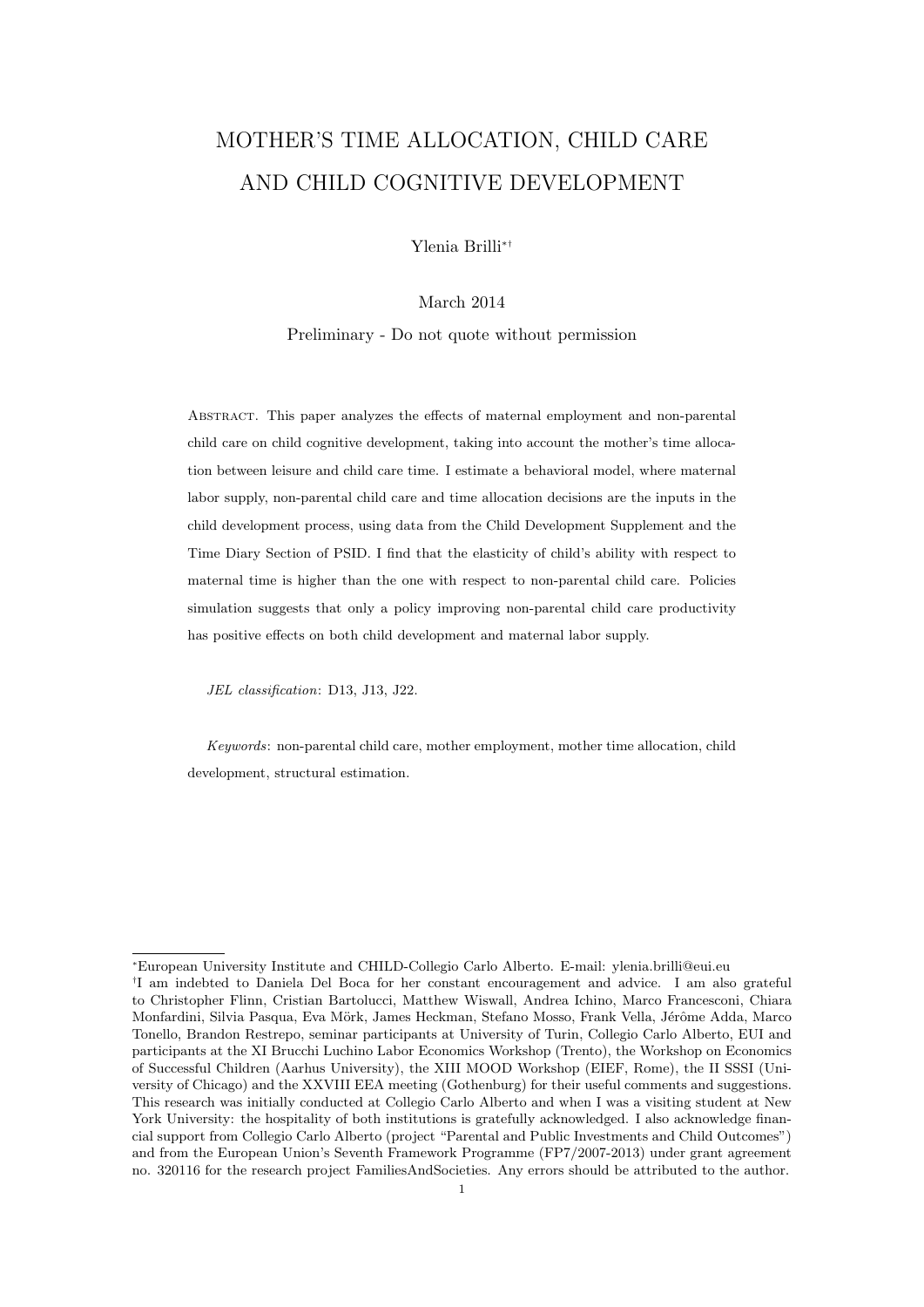## 1. Introduction

During the last decades, there has been a growing interest in studying the determinants of child cognitive achievement. Not only psychologists but also economists agree that one of the most valuable inputs for child development is the time the child spends with the mother (Cunha et al. 2006). Maternal employment may have negative consequences on children's development, since it decreases maternal child care time (Cox et al. 1992); however, it may also matter as long as it boosts non-parental child care use (Almond and Currie 2011). Indeed, the increase in the maternal employment rate and the use of external forms of child care have raised concerns about the impacts that they may have on child development. The participation of mothers in the labor market has increased from around 40 percent in the 1970s to more than 60 percent at the end of the 1990s (U.S. Census Bureau 2000); this dramatic change has also been accompanied by a large increase in the number of children cared for by people outside of the family: in the same period, the percentage of 3-5 children enrolled in some forms of pre-primary educational programs increased from 7.9 to 51.7 percent for mothers in the labor force (Bianchi 2000). However, data from the American Time Use Survey shows that the amount of child care time does not vary crucially among employment status, while employed mothers spend a significantly lower amount of time in activities like socialization or doing sport, usually defined as *leisure* (U.S. Census Bureau 2013). Although there being several works assessing the effects of maternal employment on children's cognitive development, none has simultaneously taken into account maternal time allocation between leisure and child care time, as well as non-parental child care use.

This paper analyzes the effects of maternal employment and child care arrangements on children's cognitive development, distinguishing between maternal care and care provided by market services, and taking into account the additional choice that the mother makes concerning the trade-off between leisure and child care time. To understand the effects of maternal employment and non-parental child care use on children's development, I estimate a dynamic model of mothers' time allocation and labor supply, incorporating the child's human capital accumulation process. The model suggests that, after having controlled for maternal choices on labor supply and non-parental child care use, mothers may still differ in their time allocation between leisure time to spend alone and time to spend with the child, which can be productive for their child's cognitive development.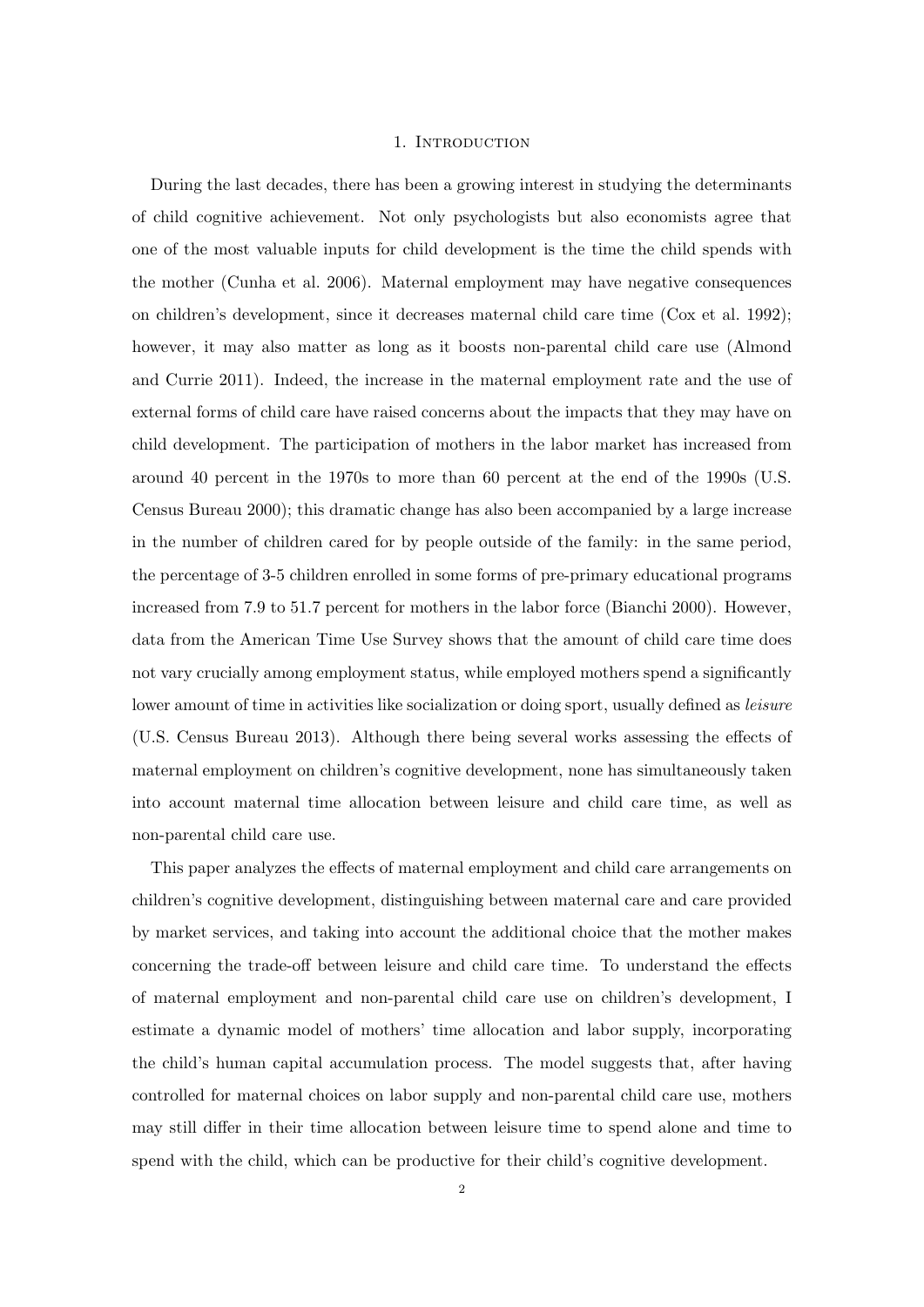The contribution of this paper to the literature is twofold. First, I estimate a model incorporating three endogenous choices of mothers' time allocation, namely maternal labor supply, maternal child care time and non-parental child care use. This implies avoiding any assumptions about the relationship between maternal labor supply and maternal child care time. Existing studies assessing the effects of maternal employment and non-parental child care use (Bernal 2008; Bernal and Keane 2010) implicitly assume that mothers' time out of work is entirely spent by the mother with the child, being then productive for the child's cognitive development. However, employed mothers might allocate their time out of work in such a way as to give priority to the time spent with the child (Bianchi 2000; Hoffert and Sandberg 2001), so that there might not be a one-to-one relationship between time spent at work and child care time.

Second, this paper represents the first attempt to estimate the elasticity of a child's ability with respect to both maternal time and non-parental child care time in a cognitive ability production function framework. To the best of my knowledge, there are not studies that simultaneously evaluate the productivity of both inputs, taking into account the selection of mothers into work and child care use.

The proposed model allows a direct estimation of the impact of maternal time on child's development, accounting for the fact that the mother not only chooses how many hours to work and how much time to use non-parental child care, but also how much time to devote to the child instead of having leisure. The mother's utility maximization problem is subject to the mother's time and budget constraints, as well as the child cognitive ability production function: the mother cares about consumption, leisure and the child's cognitive ability, while child's ability is specified by a value-added functional form and depends on the inputs received in the previous period. The empirical specification of the model introduces several sources of heterogeneity: the mother's preference parameters depend on her observable characteristics, while mother's unobserved skills affect her taste for child's ability, mother's participation in the labor market, the demand for non-parental child care and the choice between leisure and time with the child; finally, the child's initial endowment, i.e., the child's level of ability at birth, depends on both mother's and father's education, capturing a non-zero correlation between the child's skills and the parents' educational attainments.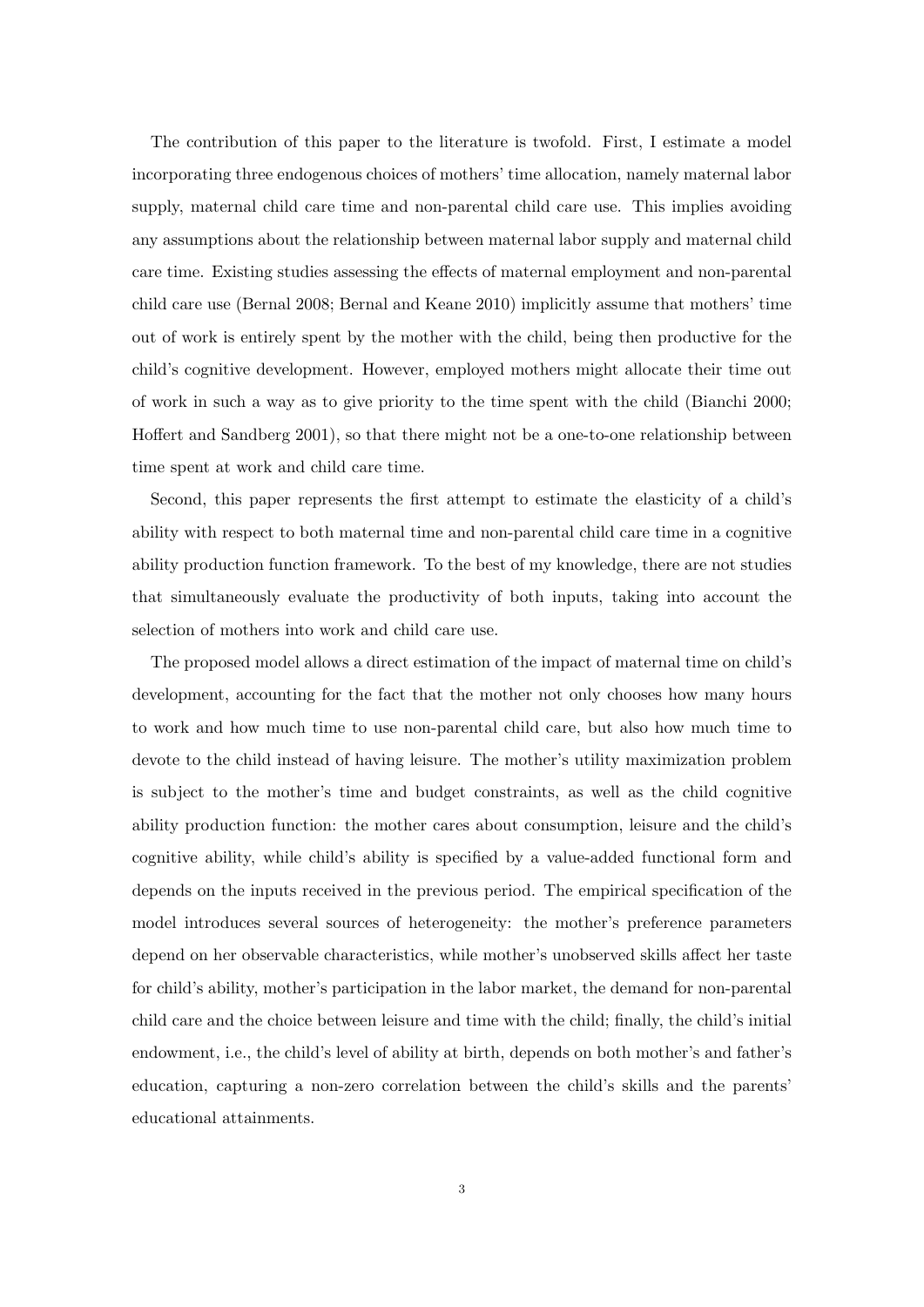The model is estimated using U.S. data from the Panel Study of Income Dynamics (PSID), linked to data from the Child Development Supplement (CDS) and the Time Diary (TD) Section. The CDS provides retrospective information on all child care arrangements used since birth and widely-recognized measures of child cognitive outcomes; the Time Diary (TD) component provides unique data on the amount of time the child spends with the mother. The main PSID surveys give detailed information on mother's work history and household income during the child's life cycle. The parameters of the model are retrieved using a Method of Simulated Moments estimator, minimizing the distance between several data statistics and their model counterparts.

The results show that more skilled mothers have higher preferences for child's ability. This implies that, even if they work more, they also make higher investments on their child's cognitive ability, either spending more time with the child or choosing more external child care or both. The estimated parameters in the child's cognitive ability production function show that the elasticity of child's ability with respect to maternal time is higher (at any child's age) than that relating to non-parental child care. Thus, mother's time is always more productive than non-parental child care.

The estimated model is used to simulate the effects of several policies. Policies subsidizing non-parental child care have very little effect on child's development. Interestingly, only a policy increasing non-parental child care productivity to the level of mother's time productivity leads to an increase in both child's ability and mother's labor supply: this suggests that the quality of the service perceived by the mother plays a significant role not only for convincing the mother to use non-parental child care but also for boosting mother's participation in the labor market.

The rest of the paper is organized as follows. Section 2 presents the related literature and some stylized facts in non-parental child care use and maternal time allocation. Section 3 presents the model that is estimated, while Section 4 presents the econometric specification of the model and the empirical method used for the identification of parameters. Section 5 describes the data and the sample used for the estimation, while Section 6 presents the results and discusses the goodness of fit of the model . Section 7 presents the results from the policy simulations and Section 8 concludes.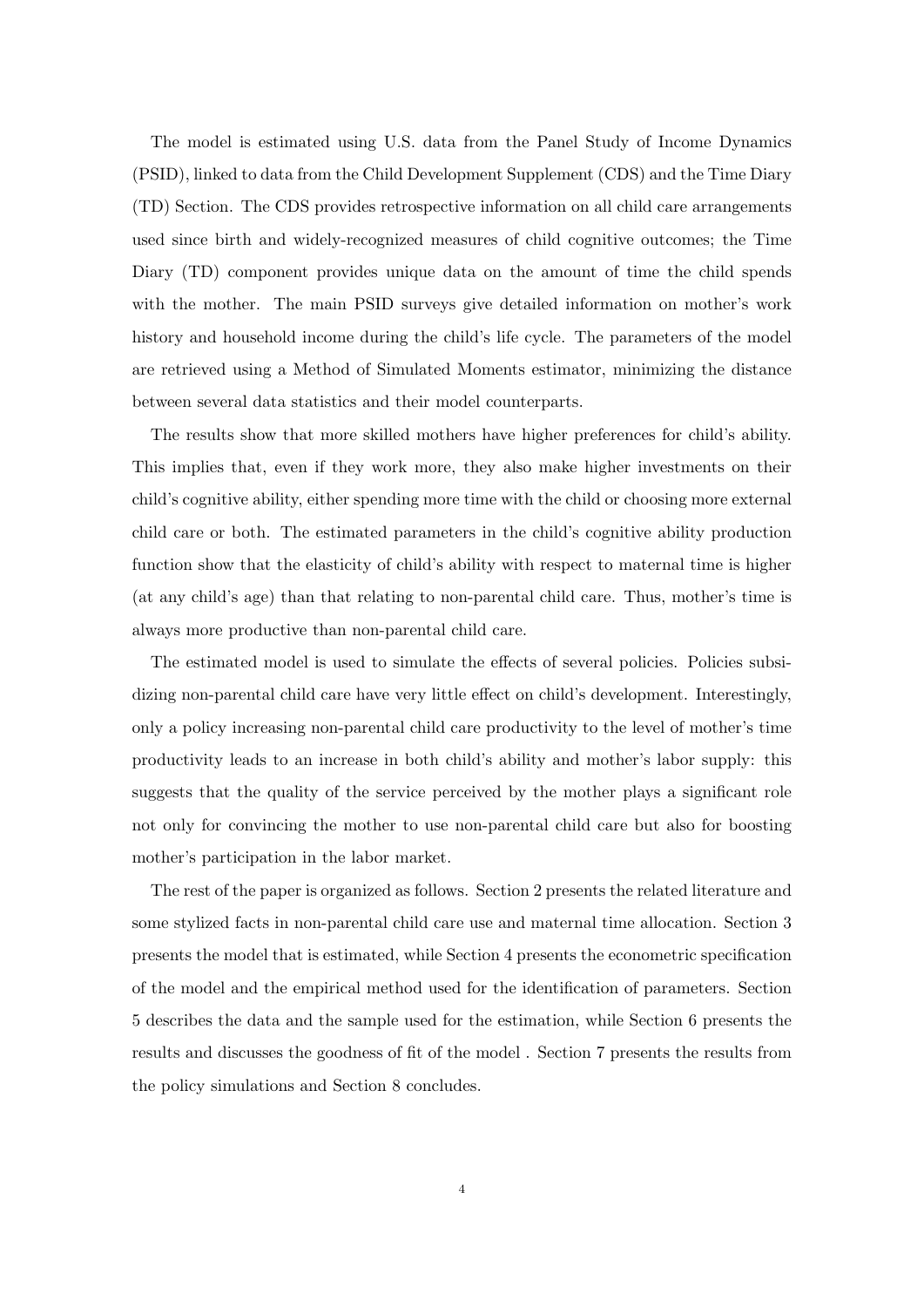## 2. Background

The increase in female employment rate that has characterized all developed countries has raised concerns about the impact that maternal employment and non-parental child care may have on child development. This is one of the reasons why, in the last few decades, many studies have attempted to assess the effects of these choices.

Since the work of Becker and Tomes (1986), who first provided a framework for modeling the implications of household decisions for children's subsequent utility and earnings, there has been a growing literature on the impacts of parental investments on children's human capital and development. Studies on maternal employment and external child care present mixed findings. Several reduced-form studies find negative effects of maternal employment (Baydar and Brooks-Gunn 1991; Belsky and Eggebeen 1991; Desai, Chase-Lansdale, and Michael 1989; Ruhm 2004), while others find null effects (Chase-Lansdale et al. 2003; James-Burdumy 2005; Parcel and Menaghan 1994). Bernal and Keane (2011) report that one year of child care use decreases children's cognitive outcomes by 2.13 percent. Instead, in their evaluation of the early childhood program Head Start, Currie and Thomas (1995, 1999) find that children who attended the program get higher scores on reading and Math test. Similarly, Magnuson, Ruhm, and Waldfogel (2007) find positive effects of having attended pre-kindergarten on academic achievement at kindergarten and primary school. Loeb et al. (2007) find that staying in center-based child care for more than 15 hours per week increases reading and Math score by almost 8 and 7 percent of a standard deviation. Recent studies focusing on Northern European countries (Datta Gupta and Simonsen 2011; Havnes and Mogstad 2011) show that the use of a high-quality formal child care service has beneficial effects on children's development.

The identification of the impacts of the effects of both maternal employment and nonparental child care on child development is hampered by several sources of endogeneity, mainly induced by the correlation of mothers' choices with mothers' and children's unobservables characteristics; moreover, the simultaneity of these choices makes it more difficult to take this selection into account. While studies using OLS are very likely to fail in taking into account these sources of endogeneity, there are studies using other techniques to handle these issues. Currie and Thomas (1995, 1999) and James-Burdumy (2005) use Mother fixed effects to control for time invariant unobserved heterogeneity of the mother, while Bernal and Keane (2011) use an Instrumental Variables estimator to take into account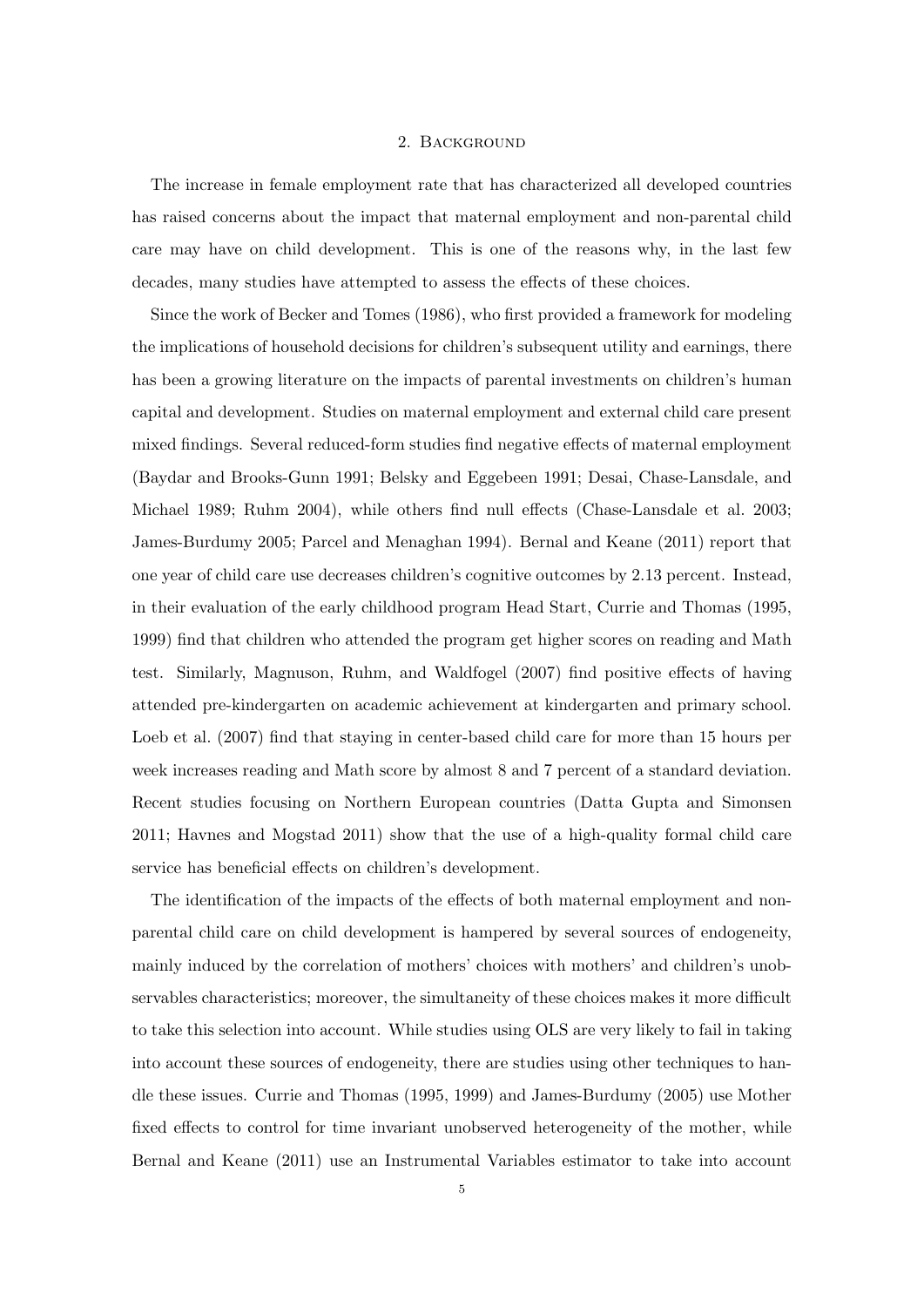the correlation between a mother's choices and a child's ability. While the first strategy is robust to the correlation of mother's decisions with mother's skills that do not vary over time, the second provides consistent estimates of the effects of interests only if it can be assumed that the mother reacts to the instruments without taking into account child's ability.

Structural estimation makes it possible to account for the sources of endogeneity that may arise in this context, modeling the mother's decision-making process for different choice variables. In this framework, each input is optimally chosen by the mother who maximizes her own utility function, with the child's ability as an argument, and the child's ability production function is one of the constraints to this maximization problem. There are few studies using structural estimation in the child development literature. The model presented in this paper builds on Del Boca, Flinn, and Wiswall (2014), who model household choices and investments in child quality from childbirth up to adolescence. They find that the productivity of mother's time investments declines over child's age, and that father's time becomes more productive as the child reaches middle childhood and adolescence. Differently from Del Boca et al. (2014), this paper does not model both parents' labor supply and time allocation decisions, focusing only on mothers' behavior and on the additional choice of using external forms of care; in other words, instead of considering fathers' time as a substitute for mothers' time with the child, the present study analyzes the role of external child care time as a substitute for maternal child care.

Mroz, Liu, and Van der Klaauw (2010) specify and estimate a behavioral model of household migration and maternal employment decisions in order to assess the effect of these choices on a child's cognitive ability. They find that part-time employment of the mother reduces the child's score by 3 percent of a standard deviation while the mother's full-time status reduces the score by 5 percent of a standard deviation. Recently, Ermish and Francesconi (2012) have evaluated the effects of maternal employment on a child's schooling, estimating the parameters of a conditional demand function for child's education; they find that one year more of a mother's full time employment reduces the probability that the child gets higher education by 11 percentage points.

Bernal (2008) is the only study that evaluates the impact of both maternal employment and non-parental child care attendance on subsequent child outcomes using a structural approach. She finds that one year in external child care reduces the child's cognitive ability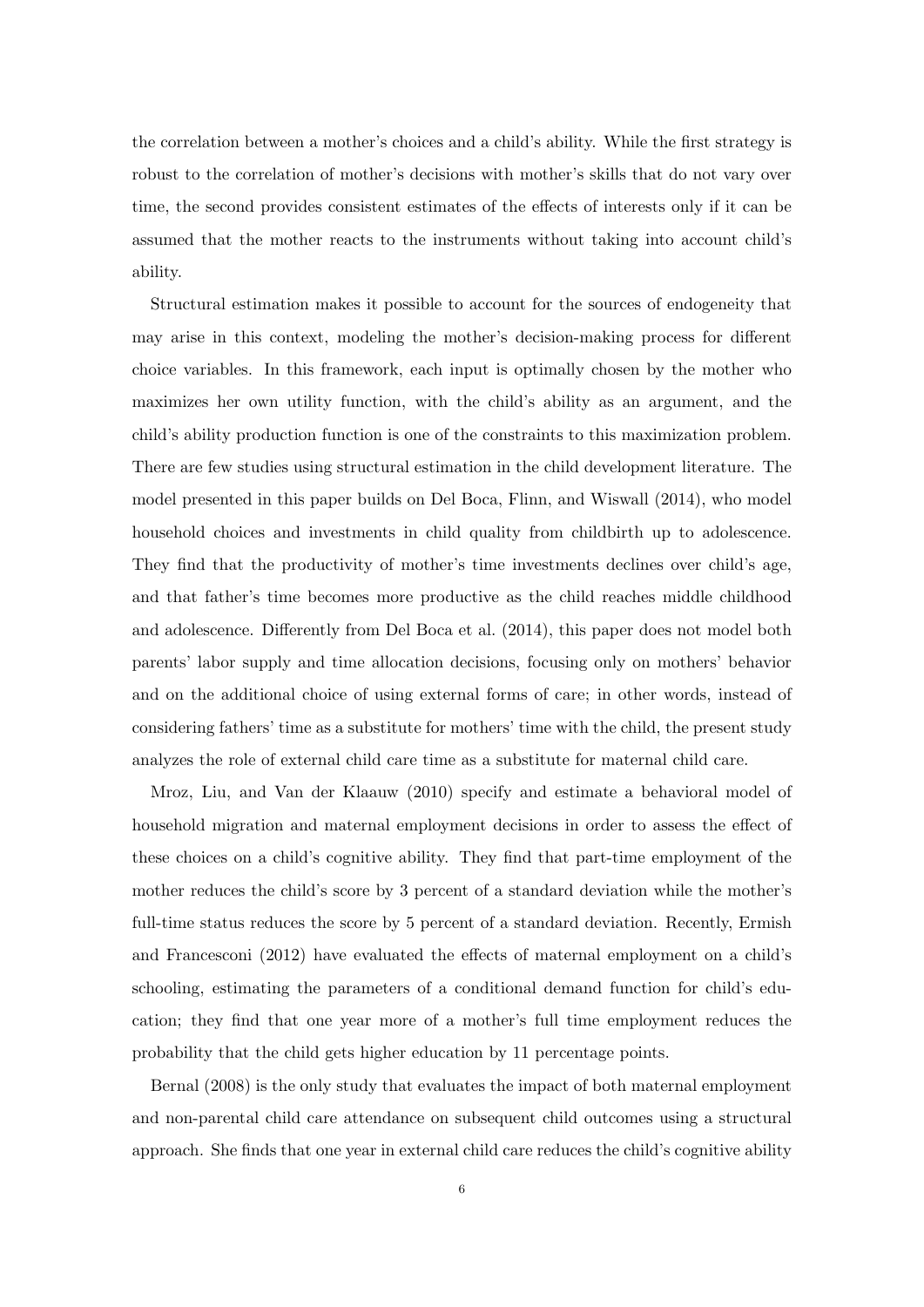by 0.8 percent; however, the impact of maternal employment and external child care is more detrimental, since, together, they decrease a child's outcome by 1.8 percent.

Differently from all other studies on maternal employment and child development, this paper exploits the actual measure of maternal time to assess the effects of maternal employment and non-parental child care on children's development; this implies that the three choices on labor supply, maternal child care time and non-parental child care are treated as endogenous.

Notice that the assumption concerning mothers' time allocation used in the previous studies may have implications for the effect that is actually estimated. In fact, arguing that maternal time with the child can be proxied by the amount of time the mother spends out of work rules out the possibility that mothers choose how to allocate their time between leisure and child care time. However, the actual investment made by the mother on the child through her contact time may differ according to how the mother allocates her time between leisure and child care time.

Even though data on mothers' and children's time use have become available only very recently, there have been some studies suggesting that mothers do not differ only in terms of participation decisions but also in terms of leisure time allocation. For instance, Leibowitz (1974, 1977) points out that more skilled mothers may also have a higher propensity to stay with their child, even if working. Recent studies on mothers' time use confirm this point, since they do not find significant differences across employment status in the amount of time mothers spend with their child (Bianchi 2000; Hoffert and Sandberg 2001). The absence of significant differences in maternal time with the child between working and non-working mothers can be attributed to two main reasons. On the one hand, during recent years, non-working mothers have also started using external child care, so that children of non-working mothers may not be always available for maternal investments while attending external child care. For instance, Bianchi (2000) shows that from the end of the 1960s to the end of the 1990s, the percentage of 3-5 years-old children enrolled in some forms of pre-primary educational programs increased from 4.8 to 44 percent for mothers not in the labor force. On the other hand, working and non-working mothers may allocate their time out of work differently, so that the actual time that they spend with the child does not correspond to the time they spend out of work. According to data from the American Time Use Survey (ATUS) 2005-2009, the amount of time spent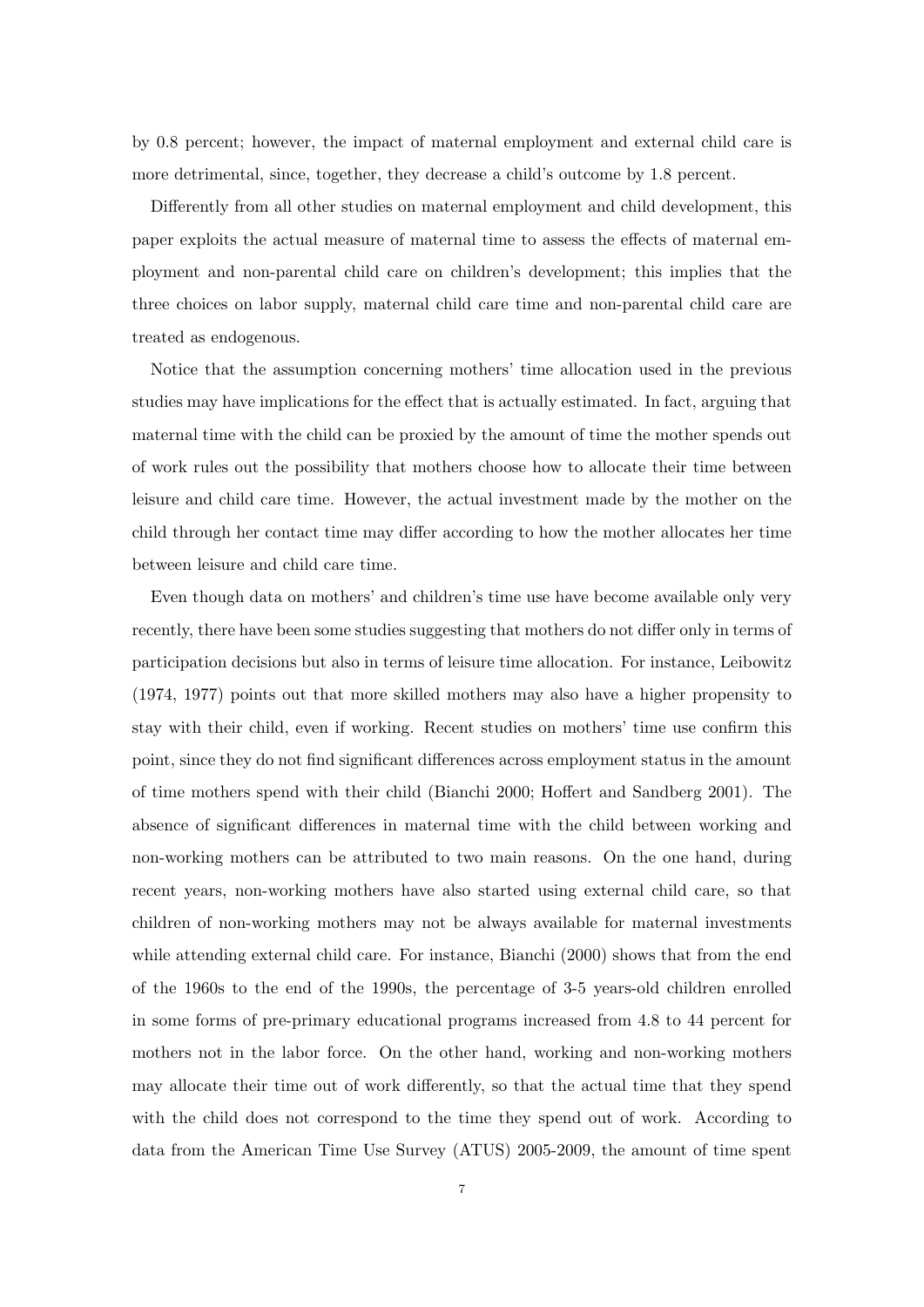Figure 1 Non-parental child care time by mothers' employment status.



NOTE. The vertical axis represents the fitted values of the following regression:

$$
children_{it} = \eta_0 + \sum_{t=1}^{T} \eta_{1t} t_{it} + \eta_2 d_{it} + \epsilon_{it}
$$

where *childcare<sub>it</sub>* represents (weekly) hours of non-parental child care in each year t,  $t_{it}$  are child's age fixed effects (with  $t = 1, \ldots, 12$ ),  $d_{it}$  is a dummy variable equal to 1 if the mother of child i works in period t.  $\eta_2 = 10.36$ represents the difference in average child care use (conditional on child's age) between working and non-working mothers. Source: own elaboration from PSID-CDS data  $(N = 3487)$ .

by mothers reading and playing with the child does not vary crucially across employment status (U.S. Census Bureau 2013). Guryan, Hurst, and Kearney (2008), exploiting ATUS data for 2003-2006, find that there is a striking positive education and income gradient in child care, while the gradient for leisure is negative: this means that more educated and wealthier mothers spend more time with their child even if working, preferring to renounce some leisure time.

Descriptive evidence from the data used in this paper supports the existence of these patterns. Figure 1 shows that non-working mothers also use a positive amount of nonparental child care for their child. This may happen if, for instance, they value the educational role of the service and choose it as an investment in their child's human capital. However, since the difference in average child care time between working and non-working mothers is equal to 10.36 hours per week, the graph also confirms that child care is needed for its custodial purposes anytime the mother is working.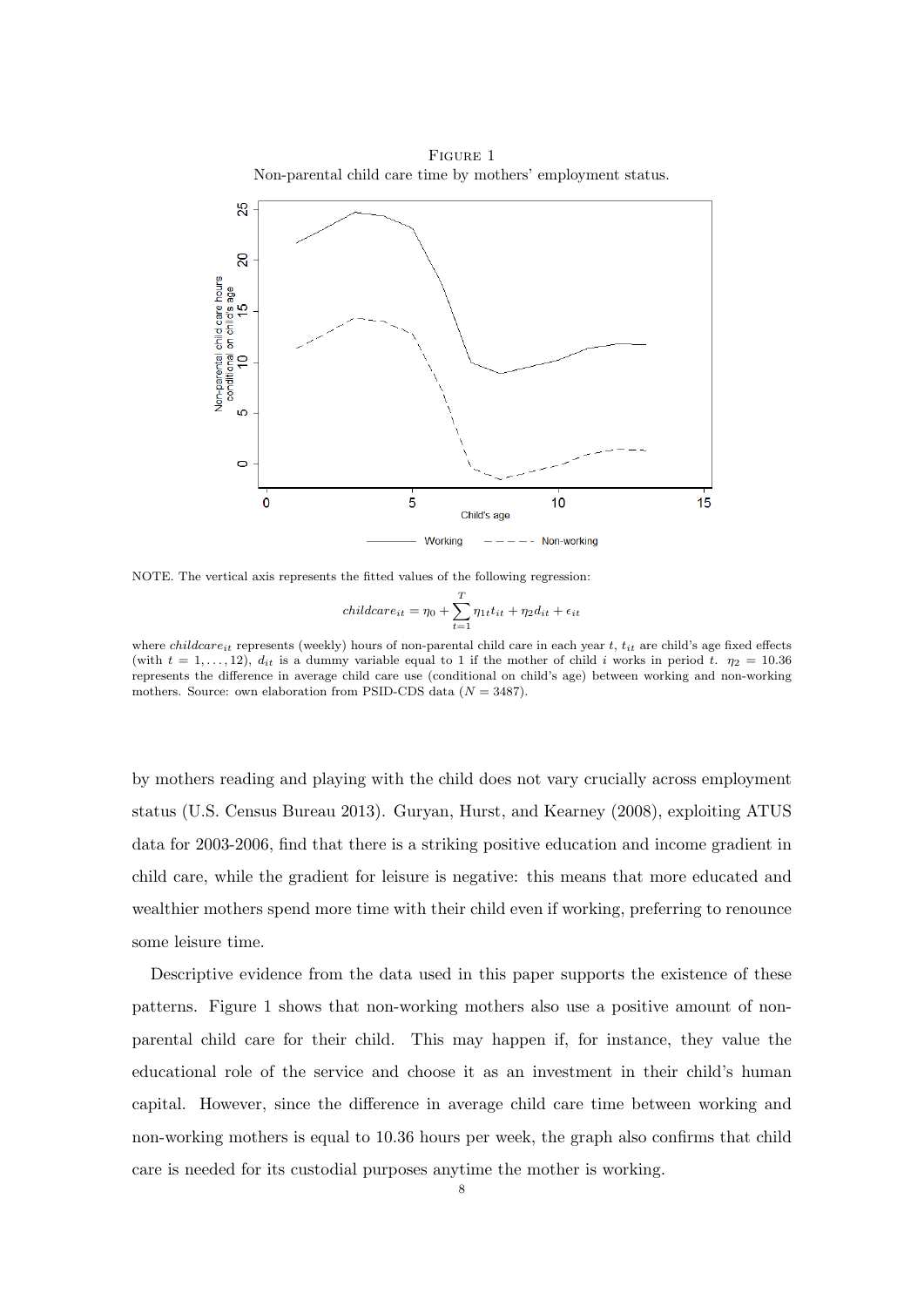Figure 2 Maternal child care time and leisure by mothers' employment status.



NOTE. The vertical axis in the graph on the left represents the fitted values of the following regression:

$$
\tau_{it} = \eta_0 + \sum_{t=1}^T \eta_{1t} t_{it} + \eta_2 d_{it} + \epsilon_{it}
$$

while the vertical axis in the graph on the right represents the fitted values of the following regression:

$$
l_{it} = \beta_0 + \sum_{t=1}^{T} \beta_{1t} t_{it} + \beta_2 d_{it} + \varepsilon_{it}
$$

 $\tau_{it}$  stems for (weekly) maternal time with the child and  $l_{it}$  represents leisure time, computed as  $l = TT - \tau - h$ , where  $TT = 112$  is the total time endowment and h represents weekly hours of work.  $t_{it}$  are child's age fixed effects (with  $t = 1, \ldots, 12$ ) and  $d_{it}$  is a dummy variable equal to 1 if the mother of child i works in period t.  $\eta_2 = -8.32$ represents the difference in average maternal time (conditional on child's age) between working and non-working mothers.  $\beta_2 = -27.49$  represents the difference in average leisure time (conditional on child's age) between working and non-working mothers. Source: own elaboration from PSID-CDS data  $(N = 380)$ .

Figure 2 plots the fitted values of two regressions where the dependent variables are, respectively, maternal child care time and leisure time. The graph on the left (i.e., maternal child care time) confirms that employed mothers allocate their time out of work in order to spend a positive amount of time with their child. Conversely, non-working mothers do not spend all their time with the child, but only around 30 hours per week when the child is very young and around 25 when the child grows up. The graph on the right shows the fitted values of a regression on child's age fixed effects where the dependent variable is leisure time, computed as the difference between the total time endowment and the sum between working time and time with the child. Employed mothers spend a lower amount of time out of work in leisure, while the corresponding level for non-working mothers is considerably higher. Notice that while the difference in maternal time with the child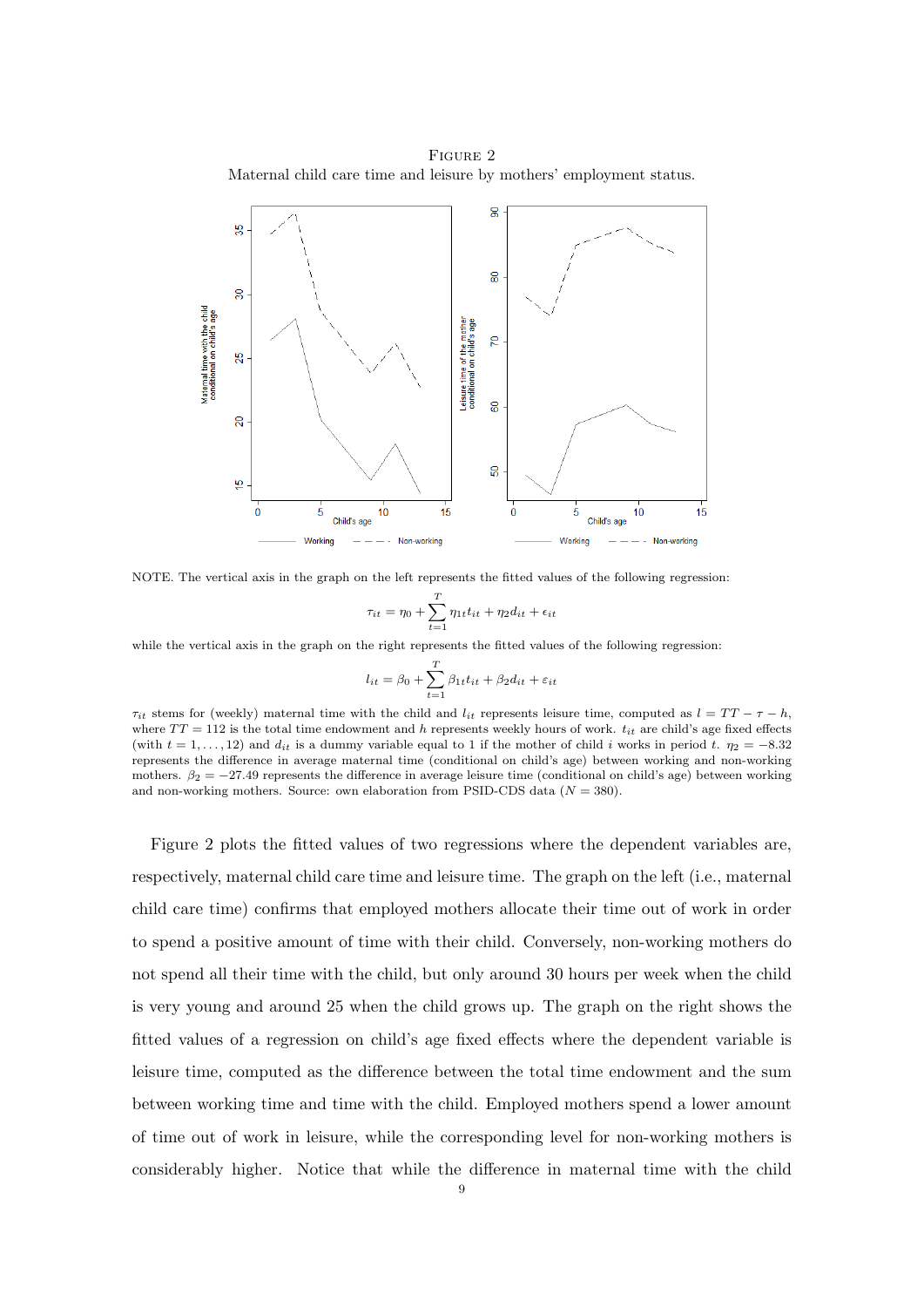between working and non-working mothers is equal to 8 hours per week, the difference in leisure is equal to 33 hours per week.

These patterns suggest that working and non-working mothers allocate their time out of work differently and that the choice of devoting time to the child instead of having leisure should be considered endogenous as the ones of labor supply and non-parental child care use.

#### 3. The model

This section describes the theoretical model on which the estimation is based. Subsection 3.1 presents the basic structure, while subsection 3.2 derives the demand functions for all the choice variables.

3.1. **Basic structure.** The model follows a standard framework from Becker and Tomes (1986), where household preferences are described by a unitary utility function, with child's ability as an argument, and subject to a production function for child's ability and budget and time constraints. The functional form assumptions are based on the theoretical model developed in Del Boca et al. (2014).

The model is dynamic and evolves in discrete time. In each period, the mother decides her own labor supply and time allocation, as well as the amount of non-parental child care to use. The choice variables are then: (i)  $h_t$ , representing hours of work; (ii)  $i_t$ , hours of non-parental child care and (iii)  $\tau_t$ , the time the mother spends with the child. The timing is defined as follows:  $t = 0$  represents the birth of the child and the mother makes all the decisions at each child's age t until the child reaches  $T$  years of age.<sup>1</sup>

The model applies to intact households, where both the mother and the father are present. I consider only households with one child and I assume that the mother is the unique decision maker in the household concerning the work and external child care use decisions. This assumption implies that father's labor supply is exogenous with respect to child development.<sup>2</sup> Finally, the simplification concerning the number of children allows

 $1<sup>t</sup> = 1$  indicates the first 12 months of the child's life,  $t = 2$  refers to the next 12 months of the child's life, and so on and so forth.  $t = T = 13$  represents the terminal period of the model. It may be interpreted as the final period of middle childhood before the child enters adolescence.

<sup>2</sup>Actually, this assumption mostly follows from the characteristics of the sample of intact households that I see in the data. In fact, all fathers in the sample work and the average working time does not change across child's age or across mother's participation decisions. The model allows the father to affect child development in two ways: first, the child's ability endowment depends also on father's education; secondly, father's labor income contributes to household earnings that are an input in the child cognitive production function and influence mother's choices concerning work, external child care and time with the child.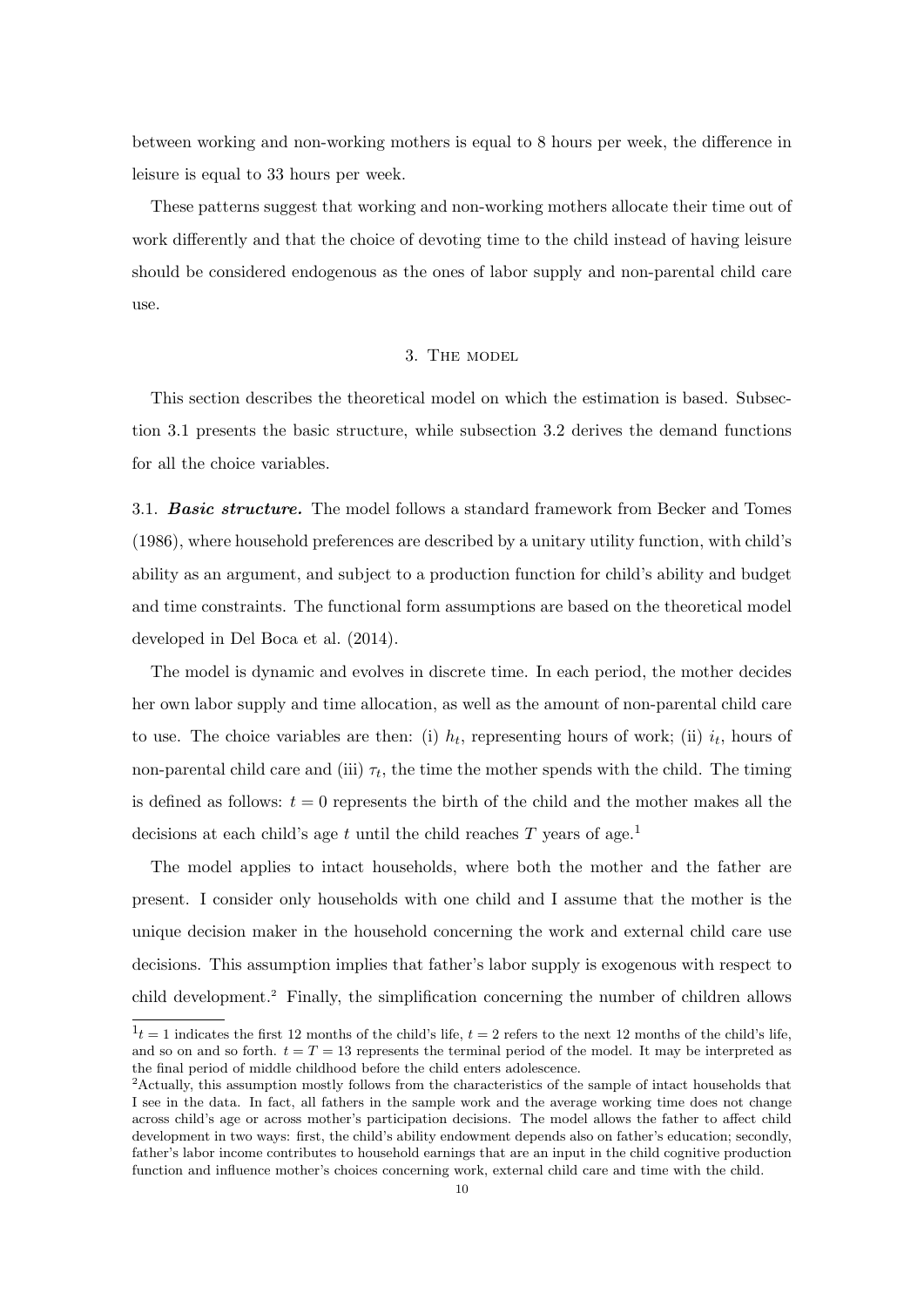to avoid modeling the fertility decisions of parents and to make additional assumptions on the different effects of investments on more siblings.<sup>3</sup>

## The Mother's Utility Function

The mother's utility in each period is a function of her own leisure time  $(l_t)$ , i.e, the time the mother spends alone without working, household consumption  $(c_t)$ , including father's and child's consumption, and the child's cognitive ability  $(A_t)$ . I assume a Cobb-Douglas form for preferences and I restrict the preferences parameters to be stable over time:

$$
u(l_t, c_t, A_t) = \alpha_1 lnl_t + \alpha_2 lnc_t + \alpha_3 l n A_t \tag{1}
$$

where  $\sum_{j=1}^{3} \alpha_j = 1$  and  $\alpha_j > 0$ ,  $j = 1, 2, 3$ .

The mother maximizes her utility subject to the budget and the time constraints. The budget constraint takes into account household consumption and the total income available in the family (from both parents' labor supply and non labor income) and is given by:

$$
c_t = w_t h_t + I_t - p i_t \tag{2}
$$

where  $w_t$  is mother's hourly wage;  $I_t$  represents household earnings (including father's labor income and household non labor income);  $i_t$  represents the number of hours that the mother uses non-parental child care and  $p$  is the hourly price of child care. The variable  $i_t$  includes any kind of non-parental child care arrangement. Finally, the mother does not make saving decisions, hence household income defined by  $I_t$  can be considered exogenous with respect to all mother's choices.

The time constraint is defined as:

$$
TT = l_t + h_t + \tau_t \tag{3}
$$

where  $TT$  is the mother's total time endowment.<sup>4</sup> Notice that, in each period, the mother can choose to spend her leisure time alone  $(l_t)$  or to devote some time to the child  $(\tau_t)$ : hence, the model allows the mother to further choose between leisure and time with the child when she is not at work.

<sup>&</sup>lt;sup>3</sup>The sample selection may have an influence on the estimated parameters; this issue will be further discussed in Section 5.

 $^{4}TT = 112$  hours per week: it assumes 16 hours per day, excluding sleeping time, that the mother should allocate between working, leisure and time with the child. All choice variables are defined on a weekly basis.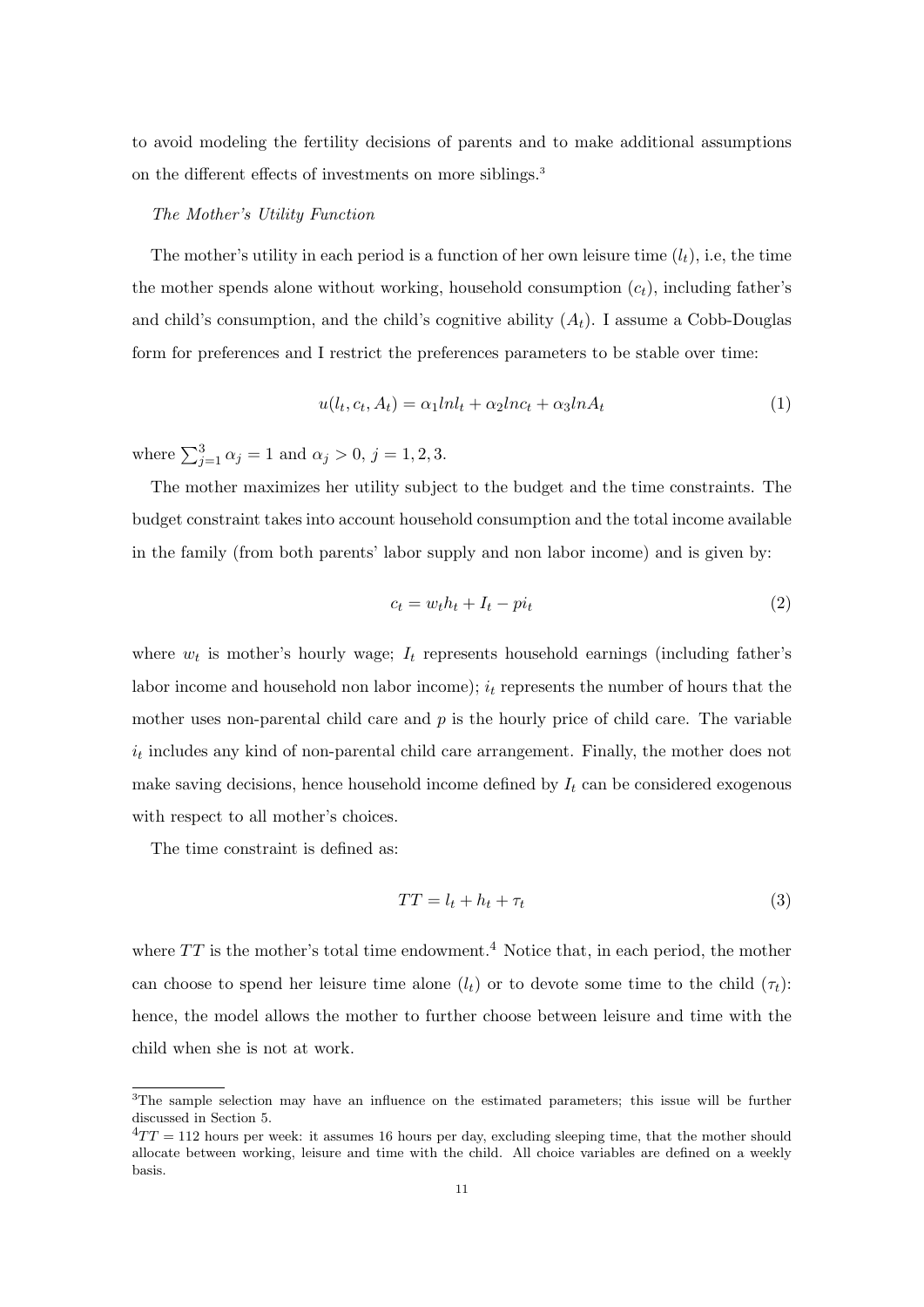## The Child's Cognitive Ability Production Function

The child's cognitive ability production function (hereafter CAPF) is defined using a value-added specification and taking a Cobb-Douglas form:

$$
ln A_{t+1} = \delta_{1t} ln \tau_t + \delta_{2t} ln i_t + \delta_{3t} ln I_t + \delta_{4t} ln A_t \tag{4}
$$

where  $A_{t+1}$  is the outcome for a child at time  $t + 1$ ,  $\tau_t$  and  $i_t$  are the inputs decided by the mother in each period  $t$ ;  $I_t$  represents the income of the household, as already defined, and  $A_t$  is the level of child ability at period t. Since current ability influences the child's future ability, equation (4) shows that inputs operate with a lag. Moreover, the structure of equation (4) implies that when deciding the inputs on child development, the mother knows the productivity of each of them and the level of child's ability in the previous period.

Despite posing some limitations on the substitution pattern across inputs due to the assumed functional form, the model allows the parameters in (4) to vary across child's ages in order to capture the fact that marginal productivity of inputs varies over the stages of child development (Cunha, Heckman, and Schennach 2010; Heckman 2007).

Mothers' work is not explicitly included in the CAPF, because it may not have a direct impact on child development per se. Mothers' employment may indirectly affect child development through a change in mothers' time allocation, together with the use of nonparental child care. The child care input includes all contributions to child development due to the alternative care providers' time and may be more or less productive than mother's own time. This specification allows to test whether, in each period, maternal time is more productive than external child care time. If this is the case, then, for any period and for an equal amount of maternal time and child care time used,  $\delta_{1t} \geq \delta_{2t}$ .<sup>5</sup>

While the amount of non-parental child care can represent a measure of the services bought for the child, the household income in (4) proxies the expenditure in goods for the child (Todd and Wolpin 2003). The use of  $I_t$  as a proxy for the goods bought for the child relies on two assumptions: (i) a constant proportion of income is devoted to buy goods

<sup>&</sup>lt;sup>5</sup>For any period t, the marginal productivity of maternal time is given by  $MP_{\tau_t} = \frac{\delta_{1t}}{\tau_t}$ , while the marginal productivity of external child care is  $MP_{i_t} = \frac{\delta_{2t}}{i_t}$ . For  $\tau_t = i_t$ ,  $MP_{\tau_t} \ge MP_{i_t}$  if  $\delta_{1t} \ge \delta_{2t}$ ; viceversa,  $MP_{\tau_t} \leq MP_{i_t}$  if  $\delta_{1t} \leq \delta_{2t}$ .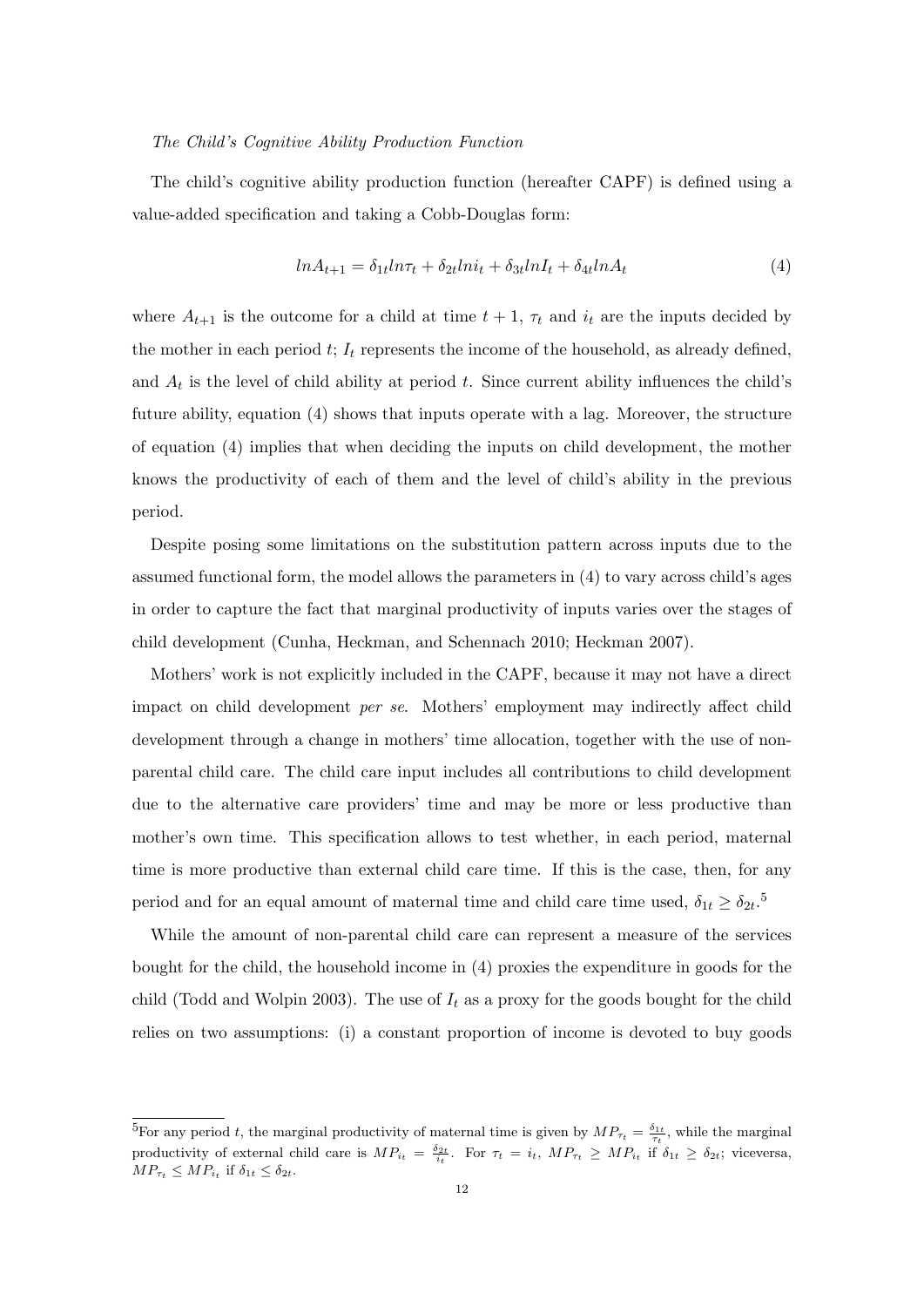effective for child development and (ii) this proportion is not affected by the mother's labor supply decisions.<sup>6</sup>

Concerning the amount of external child care used by the child, the model does not distinguish between different kinds of service (for instance, formal vs. informal arrangements). Hence, it is assuming that all types of care have the same impact on child development and that the mother's decision-making process for the two types of care is similar. The same homogeneity is then reflected in the price of external child care. The model predicts a strictly positive price of the service, regardless of its nature. This implies that services with a potentially zero price in the market are also characterized by a shadow price, representing, for instance, the limited availability of informal care or the value of the unpaid care provider's time in alternative activities (Blau and Currie 2006; Ribar 1992).

## Maximization Problem

In each period, the mother maximizes her expected life time utility, optimally choosing her labor supply, the child care input and the number of hours to devote to the child. In this decision-making process the mother takes into account the level of ability reached by the child in each period, the wage offer that she receives from the market and the level of income in the household. The child's cognitive ability represents an endogenous state variable, while the wage offer the mother receives in each period and household income are exogenous with respect to the maximization problem but differ for each mother in each period. The initial condition of the problem is given by the value of the state variables in the first period.<sup>7</sup>

The value function for the mother at period  $t$  is given by:

$$
V_t(S_t) = max_{h_t, i_t, \tau_t} u(l_t, c_t, A_t) + \beta E_t V_{t+1}(S_{t+1})
$$
\n
$$
s.t. \ c_t = w_t h_t + I_t - pi_t
$$
\n
$$
TT = l_t + h_t + \tau_t
$$
\n
$$
ln A_{t+1} = \delta_{1t} ln \tau_t + \delta_{2t} ln i_t + \delta_{3t} ln I_t + \delta_{4t} ln A_t
$$
\n
$$
(5)
$$

<sup>&</sup>lt;sup>6</sup>The model implies that the additional labor income the mother gets from her labor supply is spent in non-parental child care.

<sup>&</sup>lt;sup>7</sup>The structure of the initial condition for child's ability and the draws from which the initial values of  $w_t$ and  $I_t$  are taken will be defined in subsection 4.1.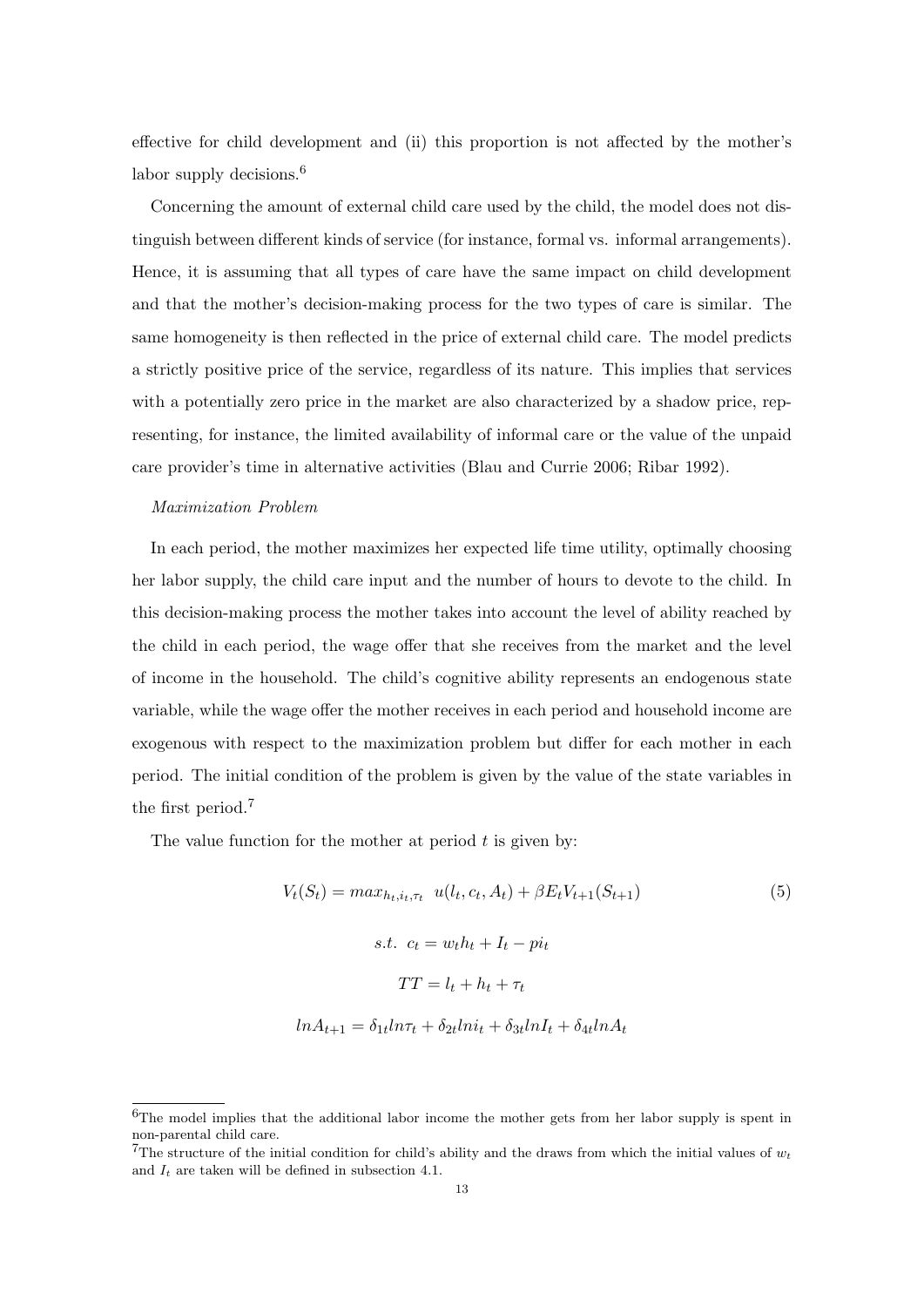where  $\beta \in [0,1]$  and  $S_t = \{A_t, w_t, I_t\}$  represents the vector of state variables. The timing of the model implies that after childbirth and during the first 12 months of child's life the mother observes the initial level of child's ability and the level of income in the household and receives a wage offer; then she makes her decisions. Similarly, in the following periods, the mother chooses  $h_t$ ,  $i_t$  and  $\tau_t$  after having observed the corresponding level of  $A_t$  and  $I_t$  and after having received the wage offer from the labor market.

It should be noticed that the maximization problem of the mother can be solved analytically only if the wage offer is exogenous with respect to the mother's past and current labor supply choices. This implies that the offer the mother receives in period  $t$  is not affected by her working decisions in  $t-1$  and that it does not reflect any depreciation in mother's productivity due to absence from the labor market after childbirth. Although being a quite strong assumption for modeling mothers' labor supply, the exogenity of wage is necessary to estimate the model with continuous choice variables ad closed-form solutions. Notice that the use of continuous choice variables is needed to allow for three choices and to take into account the additional choice between leisure and time with the child. Hence, the estimation of a model allowing for three endogenous choices defined as continuous variables comes at a cost that is given by the impossibility of taking into account the endogeneity of wage. This may have, of course, some implications on the estimated parameters. In fact, since the definition of the wage process does not take into account the potentially negative effect of leaving the labor market after childbirth on wages, it is very likely to overestimate the proportion of mothers working and their labor supply on the extensive margin; this may lead to an overestimation of the amount of non-parental child care used and to an underestimation of maternal time with the child.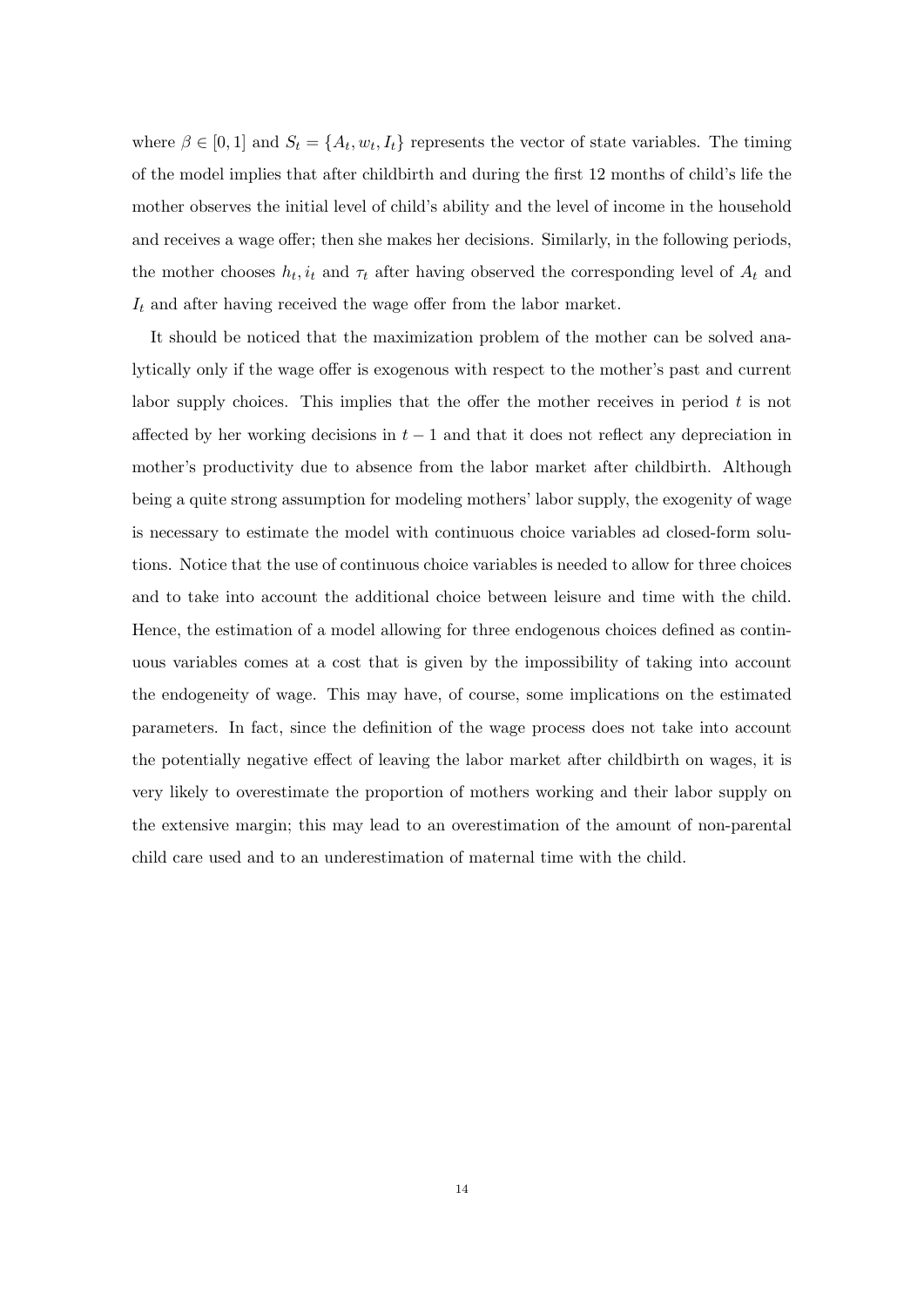3.2. Terminal period value function and solution of the model. The mother makes work, child care and time allocation decisions (that are relevant for the child development process described by equation  $(4)$ ) in the first T years of the child's life. After period T, both the mother's optimization problem and the child's ability production function change: the mother may continue to optimally choose labor supply and consumption, but she will not longer consider maternal and external child care choices.

The terminal level of child's cognitive ability is  $A_{T+1}$ , i.e., the level of ability reached in  $T+1$ , that will not be affected by the mother's subsequent decisions. Thus,  $A_t = A_{T+1}$ for any period  $t = T + 1, T + 2, ..., \infty$ . This level of ability may be interpreted as the starting point for the child's future development during adolescence, from  $T + 1$  on.

The period  $T+1$  maximization problem for an infinitely-lived household may be written as:

$$
V_{T+1} = \tilde{V}_{T+1} + \sum_{\kappa=0}^{+\infty} \beta^{\kappa} \alpha_3 ln A_{T+1}
$$
 (6)

where

 $\tilde{V}_{T+1} = max_{h_{T+1}} \alpha_1 ln l_{T+1} + \alpha_2 ln c_{T+1} + \beta E_{T+1} \tilde{V}_{T+2}(l_{T+2}, c_{T+2})$ 

and  $\sum_{\kappa=0}^{+\infty} \beta^{\kappa} = \rho$  represents the value given by the mother to child's ability in the last developmental period.<sup>8</sup> Equation (6) represents the terminal period value function and implies that the mother's maximization problem after period  $T$  does not depend on  $t$  and on the choices made in the previous period. Starting from period  $T+1$ , the mother decides only how much to work and, in each period, this choice affects only her current utility, without affecting the utility and decision-making process in the following periods.

The model is solved by backward induction and yields closed-form solutions for all the choice variables. The solution of the model involves the computation of the value function starting from the terminal period and the corresponding optimal solutions in each period. Following a two-stage process, I first derive the optimal solutions for external child care  $(i_t)$  and maternal time  $(\tau_t)$ , conditional on  $h_t$ , and then I compute the solutions for the mother's labor supply  $h_t$ . Analytical derivations of the results are in Appendix A.

<sup>&</sup>lt;sup>8</sup>In the estimation, the discount factor is set at  $\beta = 0.95$ . In order to increase the flexibility of the model and to allow the discount factor of the mother to differ in the last period of investments with respect to the previous ones, the parameter  $\rho$  is estimated.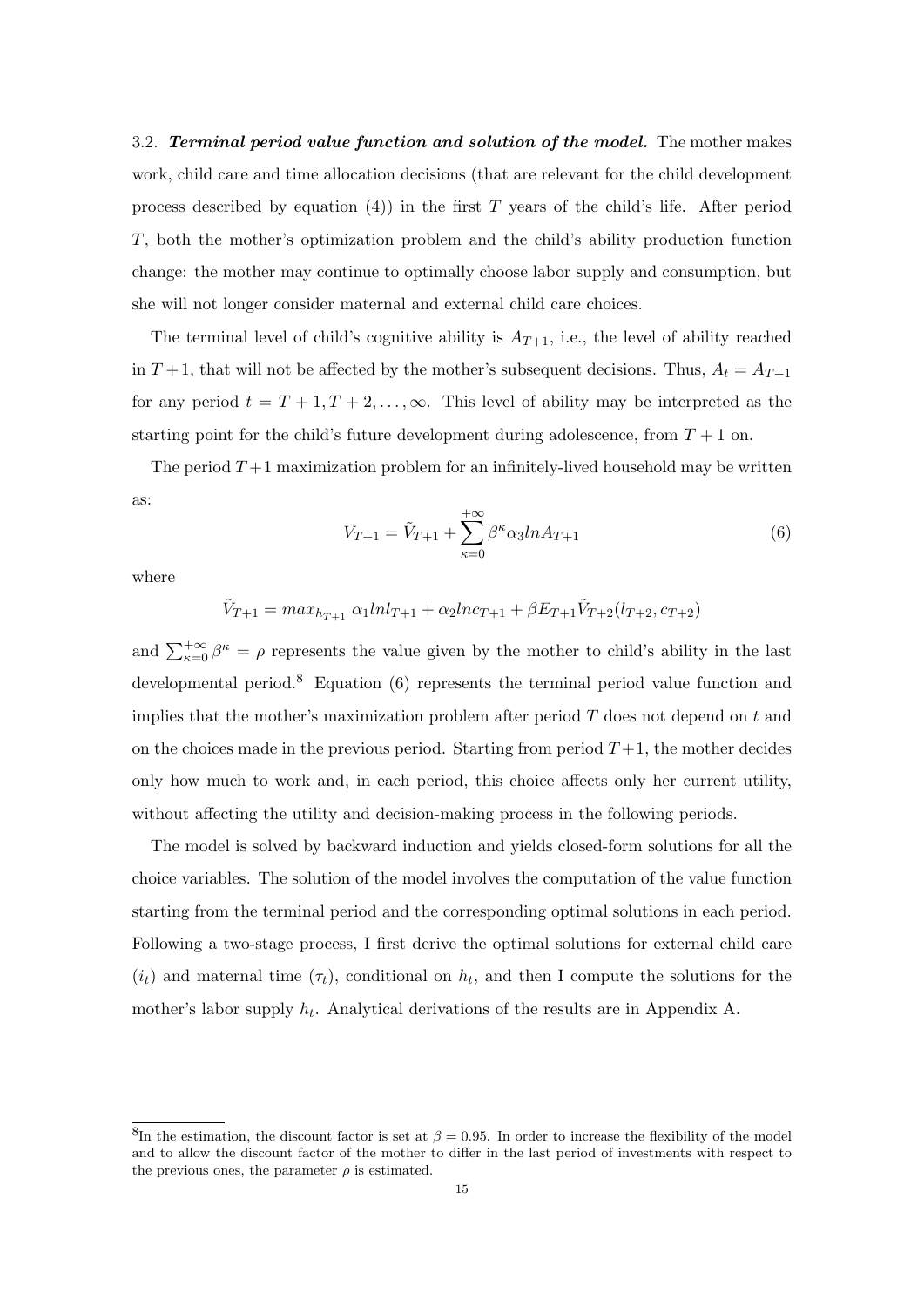The demands for child care and time with the child, conditional on mother's labor supply, in each period, are given by:

$$
i_t^c = \frac{\beta \delta_{2t} D_{t+1}}{p(\alpha_2 + \beta \delta_{2t} D_{t+1})} (w_t h_t + I_t)
$$
\n
$$
\tag{7}
$$

$$
\tau_t^c = \frac{\beta \delta_{1t} D_{t+1}}{(\alpha_1 + \beta \delta_{1t} D_{t+1})} (TT - h_t)
$$
\n(8)

where  $D_{t+1} = \frac{\partial V_{t+1}}{\partial \ln A_{t+1}}$  $\frac{\partial V_{t+1}}{\partial \ln A_{t+1}}$  represents the marginal utility the mother gets from child's future cognitive ability, in each period. The sequence of marginal utilities from period  $T + 1$  to period 1 is given by:<sup>9</sup>

$$
D_{T+1} = \rho \alpha_3
$$
  
\n
$$
D_T = \alpha_3 + \beta \delta_{4T} D_{T+1}
$$
  
\n
$$
D_{T-1} = \alpha_3 + \beta \delta_{4T-1} D_T
$$
  
\n:  
\n
$$
D_t = \alpha_3 + \beta \delta_{4t} D_{t+1}
$$
  
\n:  
\n
$$
D_2 = \alpha_3 + \beta \delta_{42} D_3
$$
  
\n
$$
D_1 = \alpha_3 + \beta \delta_{41} D_2
$$
 (9)

An implication of the Cobb-Douglas specification used in the mother's utility function and in the child cognitive ability production function is that any input should be strictly positive.<sup>10</sup> However, I do allow the possibility of corner solutions for the mother's labor supply decisions.

The mother's latent labor supply, conditional on  $i_t^c$  and  $\tau_t^c$ , is given by:

$$
h_t^c = \frac{\alpha_2(TT - \tau_t^c)}{\alpha_1 + \alpha_2} - \frac{\alpha_1(I_t - pi_t^c)}{w_t(\alpha_1 + \alpha_2)}
$$
(10)

<sup>&</sup>lt;sup>9</sup>The same expressions can be derived computing  $D_{t+1} = \frac{\partial V_{t+1}}{\partial A_{t+1}}$  instead of  $D_{t+1} = \frac{\partial V_{t+1}}{\partial In_{t+1}}$  (See Appendix A, footnote 22). Notice that the marginal utility in  $T + 1$  is discounted for all the subsequent periods in which child's ability does not depend on mother's investments decisions.

 $10$ Concerning the child cognitive ability production function, if any factor is set at zero, the child ability is zero in all subsequent periods (since if  $A_{t-1} = 0$ , then for any t,  $A_t = 0$ ) and the mother's utility will approach  $-\infty$  as  $A \to 0$ , even if  $\alpha_3 > 0$  (Del Boca et al. 2014). This means that the model always predicts a positive amount of external child care, regardless of mother's working status or household income.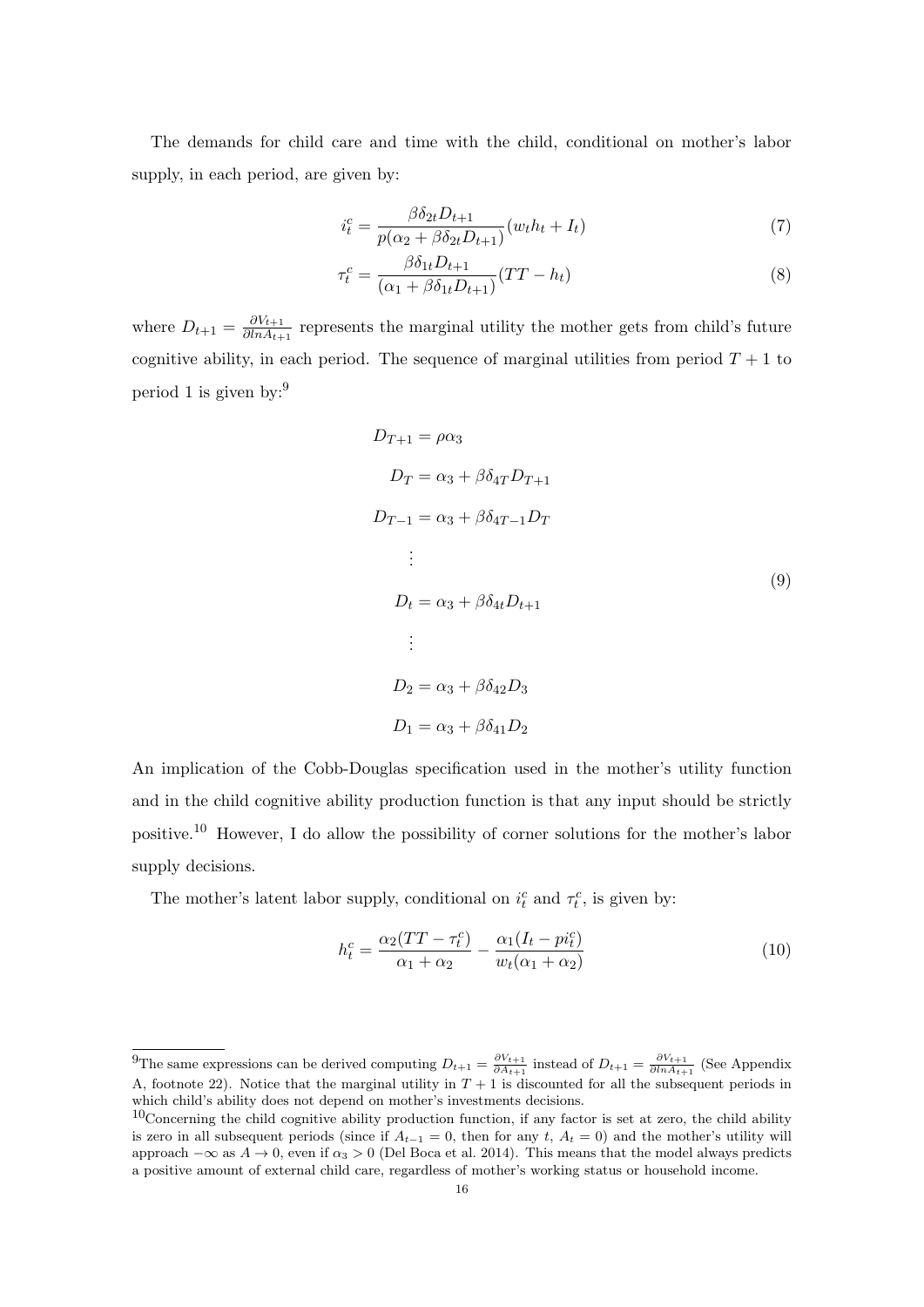Substituting  $(7)$  and  $(8)$  in equation  $(10)$ , the latent labor supply becomes:

$$
h_t^* = \frac{TT(\alpha_2 + \beta \delta_{2t} D_{t+1})}{(\alpha_1 + \beta \delta_{1t} D_{t+1} + \alpha_2 + \beta \delta_{2t} D_{t+1})} - \frac{I_t(\alpha_1 + \beta \delta_{1t} D_{t+1})}{w_t(\alpha_1 + \beta \delta_{1t} D_{t+1} + \alpha_2 + \beta \delta_{2t} D_{t+1})}
$$
(11)

The actual labor supply in each period is determined according to the following rule:

$$
h_t = \begin{cases} h_t^* & \text{if } h_t^* > 0 \\ 0 & \text{if } h_t^* \le 0 \end{cases}
$$

According to equation (11), the mother's latent labor supply is negative or zero only if household income is strictly positive and sufficiently high. In general, there is always a negative income effect; instead, for an increase in wage a positive substitution effect prevails. Substituting (11) into (7) and (8) yields the unconditional demands for child care and time with the child.

Notice that mother's decision to work also depends on the productivity of external child care, since if it increases with respect to maternal time, the mother may be more willing to substitute her time with the external child care provider's time. Equation (7) shows that demand for child care can be driven by necessity of custodial care, i.e., if the mother is working and needs someone looking after the child, or by valuing the educational role of the service. In fact, non-working mothers (for which  $h_t = 0$ ) can demand of it if they value child's ability and they think child care can represent an input for child's development, as long as household income is strictly positive. An increase in household income determines an increase in both the demand of external child care and maternal time with the child that are defined as inputs for the production of child's ability. Conversely, if mother's wage increases, this shifts upward the demand for external child care (both because of the generated income effect and because of the increase in mother's labor supply), while it decreases maternal time with the child, which represents the opportunity cost of maternal time in the labor market.

## 4. ECONOMETRIC STRATEGY

In the following subsection, I present the empirical specification used to take the model to the data. Subsection 4.2 describes the econometric method used to estimate the model parameters and discusses identification issues. Further details on the empirical analysis performed to estimate the model are in Appendix B.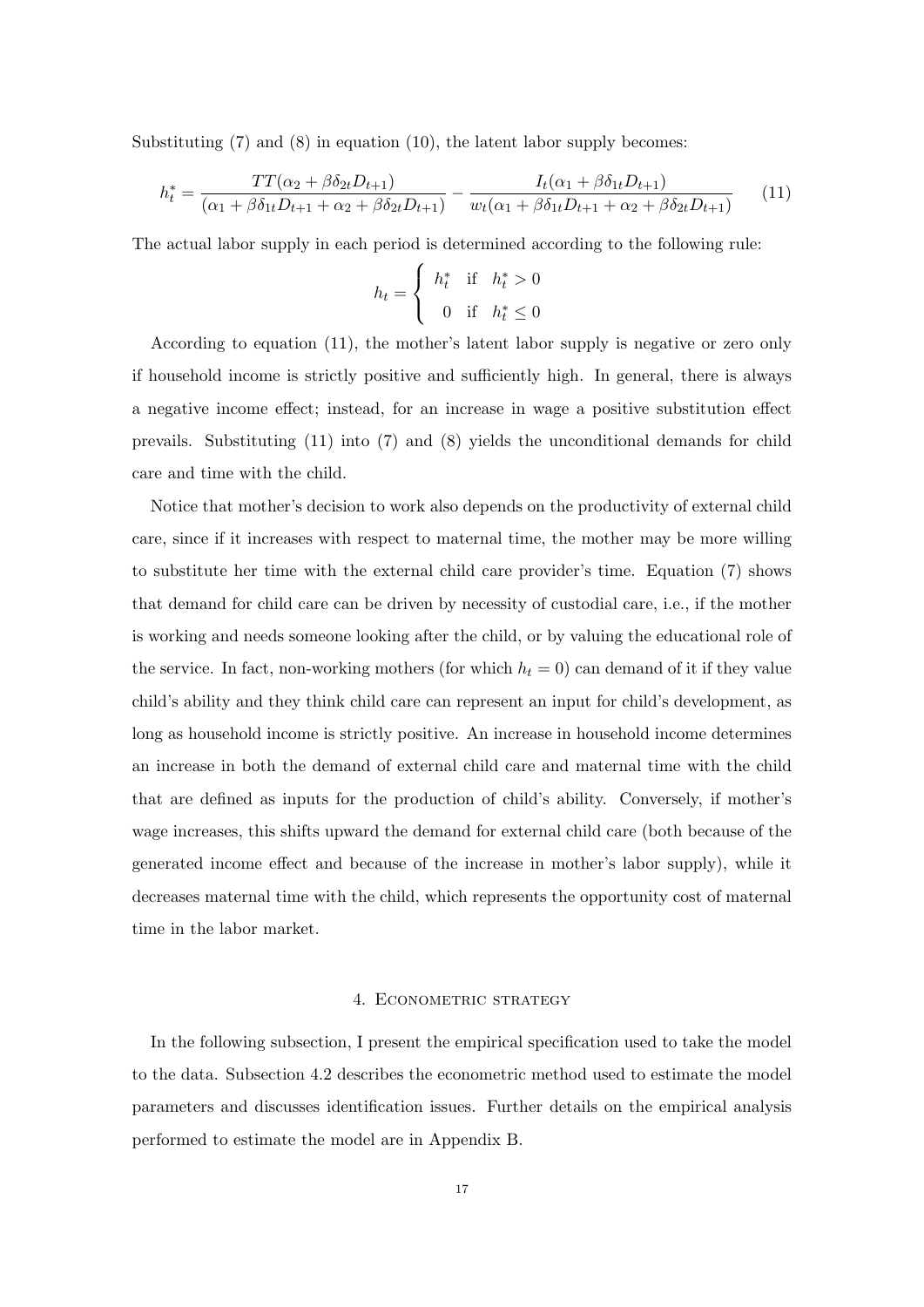4.1. **Empirical specification.** Unobserved and observed heterogeneity enters any stage of the decision-making process of the mother described in the previous Section.

Consider first the utility function, where the parameters represent the tastes of the mother for leisure, consumption and child's ability. I allow observed and unobserved heterogeneity in preferences, defining these parameters as functions of some observed and unobserved characteristics. Specifically,

$$
\alpha_1 = f_1(MotherEdu, MotherRace, \gamma_1, \Gamma_2, \Gamma_3, \mu_0)
$$

$$
\alpha_2 = f_2(MotherEdu, MotherRace, \gamma_1, \Gamma_2, \Gamma_3, \mu_0)
$$

$$
\alpha_3 = f_3(MotherEdu, MotherRace, \gamma_1, \Gamma_2, \Gamma_3, \mu_0)
$$

where  $\gamma_1 = 0$ ,  $\Gamma_2 = (\gamma_{21}, \gamma_{22})$  and  $\Gamma_3 = (\gamma_{31}, \gamma_{32}, \gamma_{33})$  are vector of parameters representing the contribution of observable and unobservable characteristics to the corresponding preference parameter.<sup>11</sup> The functional forms for  $f_1, f_2, f_3$  are specified in Appendix B.1.  $\mu_0$  represents mother's skills, whose distribution will be defined below.

As stated in Section 3, in each period, the mother receives a wage offer and decides whether to enter in the labor market comparing the value of this offer with her reservation wage. The offer the mother receives is described by the following wage equation:

$$
ln(w_t) = \mu_t + \epsilon_t \tag{12}
$$

where

$$
\epsilon_t \stackrel{\text{iid}}{\sim} N(0, \sigma_{\epsilon}^2)
$$

is assumed to be uncorrelated over time and represents a transitory shock on wage that the mother can observe. The term  $\mu_t$  is the mean of the log wage draws of the mother at time  $t$  and it is defined as follows:

$$
\mu_t = \mu_0 + \mu_1 MotherE du + \mu_2 MotherAge_t + \mu_3 MotherAge_t^2 + \mu_4 MotherRace \qquad (13)
$$

where  $\mu_0$  represents mother's skills. Equation (13) states that the offer the mother receives from the market depends on her skills, her education and experience (captured by the age component and its square), but also on her race.

<sup>11</sup>A mother's education is expressed as years of education and ranges from 2 to 17; race is a dummy variable equal to 1 if the mother is white.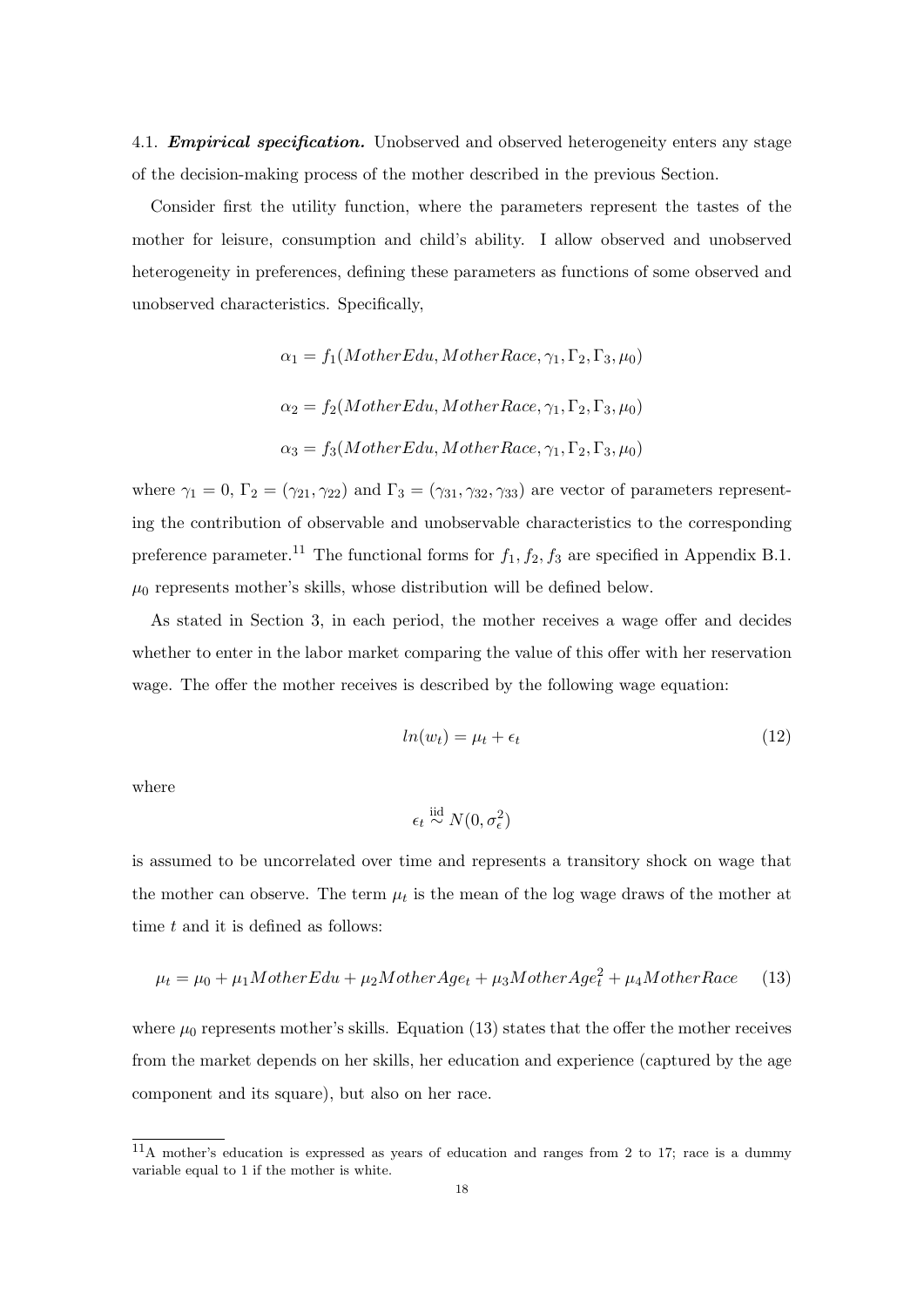As for the wage process, also the income process is exogenous with respect to the mother's inputs decisions in each period. The evolution of the household income reflects the following structure:

$$
I_t \stackrel{\text{iid}}{\sim} N(\mu_{inc}, \sigma_{inc}^2) \tag{14}
$$

where  $\mu_{inc}, \sigma_{inc}$  are parameters to be estimated.

Concerning the child's cognitive ability production function, as stated in Section 3.1, the parameters can vary across child's age. In order to respect the parameterization implied by the Cobb-Douglas functional form, the coefficients in equation (4) must be strictly positive; thus, they are defined as follows:

$$
\delta_i = exp(\xi_i t) \tag{15}
$$

where  $i = 1, 2, 3, 4$  and t represents the age of the child.<sup>12</sup>

In order to estimate the model and to take into account the dynamic optimization problem faced by the mother, one needs to know the starting level of ability, i.e., the child's cognitive ability the mother observes in the first period before making her investments decisions. The initial ability endowment is assumed to be a function of children's unobserved skills, parents' education and child's birth weight. Specifically:

$$
A_1 = exp(\psi_{ck} + \eta_1 MotherEdu + \eta_2 FatherEdu + \eta_3 BirthWeight)
$$
 (16)

where  $\psi_{ck}$  represents child's skills. The child's skills, as well as mother's skills follow a discrete distribution (Heckman and Singer 1984), each with two points of support. So, for instance, child's skills are distributed as:

$$
f(\psi_{ck})=P_k
$$

with  $P_k \geq 0$  and  $\sum_k P_k = 1$ .  $\psi_c$  can take on two values  $(k = h, l)$ , representing high and low skilled children.

Finally, the inclusion of mother's and father's education allows to capture a non-zero correlation between these observable characteristics and child's skills. It should be stressed

<sup>12</sup>Allowing the parameters to vary across child's age partially compensates for the lack of substitutability implied by the Cobb-Douglas functional form used to define the CAPF. Moreover, it allows to capture the (potentially) decreasing productivities of the inputs considered in (4): when the child reaches primary school age, other (unobserved) school inputs can contribute to his own cognitive development and family investments may have lower influence.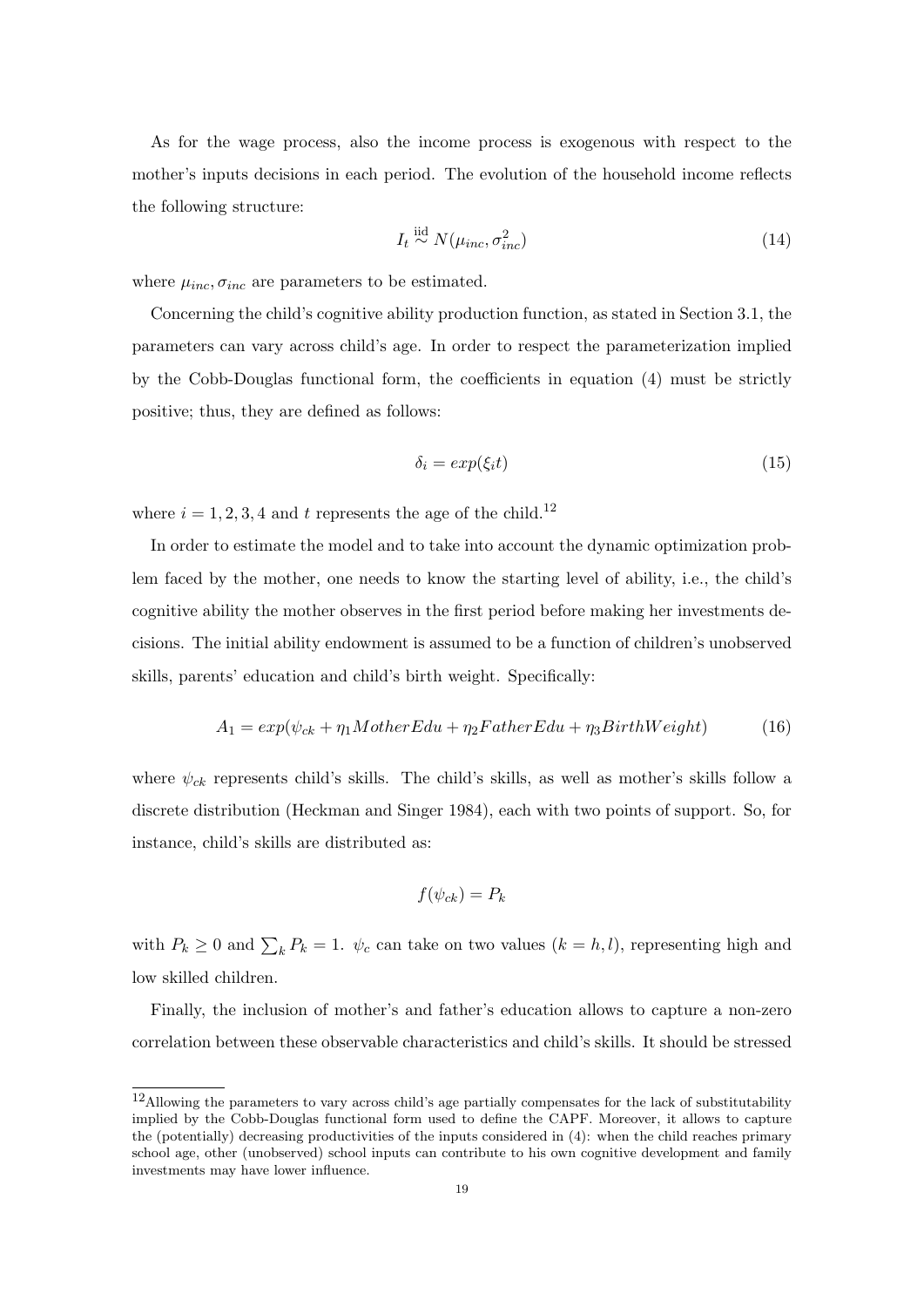that the coefficients in (16) capture merely correlations between observables and the child's cognitive ability endowment. As suggested by Bernal and Keane (2010), using as many observables as possible in the definition of (16) should also reduce the sensitivity of the results to the distributional assumptions on the unobserved heterogeneity term.

Recalling the value-added specification of the CAPF, defined in (4), the estimation provides consistent estimates of the productivity parameters for each input if the following conditions hold: (i)  $A_t$  is a sufficient statistics for the inputs history received by the child in the previous periods; (ii) the child's initial endowment  $A_1$  (that the mother observes but the researcher does not) is only reflected in the level of ability in the subsequent period and does not affect child's ability in the future periods (Todd and Wolpin 2003).

Finally, it should be described how the child's true cognitive ability is related to the measure of that given by the test scores. Existing studies using a structural approach define the test score measure as a continuous variable and identify a linear relationship between this variable and the child's cognitive ability, including a disturbance term. This notation interprets the test scores as a proxy for the child's true ability, but it does not take into account the fact that these measures represent just the number of questions answered correctly by the child. Following the approach suggested by Del Boca et al. (2014) and based on classical test theory (Novick 1966), I define the probability that the child answers correctly to each item as a function of the true child's ability:

$$
\pi_{score} = \frac{exp(A_t + v_t)}{1 + exp(A_t + v_t)}
$$
\n(17)

where  $v_t \stackrel{\text{iid}}{\sim} N(0, \sigma_v^2)$  represents measurement error capturing the fact that test scores depict true child's ability with a noise. The structure of (17) ensures this represents a value between zero and one. The test score measure is then defined as follows:

$$
S_t = \pi_{score} * J_t \tag{18}
$$

where  $J_t$  is the maximum number of items answered correctly at each child's age.<sup>13</sup>

Summing up, the empirical specification of the model allows the mother's preference parameters to depend on mother's observable characteristics and unobserved ability, while

<sup>&</sup>lt;sup>13</sup>The score measure used in the empirical analysis is the Letter Word test. To define the thresholds  $J_t$  I use the overall PSID-CDS data (3243 observations) and I identify the maximum number of items answered correctly at each age: in the age range  $4-5$  J = 30, in the age-range 6-8 J = 50 and finally, for  $t = 9, 10, 11, 12, 13$   $J = 57.$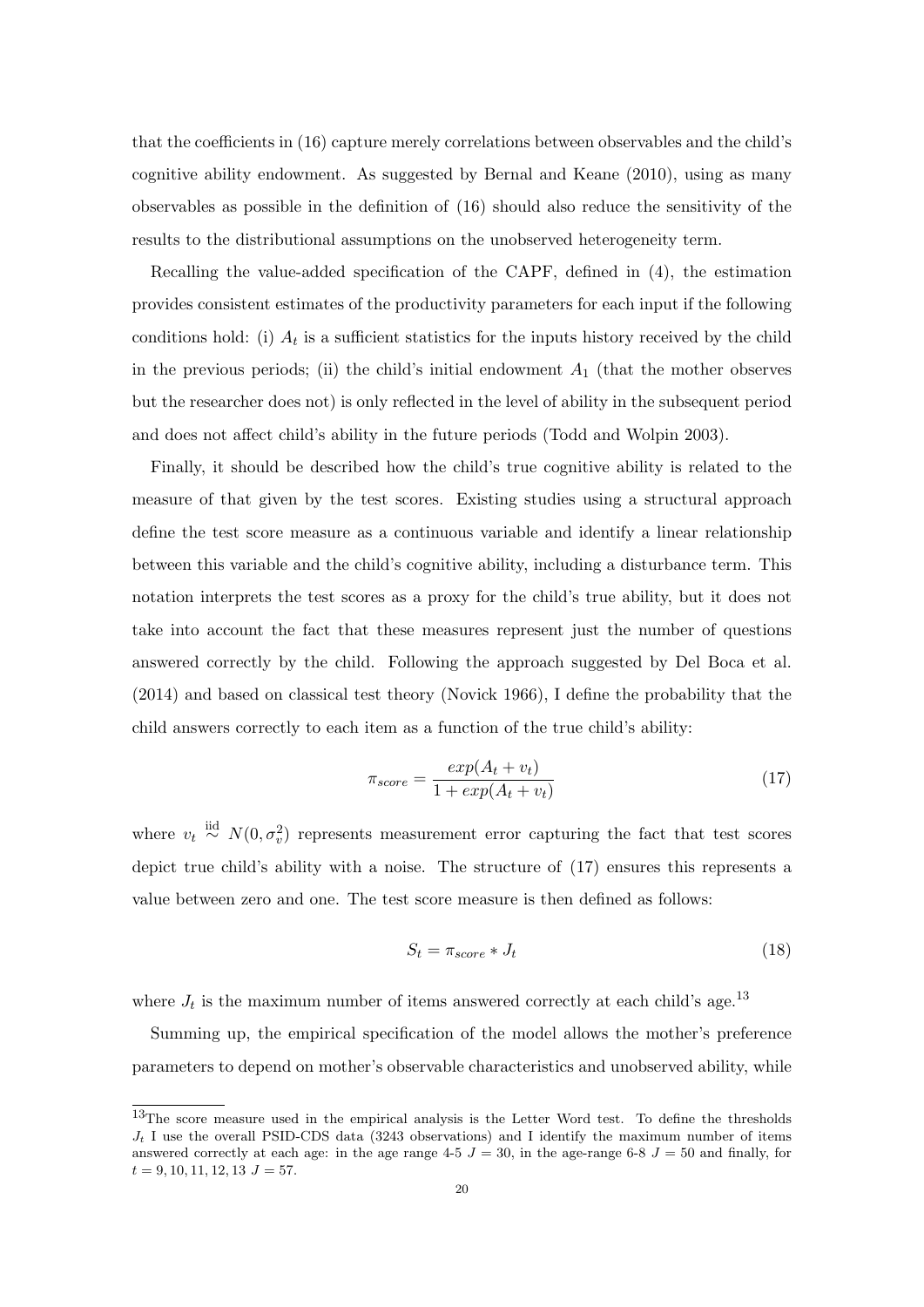mothers with higher skills receive, on average, higher wage offer, are more likely to work and to use more external child care. Moreover, similar mothers can receive different wage offers over time because of the transitory shock on wage that the mother can observe but the researcher does not. Finally, mother's and child's unobservable characteristics are correlated and both enter the initial level of child's ability at birth, that the mother observes before making any decision.

4.2. **Estimation method and identification.** The model parameters are estimated using a Simulated Method of Moments estimator that minimizes the distance between several data statistics and their model counterparts. The data generating process implied by the model described in Sections 3 and 4.1 allows to simulate the same statistics for the individuals (mothers and children) in the sample over the child's life cycle. The full list of statistics used to construct the moment functions is reported in Table 1.

In order to recover the basic trends and levels of the real data, the statistics used to identify the model include the means of the mother's choice variables (hours of work, external child care time, maternal time with the child) and the outcome variable (test scores), both unconditional and conditional on child's and mother's age. They also include the average and standard deviation of wage and household income.

However, focusing on means is not sufficient to identifying all the parameters in the model (Adda, Dustmann, and Stievens 2012). More precisely, the estimation should shed light on the several trade-offs and mechanisms implied by the model: for instance, the trade-off that the mother faces between consumption and child's ability, implying that more hours of work determine higher consumption but also lower amount of time with the child, or the trade-off between mother's working opportunities and mother's preferences for child's ability, both functions of mother's unobserved skills.

To help identification of parameters in the mother's utility function, I use as moments the coefficients from OLS regressions of mother's education and race on mother's choices (hours of work, time with the child and non-parental child care). For the identification of parameters describing mother's unobserved heterogeneity, I use the variance of residuals from a regression of log wages on mother's age; moreover, the proportion of mothers with residuals lower than 1 standard deviation of wage can help in identifying the proportion of mothers in each skills level. The coefficients from a OLS regression of non-parental child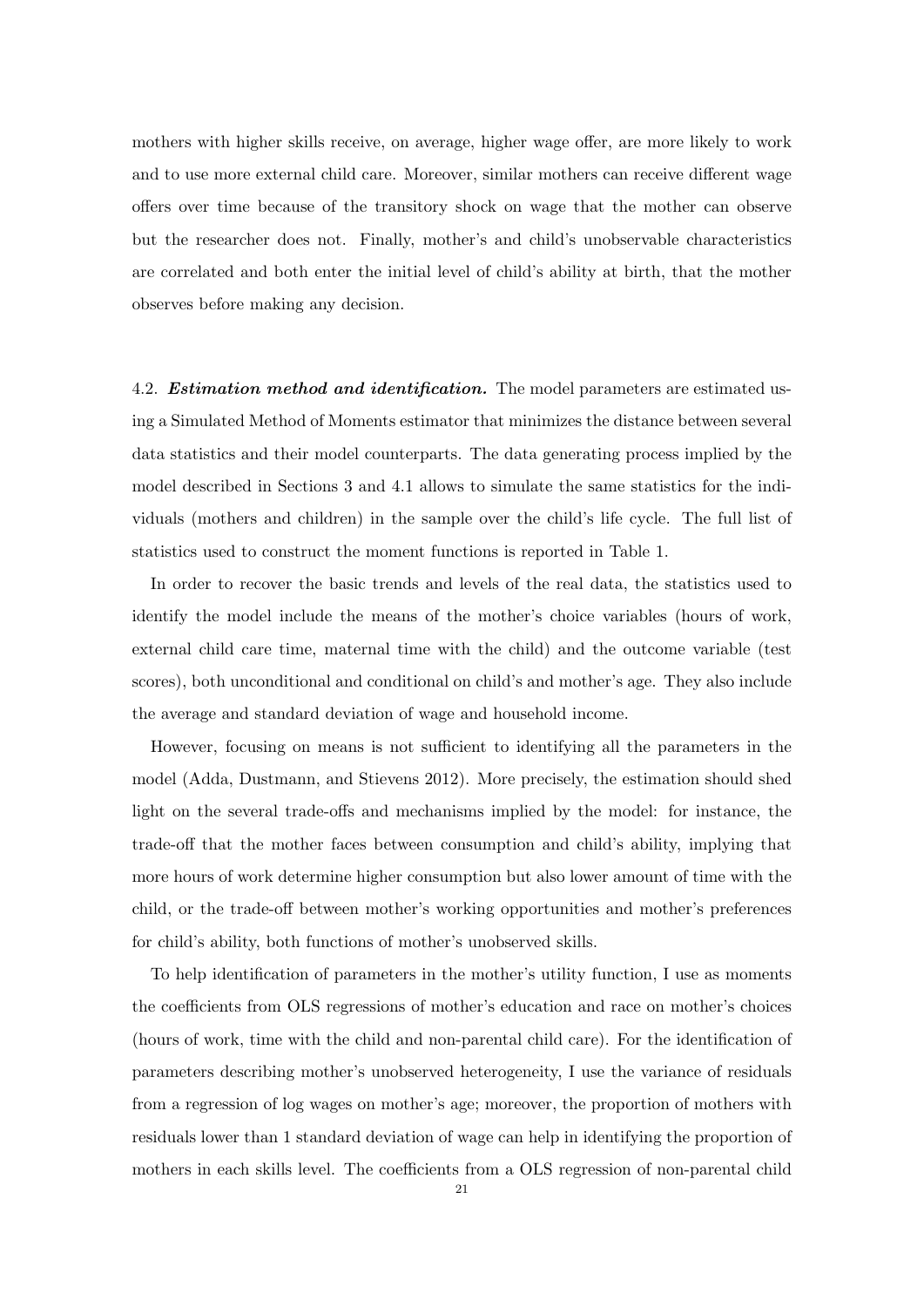#### TABLE 1

Statistics of actual and simulated data used for the estimation of the model.

| Mother's choices                                                                                                                                                                                                                                                                                                                                                                                                                                                                                         |
|----------------------------------------------------------------------------------------------------------------------------------------------------------------------------------------------------------------------------------------------------------------------------------------------------------------------------------------------------------------------------------------------------------------------------------------------------------------------------------------------------------|
| mean and std deviation mothers' hours of work, non-parental child care and mother's time with the child<br>proportion of mothers working more than 20 hours per week                                                                                                                                                                                                                                                                                                                                     |
| mean mothers' hours of work by child's age and conditional on mother's age<br>mean non-parental child care time by child's age and conditional on mother's age<br>mean mother's time with the child by child's age and conditional on mother's age                                                                                                                                                                                                                                                       |
| corr mother's wage and mother's hours of work<br>corr mother's wage and non-parental child care time<br>corr mother's wage and time with the child<br>corr mother's hours of work and household income<br>corr mother's hours of work and time with the child<br>corr mother's hours of work and non-parental child care<br>corr household income and mother's time with the child<br>corr household income and non-parental child care<br>corr non-parental child care and mother's time with the child |
| Test scores                                                                                                                                                                                                                                                                                                                                                                                                                                                                                              |
| mean test scores by child's age                                                                                                                                                                                                                                                                                                                                                                                                                                                                          |
| Productivity parameters                                                                                                                                                                                                                                                                                                                                                                                                                                                                                  |
| corr mother's time with the child in 1997 (2002) and score in 2002 (2007)<br>corr non-parental child care in t and score in $t + 1$<br>corr mother's hours of work in t and score in $t+1$<br>corr household income in t and score in $t + 1$                                                                                                                                                                                                                                                            |
| Outcomes transition probabilities (for children with 2 scores measures)                                                                                                                                                                                                                                                                                                                                                                                                                                  |
| prop of children with score in range $p_{97}$ in 1997 and $p_{02}$ in 2002<br>prop of children with score in range $p_{02}$ in 2002 and $p_{07}$ in 2007                                                                                                                                                                                                                                                                                                                                                 |
| Wage equation and household income                                                                                                                                                                                                                                                                                                                                                                                                                                                                       |
| mean and std deviation of mother's wage<br>mean mother's wage conditional on mother's age<br>regression of mother's log wage on education, age, age squared, race (coefficients)<br>mean mother's wage by mother's education<br>mean mother's wage by race<br>mean mother's wage by mother's age<br>mean, std deviation and median of household income                                                                                                                                                   |
| Mother's and child's unobservables                                                                                                                                                                                                                                                                                                                                                                                                                                                                       |
| std deviation of the residuals from a mother's wage reg on age and hours of work<br>prop of mothers with residuals lower than 1 std deviation wage                                                                                                                                                                                                                                                                                                                                                       |
| OLS regression of non-parental child care on wage residuals (coefficients)<br>OLS regression of mother's time with the child on wage residuals (coefficients)                                                                                                                                                                                                                                                                                                                                            |
| std deviation of residuals from a scores reg on age of the child<br>prop children with residual lower 1 std deviation score                                                                                                                                                                                                                                                                                                                                                                              |
| Preference parameters                                                                                                                                                                                                                                                                                                                                                                                                                                                                                    |
| OLS regression of mother's hours of work on education, race (coefficients)<br>OLS regression of maternal time with the child on education, race (coefficients)<br>OLS regression of non-parental child care on education, race (coefficients)                                                                                                                                                                                                                                                            |
| Child's initial ability                                                                                                                                                                                                                                                                                                                                                                                                                                                                                  |
|                                                                                                                                                                                                                                                                                                                                                                                                                                                                                                          |

OLS regression of test scores on parents' education and child's birth weight (coefficients)

NOTE. These statistics are computed using PSID-CDS data on children aged 0-12 in 1997, with at least one test score measure and without siblings, and simulated data according to the model defined in Section 3 and 4.1. Mother's time with the child is measured in 1997 and 2002; child's scores are measured in 1997, 2002 and 2007; from 1997 on, mother's hours of work, mother's wage and household income are measured every two years and these variables refer to the year before the survey (see Section 5 and Appendix C for a description of the data). Household income includes both father labor income and household non labor income. Child's age t ranges from 1 to 13. Mother's and father's education are classified as "college" (more than 12 years of education) and "high-school" (12 years of education); mother's race can be white or not white; mother's age is divided in two categories: more than 40 years old and younger than 30. Ranges  $p_y$ , with  $y = 1997, 2002, 2007$  are defined according to the following ranges of the score distribution:  $1st - 25th$  perc,  $25th - 50th$  perc,  $50th - 75th$  perc,  $75th - 95th$  perc, higher than  $95th$  perc.

care time and maternal time with the child on mother's wage residuals and child's age may capture the contribution of mother's skills to mother's preference for child's ability.

The identification of parameters in the wage equation is reached through the coefficients of a linear regression of log wage on mother's education, age, age squared and race. Moreover, I use as moments the average mother's wage by mother's educational level, age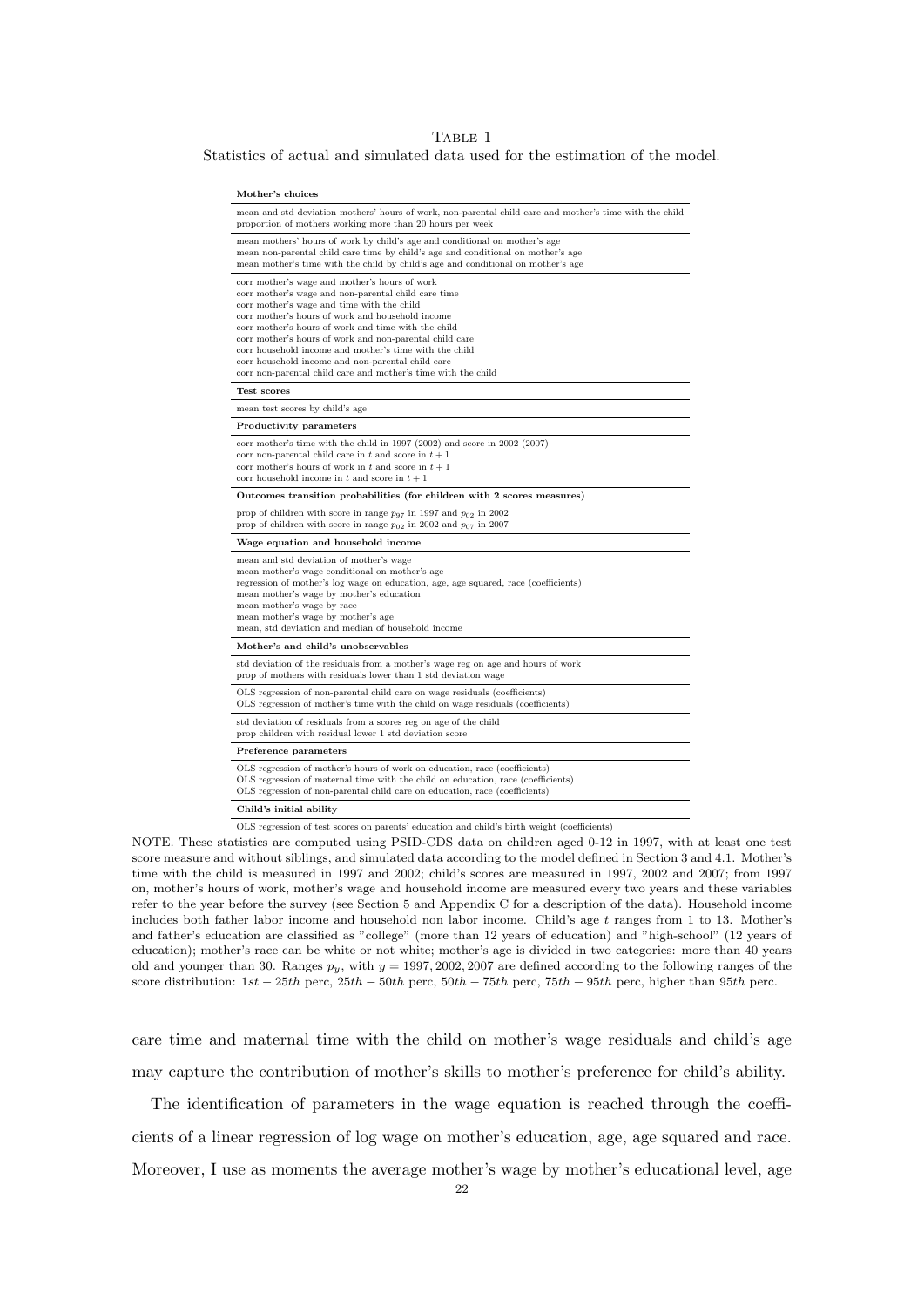and race. The parameters in the income process are identified using the average, standard deviation and median level of income.

The productivity parameters in the CAPF can be identified using the correlation between inputs (maternal time with the child, non-parental child care, hours of work and household income) and child's test scores over time. Moreover, the parameter  $\delta_4$  representing the productivity of child's ability in the previous period is recovered using transition probabilities from the first score measure available in the data (in 1997 or 2002) to the second score measure available in 2002 or 2007.

Finally, to identify the parameters in the initial level of child's ability, I use OLS regression coefficients of mother's and father's education and of child's birth weight on child's test scores, also controlling for child's age. The child's initial ability is also a function of children's unobserved skills. As described in Section 4.1, children's unobserved heterogeneity is assumed to have a mass point distribution. To identify the proportion of children in each type, I regress the test scores on child's age, compute the average residual for each child and then use the cross-Sectional variance of this average, which can be linked to the variance of ability in the sample, as a moment; as an additional moment, I use the proportion of children with this average residual lower than 1 standard deviation of the score.

The simulation of the data is obtained by taking  $N \ast R$  random draws from the initial distribution implied by the model, i.e., the child's and mother's skills distributions, and, for each period, from the wage and income distributions and from the distribution of the error in the test score measure.<sup>14</sup> The time invariant preference parameters are assigned to each mother, according to her observable characteristics and skills, while the productivity parameters are updated in each period. After having drawn the child's level of ability, the wage offer and the level of income in the first period, the optimal choices of the mother are obtained exploiting the optimal solutions derived in Section 3.2. This process is repeated for every period, up to the final one  $T$ . The simulated data are used to compute the same statistics defined in Table 1. Both actual and simulated statistics are used to construct the objective function to be minimized.

 $14N = 430$  and  $R = 5$ . While R does not affect the consistency of the estimator, an higher number of simulation draws, with  $N$  fixed, can decrease the simulation noise and the variance, improving efficiency. However, I decided not to use more simulation draws, because the estimation is already time consuming. Using a laptop computer with Intel i7/1.5 GHz processor and Matlab Version 7.13, the estimating time is about 4 hours.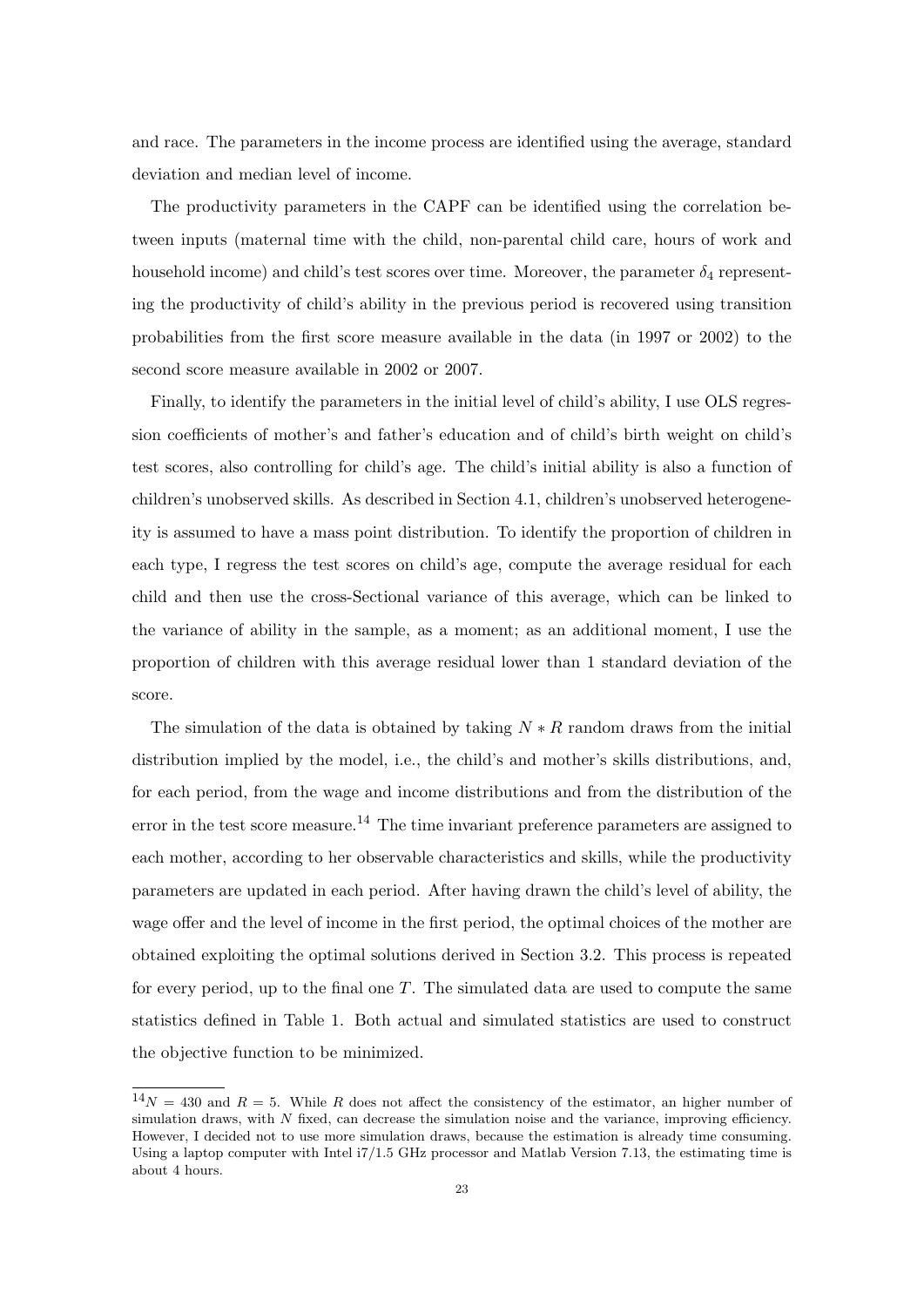The Simulated Method of Moments estimator is then:

$$
\hat{\theta} = arg \ min \hat{g}(\theta)' W \hat{g}(\theta) \tag{19}
$$

where

$$
\hat{g}(\theta) = \hat{m} - \hat{M}(\theta) \tag{20}
$$

 $\hat{m}$  is the vector of statistics defined from the actual data, while  $\hat{M}(\theta)$  is the vector of simulated statistics according to the model. Given  $S$  number of moments, the weighting matrix is defined as:

$$
W = \begin{pmatrix} \hat{V}[\hat{m}_1]^{-1} & 0 & 0 \\ 0 & \ddots & 0 \\ 0 & 0 & \hat{V}[\hat{m}_S]^{-1} \end{pmatrix}
$$

where  $\hat{V}[\hat{m}]$  is estimated with non-parametric bootstrap. Appendix B.2 provides further details on the estimation.

The estimation is done using the simplex algorithm, which is more robust to non-smooth objective function. Identification of the model parameters requires a unique solution for the minimization of the objective function defined by (19). In practice, identification depends on the uniqueness of the minimum and on the curvature around it. Due to the structure of available data, I expect that the identification of all parameters could be achieved, even if identification for parameters in the initial level of ability could be more tenuous since I can observe test scores starting only from age 4. To test for this, I estimate the model using different starting values and results do not differ from the ones presented in Section 6. Moreover, I check that the objective function changes moving the values of the parameters. I find the value of the objective function to vary around the estimated parameters, with the only exception of the parameters in the initial level of ability, confirming that identification of these parameters is more problematic.

## 5. DATA

The model is estimated using data from the Panel Study of Income Dynamics (PSID) and its Child Development Supplement (CDS) and Time Diary (TD) component.

The PSID is a longitudinal study that begun in 1968 with a nationally representative sample of over 18,000 individuals living in 5,000 families in the United States. Starting from 1968, information about each family member was collected, but much greater detail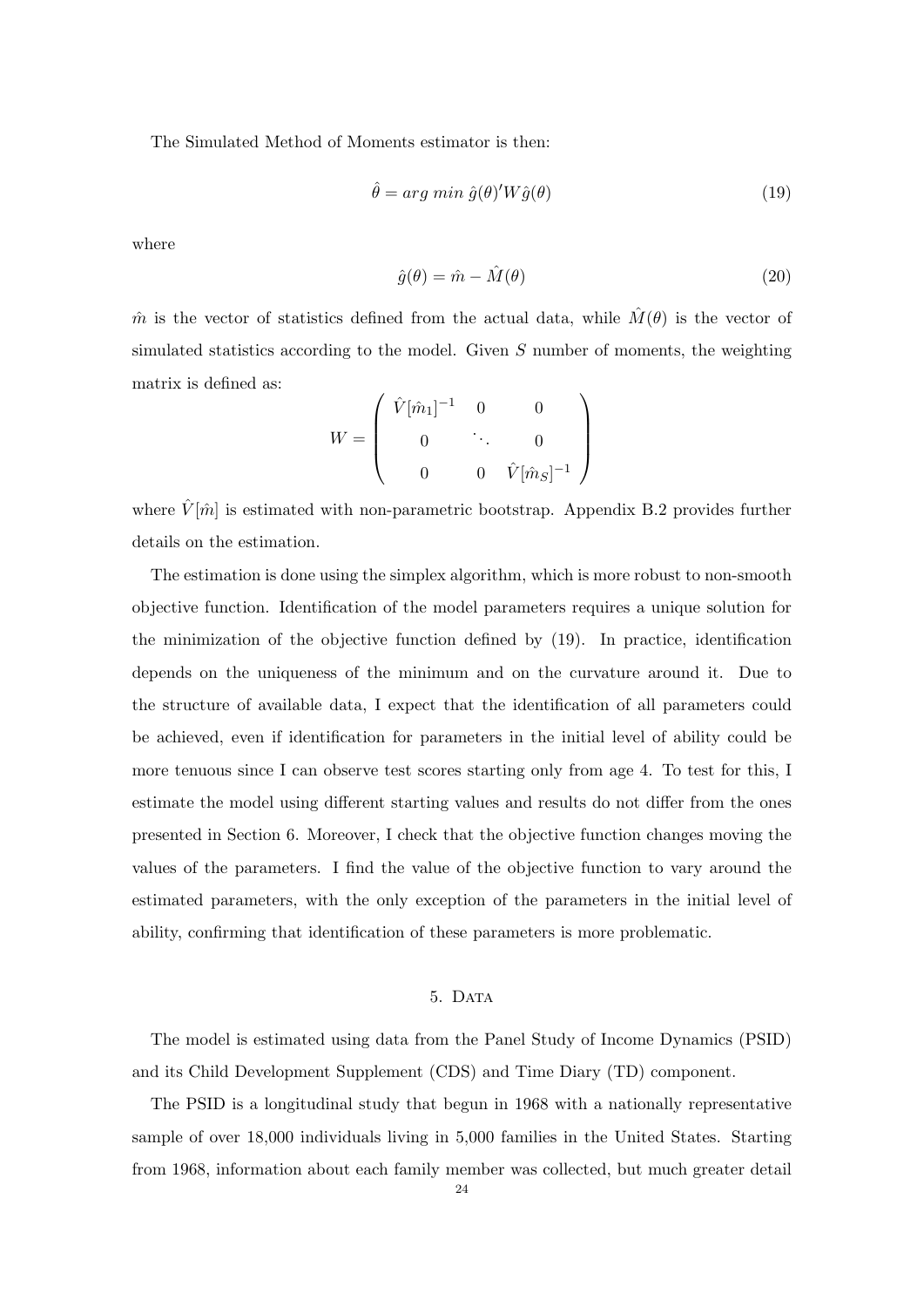is obtained about the head and the spouse. From 1997, the Child Development Supplement (CDS) gathers information on children aged 0-12 in PSID families through extensive interviews with their primary caregiver. The CDS has been replicated in 2002 and 2007 for children under 18 years of age.

For this analysis, I exploit the child cognitive ability measures and non-parental child care data provided in the Primary Caregiver Interview of the CDS, together with the time use details given in the Time Diary (TD) component of the CDS. The main PSID surveys are exploited to recover information on mother's work and household income.

The CDS supplement provides several measures of child cognitive skills, based on the Woodcock Johnson Achievement Test Revised (WJ-R) (Woodcock and Johnson 1989). The outcome measure considered in this study is the Letter Word (LW) test, which is applied to all children older than 4 and proves child's learning and reading skills (Hoffert et al. 1997). The raw LW score represents the sum of correct answers out of 57 items, ranging from 0 to 57. This measure is available in 1997, 2002 and 2007.

The CDS I (1997 wave) asks information to the primary caregiver on all non-parental child care arrangements used for the child since childbirth; a set of follow-up questions was asked to the primary caregiver in the 2002 wave of the same supplement. Using both waves, I can recover the complete child care history for the children interviewed in 1997. The variable of interests is the number of hours the child uses non-parental child care at each age. This variable refers to any type of child care arrangement, either formal or informal, provided by people different from parents.<sup>15</sup>

In 1997 and 2002, the Child Development Supplement includes another instrument to assess the time use of children. The Time Diary (TD) is a unique feature of the CDS and consists in a chronological report filled out by the child or by the child's primary caregiver about the child's activities over a specified 24-hour period.<sup>16</sup> Each participating child completed two time diaries: one for a weekday (Monday-Friday) and one for a weekend day (Sunday or Saturday). The TD additionally collects information on the social context of the activity by specifying with whom the child was doing the activity and who else was present but not engaged. The variable weekly time with the mother is constructed by

<sup>&</sup>lt;sup>15</sup>The CDS questionnaire allows the primary caregiver to indicate more than one arrangement used at each child's age. If the primary caregiver used simultaneously more than one arrangement in a period, I define the child care variables exploiting the information on the arrangement used more hours per week. <sup>16</sup>The primary caregiver completed the time diary for the very young children (e.g., younger than 3), while

older children and adolescents were expected to complete the time diaries themselves (ISR 2010a,b).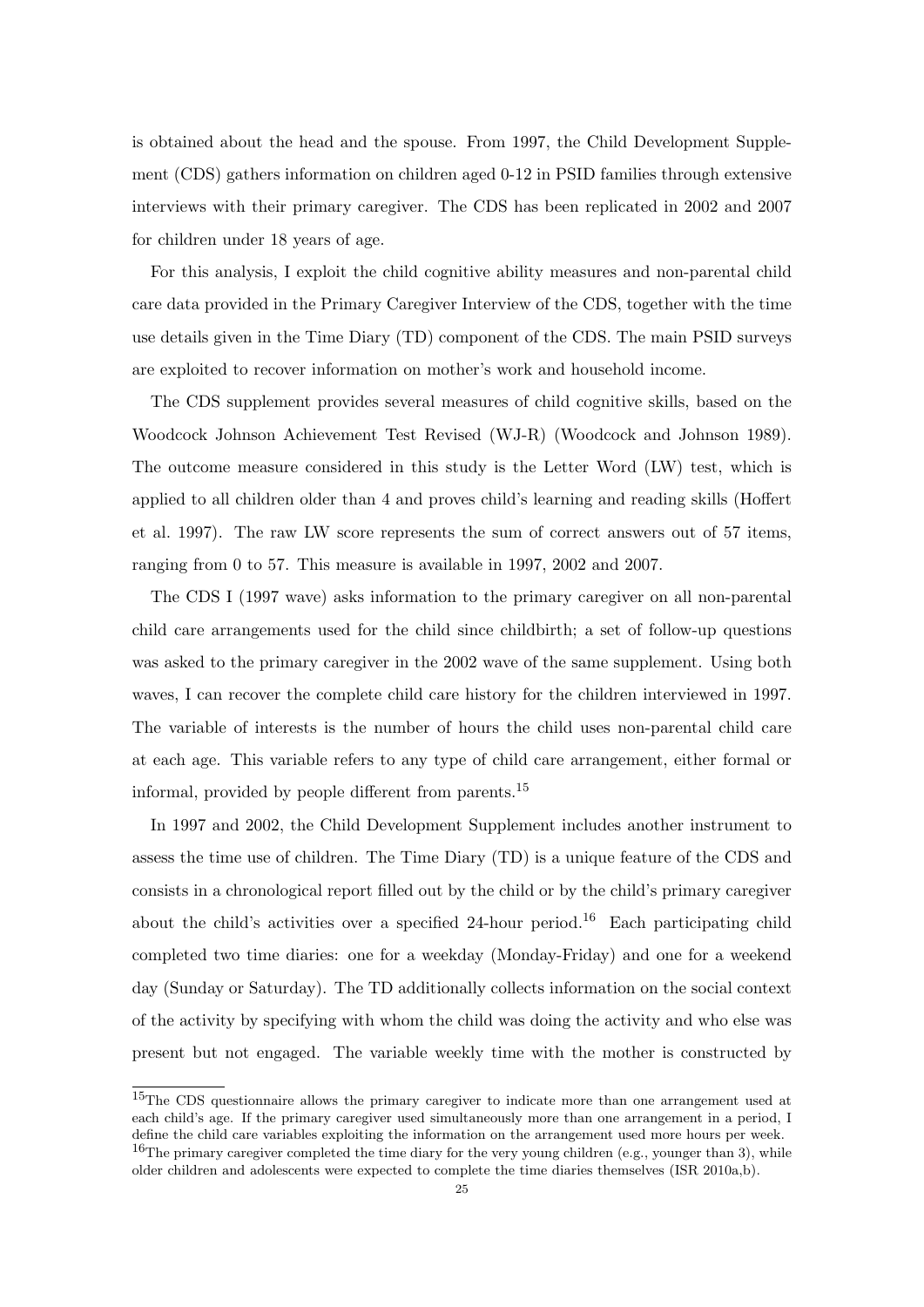multiplying the daily hours the child spends with the mother by 5 for the weekday and by 2 for the weekend day, and summing up the total hours in a week.<sup>17</sup>

I take information on mothers and fathers linking the CDS data to the main PSID surveys. Since children in 1997 have different ages, ranging from 0 to 13 years old, in order to identify the necessary information for all children in any period defined by the model, CDS data should be matched with family information from PSID surveys in the years 1985-2007.<sup>18</sup> The family information I gather includes each parent's hours of work, wage and non labor income in each period.<sup>19</sup>

All relevant variables are constructed for each child's age, defining age 1 as the first 12 months of child's life, age 2 as the next 12 months of the child's life, and so on. For the estimation of the model I consider all children without siblings interviewed in CDS I, living in intact households (where both mother and father are present), without missing data on personal and parents' demographic characteristics and with at least one test score measure. The final sample is composed by  $430$  observations.<sup>20</sup>

Before moving to the descriptive statistics, the importance of the sample selection should be stressed and it should be considered what biases might be introduced into the analysis by focusing on the subsample of children in intact households without siblings. The estimates derived from this sample are likely to be of general interest and can contribute to the literature of child care and child development, because they are structurally obtained from a model based on economic theory, but the sample selection bias may come in different

 $17$ More precisely, the TD distinguishes between contexts where the person with the child is directly involved in the activity ("active time") and others where the person is just around and not involved in the activity ("passive time"). The following time categories can be derived: (1) the child is with the mother, being the mother either involved in the activity or just around; (2) the child is with the mother, who is directly involved in the activity, but the father is around; (3) the child is with the father only; (4) the child is with the father and the mother is around; (5) the child is neither with the mother nor with the father. The analysis has been performed defining the variable weekly time with the mother using only category (1), so that all remaining time spells indicate that the child is not receiving investments from the mother. In order to see whether the results are sensible to this specification, I re-estimate the model using different definitions of maternal time. Results are reported in Appendix D.2.

 $18$ For instance, to identify household information for all relevant periods for a child born in 1996 (1 year old in 1997) I need to use PSID surveys from 1997 to 2007; instead, if a child is born in 1986 (aged 11 years in 1997) I need to use PSID surveys from 1987 to 1999. Basically, all PSID surveys in the period 1985-2007 have been exploited. See Appendix C, Tables C.1 and C.2.

 $19B$ etween 1985 and 1997 PSID interviews were conducted annually but, since then, interviews have been biennial. Note that all the variables that I use from the main PSID surveys concerning labor and non labor income of the household members refer to the year before the survey. All monetary variables are deflated into 1997 US\$ using the Consumer Price Index (CPI) History for the U.S. See Appendix C for further description of the data sources used for the analysis.

 $^{20}$ Out of the 3,563 children interviewed in 1997, 314 do not have information on their parents, 2,069 have siblings and 602 live in households where one (both) parent(s) is (are) not present. Moreover, 52 children have no information on parents' age, education and race, 85 have no test score measures in the period 1997-2007 and 4 have no information on weight at birth.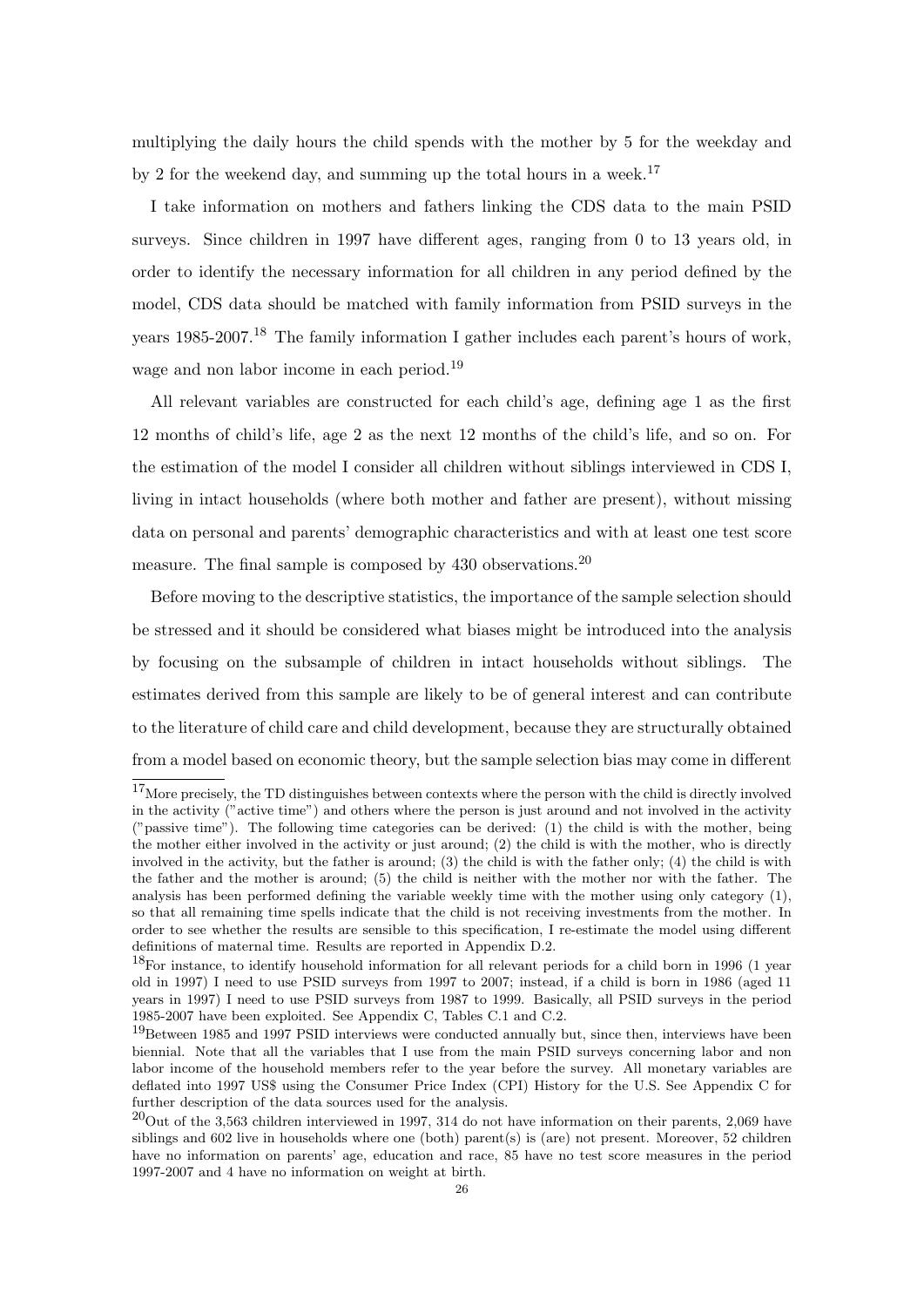ways. The sample selection implies that all mothers' investments in child's ability are unrelated with the decision to marry or to cohabit and with fertility. However, if mothers in intact households have more marriage-oriented attitudes and unobservables determining their marriage/cohabitation decisions also influence their time allocation and fertility, they may be more likely to stay at home instead of working and to invest more time in their child. This may lead to overestimate the proportion of mothers not working or to overestimate mothers' preference for child's ability. Similarly, mothers with only one child may have higher preferences for child's ability and this may lead to overestimate mother's investments: this channel may imply either an overestimation of maternal time with the child or an overestimation of non-parental child care use. However, women in long-term relationship may also be more desirable in the labor market (since they may have good communication, conflict management skills, etc); if this is the case, this sample would be disproportionately represented by high productive mothers and may lead to overestimate the decision to work. Moreover, the fact of having only one child means that the mother has experienced only one work interruption due to childbirth, leading again to an overestimation of mother's attachment to the labor market. Even though it is difficult to derive a unique direction of the bias induced by sample selection, the arguments provided above suggest that it may oversample mothers who are more productive either in the labor market or at home with the child. This may turn to provide an upper bound of the proportion of mothers in the labor force or of the productivity of mother's time investments.<sup>21</sup>

5.1. Descriptive Statistics. Table 2 shows the average values of all the variables for the period considered in the model. In the sample, the average raw score is around 35 out of 57. Figure 3 shows the distribution of the average test score measure by child's age. According to Table 2, mothers work, on average, 27 hours per week and use non-parental child care for almost 14 hours; moreover, they spend with their child, on average, 3 hours per day. Mother's wages are on average 14.25 US\$, while household income represents, on average, around 800 US\$ per week.

Table 3 provides some descriptive statistics on mother's work, child care and maternal time, by child's age. There are not large differences in mother's participation to the labor

<sup>&</sup>lt;sup>21</sup>Table C.4 in Appendix C compares the characteristics of the subsample used for the analysis ( $N = 430$ ) with the ones of the entire PSID-CDS sample  $(N = 3243)$ .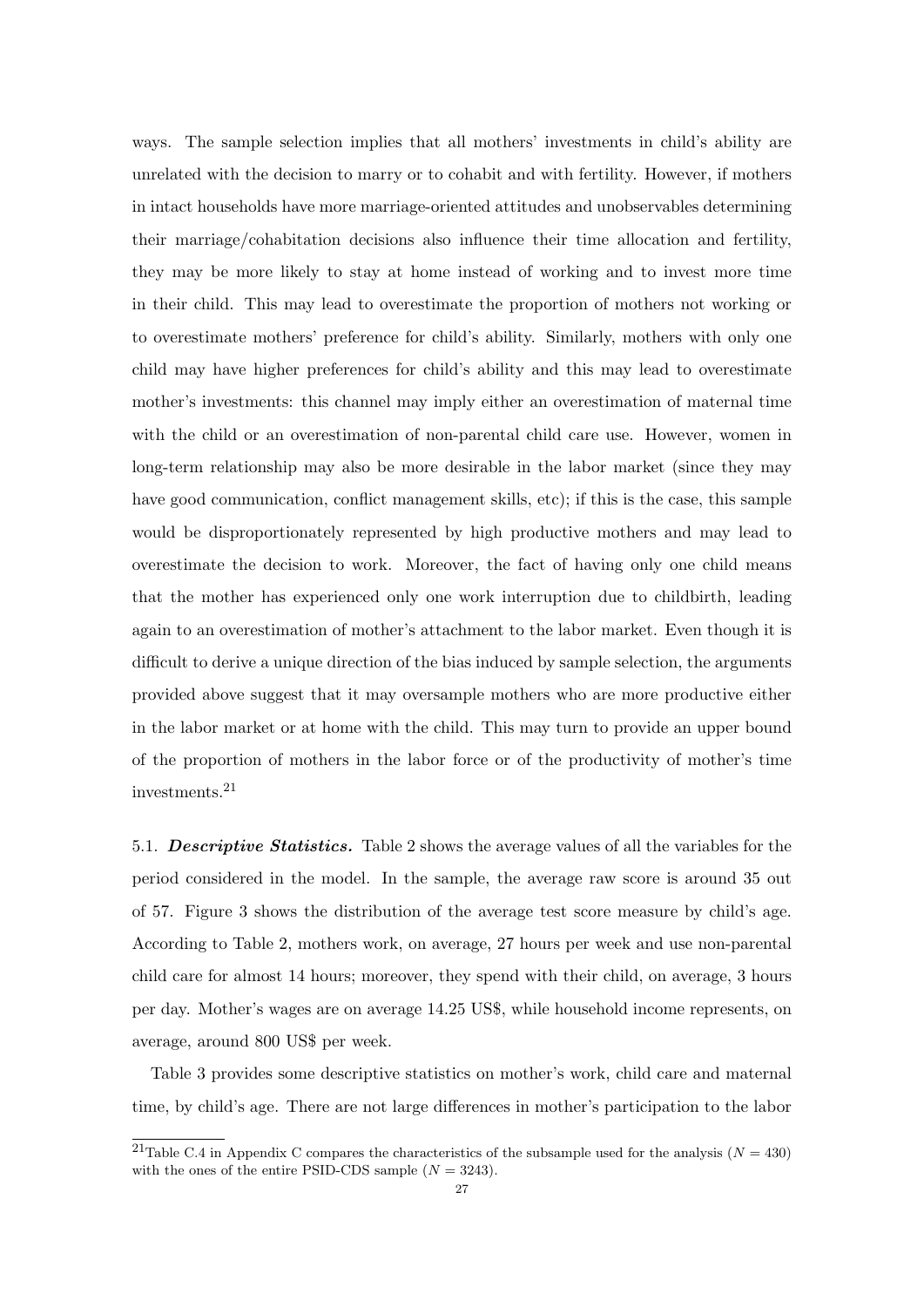|                               | Mean   | SD.   | Min      | Max          |
|-------------------------------|--------|-------|----------|--------------|
| Child's LW raw score          | 35.08  | 14.50 | 1        | 57           |
| Mother's hours of work        | 27.18  | 17.53 | $\Omega$ | 100          |
| Proportion of working mothers | 0.68   | 0.46  | 0        | 1            |
| Non-parental child care hours | 14.71  | 18.32 | 0        | 70           |
| Mother's time with child      | 21.16  | 17.01 | 0.17     | 95.75        |
| Child's gender: male          | 0.51   | 0.49  | 0        | 1            |
| Child's birth weight          | 119.18 | 21.57 | 32       | 244          |
| Mother's wage                 | 14.26  | 10.19 | 5.01     | 133.93       |
| Mother's age at child's birth | 28.19  | 5.10  | 16       | 43           |
| Mother's education            | 13.27  | 2.49  | 2        | 17           |
| Mother's race: white          | 0.61   | 0.49  | 0        | 1            |
| Father's education            | 13.30  | 2.47  | 1        | 17           |
| Household income/10           | 79.25  | 66.59 |          | 0.01 1012.62 |

TABLE 2 Descriptive statistics on all variables for the entire period.

NOTE. Monetary variables deflated into 1997 US\$. Child's birth weight is expressed in ounces (88 ounces = 2500 grams). The proportion of working mothers indicates the proportion of mothers working more than 20 hours per week. Household income includes father's labor income and household non labor income. Source: own elaboration from PSID-CDS data.

market across child's age. The number of hours worked by the mother ranges from 24 when the child is very young, to 29 when the child reaches 11 years of age; conversely, the average number of hours the child is cared for by someone other than his parents decreases as the child ages, ranging from 17 hours per week in the first years of life to 10 hours per week when he is 11 years old. Notice that the daily amount of time the mother spends at work when the child is younger than 6 almost corresponds to the time the child is cared for by someone else (4.8 hours per day vs 3.4 hours per day, considering a working week of 5 days). When the child starts going to school, he spends out of home not only the time in external care but also a fixed amount of school time. If the child spends 6 hours per day at school, he stays out of home almost 8 hours, while the mother works, on average, 5.6 hours per day. This difference shows that the amount of leisure time of the mother significantly increases when the child reaches school age. The average number of hours the child spends with the mother decreases as the child grows up: the mother spends with the child almost 4 to 5 hours per day when the child is younger than 5, while the time drops to 2 to 3 hours per day when the child reaches 6 years of age.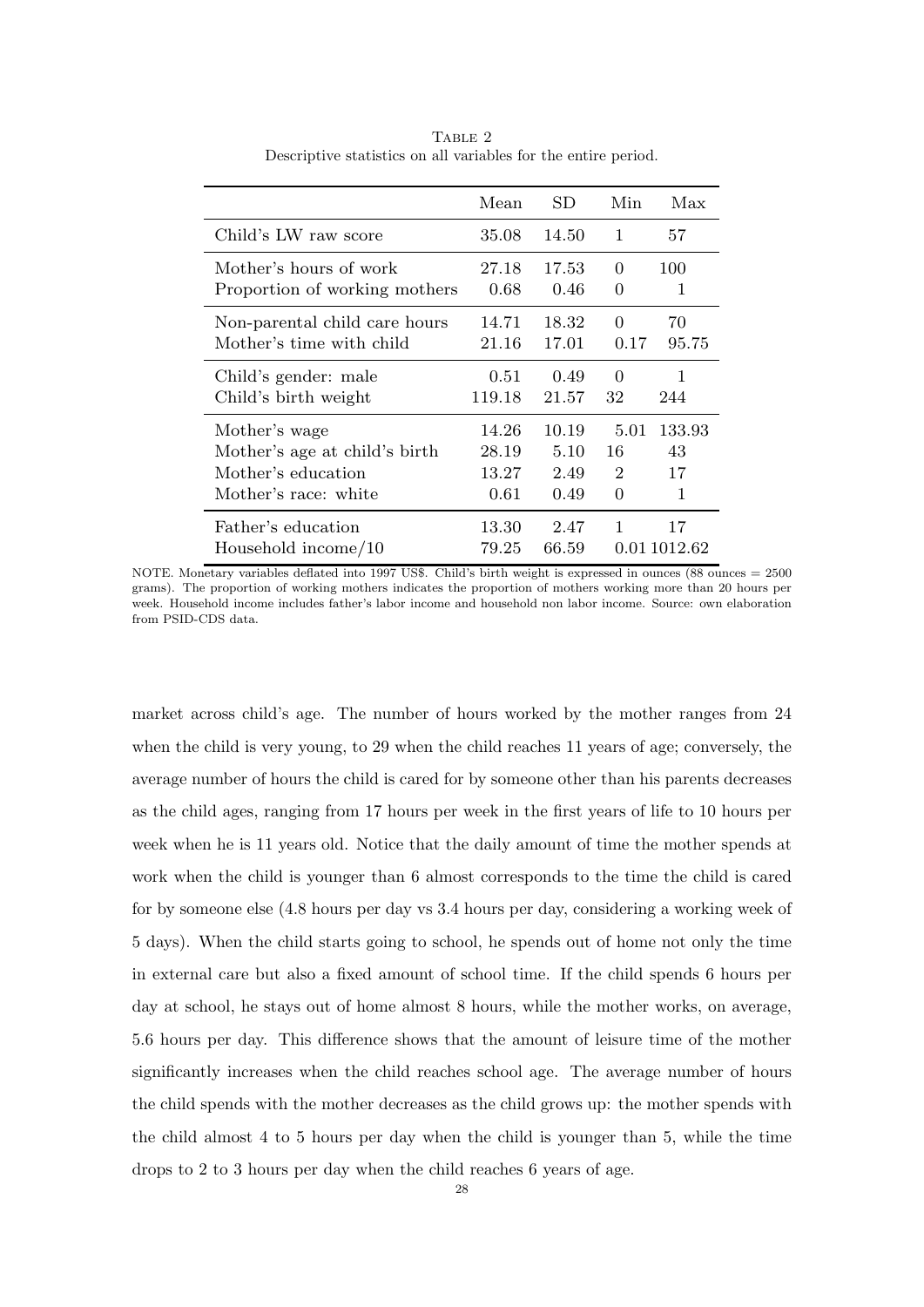

NOTE. Source: own elaboration from PSID-CDS data.

TABLE 3

Descriptive statistics on maternal employment, non-parental child care and maternal time by child's age. Means and standard deviation in parentheses.

| Child's Age                                             | $1-2$ | $3-5$ | $6-10$                                  | 11-12 |
|---------------------------------------------------------|-------|-------|-----------------------------------------|-------|
| Mother's hours of work per week 24.53 26.20 28.07 29.44 |       |       |                                         |       |
|                                                         |       |       | $(17.65)$ $(17.48)$ $(17.22)$ $(17.25)$ |       |
| Non-parental child care hours                           |       |       | 17.42 20.02 12.79 10.77                 |       |
|                                                         |       |       | $(19.11)$ $(19.27)$ $(17.50)$ $(16.48)$ |       |
| Mother's time with the child                            |       |       | 28.55 29.05 19.31 16.85                 |       |
|                                                         |       |       | $(18.06)$ $(20.27)$ $(14.81)$ $(14.24)$ |       |
|                                                         |       |       |                                         |       |

NOTE. Source: own elaboration from PSID-CDS data.

## 6. Results

Table 4 shows the estimates of the parameters in the mother's utility function. The  $\gamma s$ parameters represent the contribution of each observable and unobservable characteristic of the mother on her tastes for leisure, consumption and child's cognitive ability. Figures 4, 5 and 6 report the values taken by each preference parameter by subgroups and by mother's education. Figures 4 and 5 show that more educated mothers care more about leisure but less about consumption; moreover, there are positive differences in both leisure and consumption preferences by mother's skills level and by mother's race: white and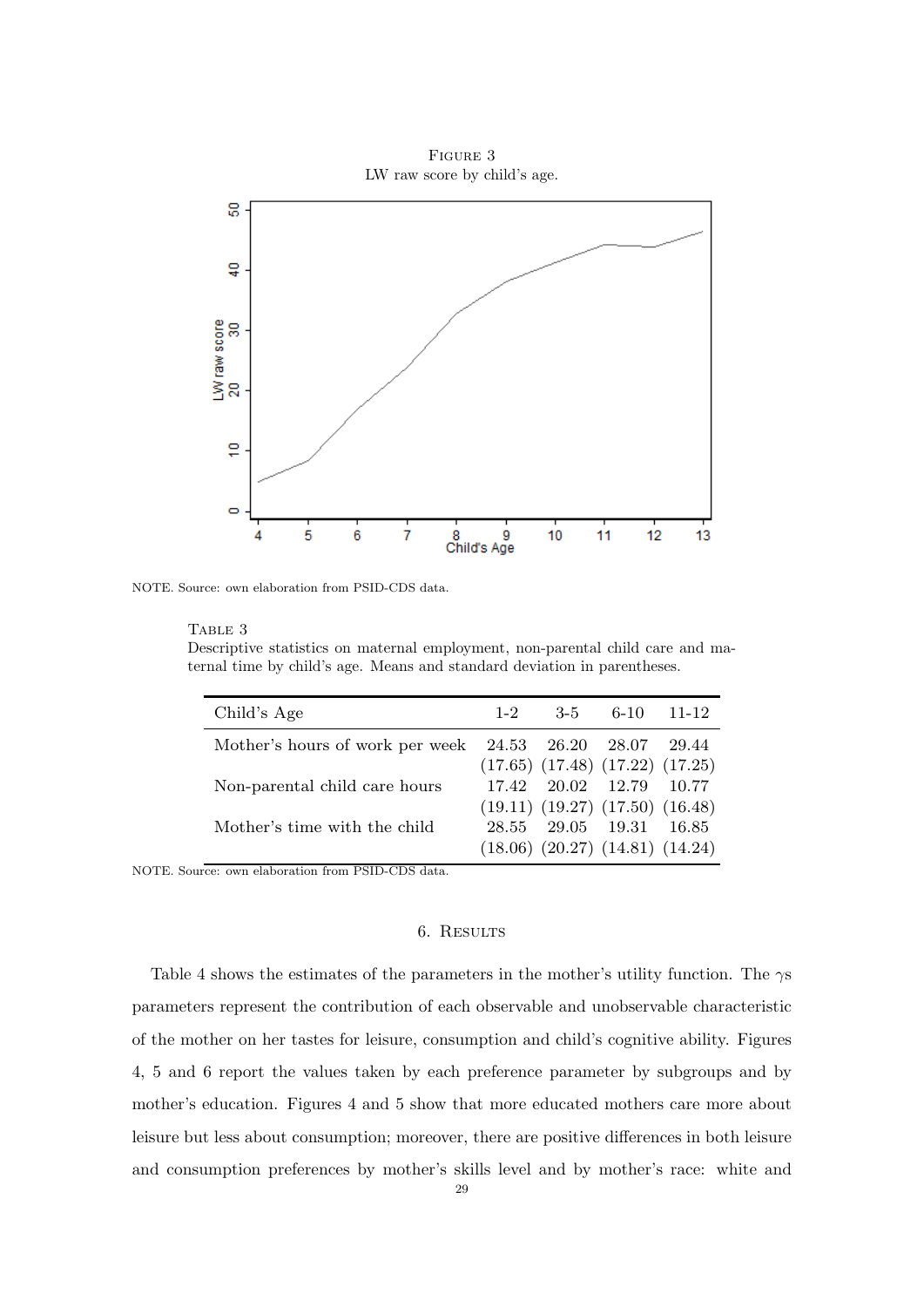low type mothers seem to care more about consumption, while high type mothers care less about leisure; the difference in consumption preference by mother's skills decreases for more educated women. Figure 6 shows the value of the preference parameter for child's ability. For any group, one more year of education implies a lower taste for child's ability. However, more skilled mothers care more about child's ability than the low skilled ones, while there are not significant differences induced by race. The estimates of the parameters in the utility function indicate that more educated mothers may work more to increase household consumption; however, for any given level of education, more skilled mothers care less about consumption and care more about child's ability than the low skilled mothers. Interpreting these patterns in terms of mother's behavior, it seems that more educated women work more and that the amount of time they spend with their child is lower than the corresponding one for the less educated. However, for any given level of education, mother's skills play a role in shaping mother's time allocation, since more skilled mothers may reallocate their time out of work in such a way to give priority to time with the child instead of leisure.



Figure 4 Preference parameters for leisure by subgroups and by level of education.

NOTE. This graph represents the estimated preference parameter for leisure by mother's years of education and for different subgroups, identified through mother's race and mother's skills level. The parameter is defined as  $\alpha_1 = f_1(MotherEdu, MotherRace, \gamma_1, \Gamma_2, \Gamma_3, \mu_0)$  where  $\gamma_1 = 0$  and the estimated values for  $\Gamma_3, \Gamma_2$  and  $\mu_0$  are shown in Table 4. See Appendix B.1 for further details.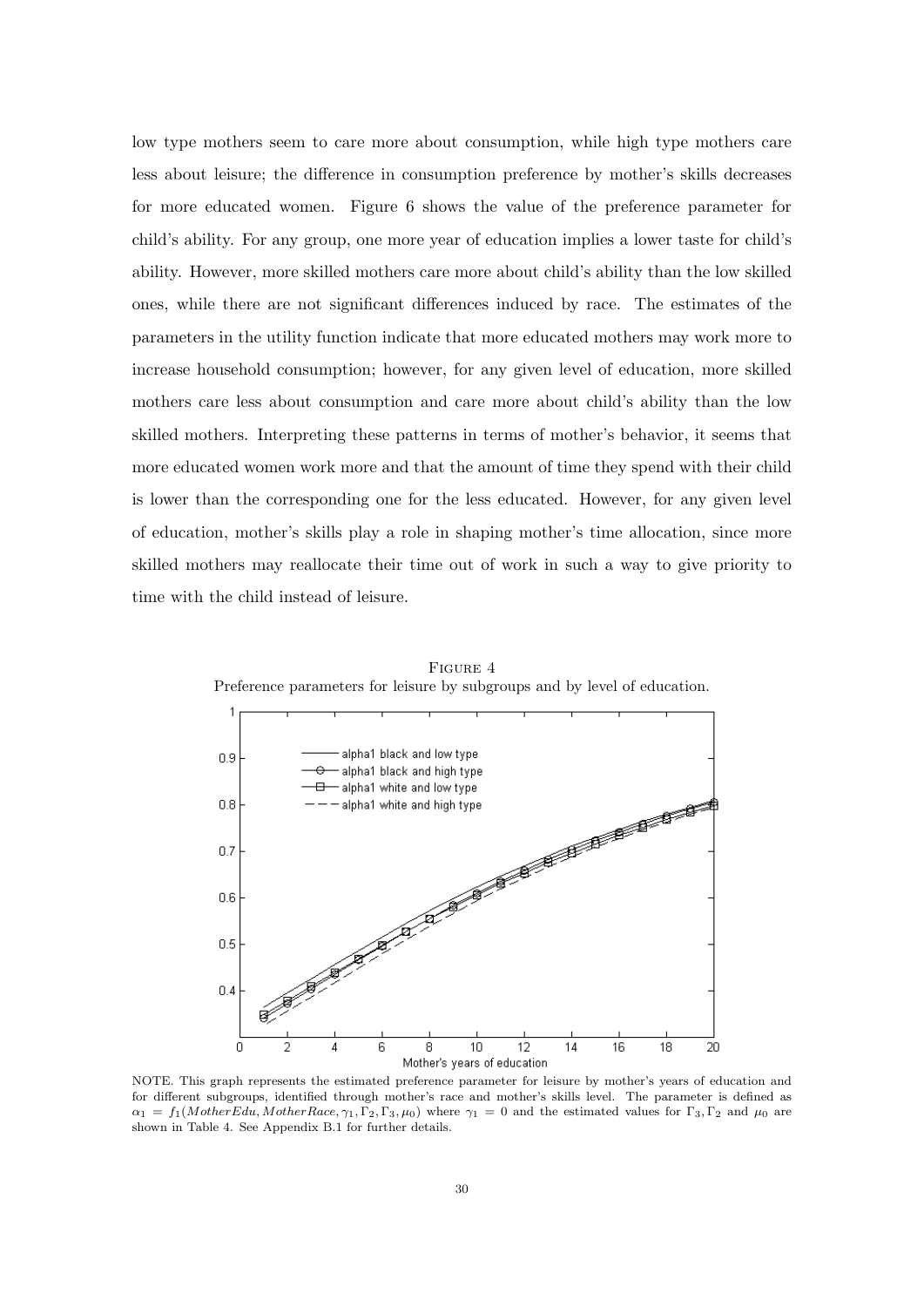| <b>Mother's Utility Function Parameters</b> |                                                            |           |  |  |
|---------------------------------------------|------------------------------------------------------------|-----------|--|--|
| $\gamma_{21}$                               | contribution of mother's education to $\alpha_2$           | $-0.0762$ |  |  |
|                                             |                                                            | (0.0046)  |  |  |
| $\gamma_{22}$                               | contribution of mother's race to $\alpha_2$                | 0.0699    |  |  |
|                                             |                                                            | (0.0112)  |  |  |
| $\gamma_{31}$                               | contribution of mother's education to $\alpha_3$           | $-0.1957$ |  |  |
|                                             |                                                            | (0.0025)  |  |  |
| $\gamma_{32}$                               | contribution of mother's race to $\alpha_3$                | 0.0662    |  |  |
|                                             |                                                            | (0.0118)  |  |  |
| $\gamma_{33}$                               | contribution of mother's unobservable skills to $\alpha_3$ | 0.2151    |  |  |
|                                             |                                                            | (0.0142)  |  |  |
| $\rho$                                      | weight on future child's ability in the last period        | 24.0772   |  |  |
|                                             |                                                            | (0.2297)  |  |  |
| $\boldsymbol{p}$                            | hourly price of child care                                 | 5.0902    |  |  |
|                                             |                                                            | (0.0923)  |  |  |
|                                             | Mother's Skills Distribution                               |           |  |  |
| $\mu_0$ high                                | skill level for high type                                  | 1.9184    |  |  |
|                                             |                                                            | (0.0235)  |  |  |
| $\mu_0$ low                                 | skill level for low type                                   | 1.4530    |  |  |
|                                             |                                                            | (0.0950)  |  |  |
| $\pi_{m\;high}$                             | proportion high skilled                                    | 0.5993    |  |  |
|                                             |                                                            | (0.0160)  |  |  |
| $\pi_{m, low}$                              | proportion low skilled                                     | 0.4007    |  |  |
|                                             |                                                            | ()        |  |  |

TABLE 4 Estimated parameters for mother's utility function.

NOTE. Standard errors are estimated with non-parametric bootstrap; standard errors for type proportions are computed using the delta method. See Appendix B.3 for further details. Since type proportions should add to one, so that one of the type probabilities is obtained as a residual, I do not report standard errors in this case.

The panel at the bottom of Table 4 reports the parameters identifying the mother's skills distribution. The skills level of high type mothers is 25 percent higher than the corresponding level for the low type. This implies a positive difference in the offer that mothers with different skills receive from the market and, as a consequence, in their employment decisions. The proportion of low skilled mothers in the sample is equal to 40 percent. Recalling the estimated parameters for mother's preferences, the difference between high and low skilled mothers means that more skilled mothers have a higher probability of working induced by the higher wage offer that they receive, but they also care more about the ability of their child, increasing their time investments or the investments provided by non-parental child care. The choice between the two is strictly related to the values taken by the productivity parameters.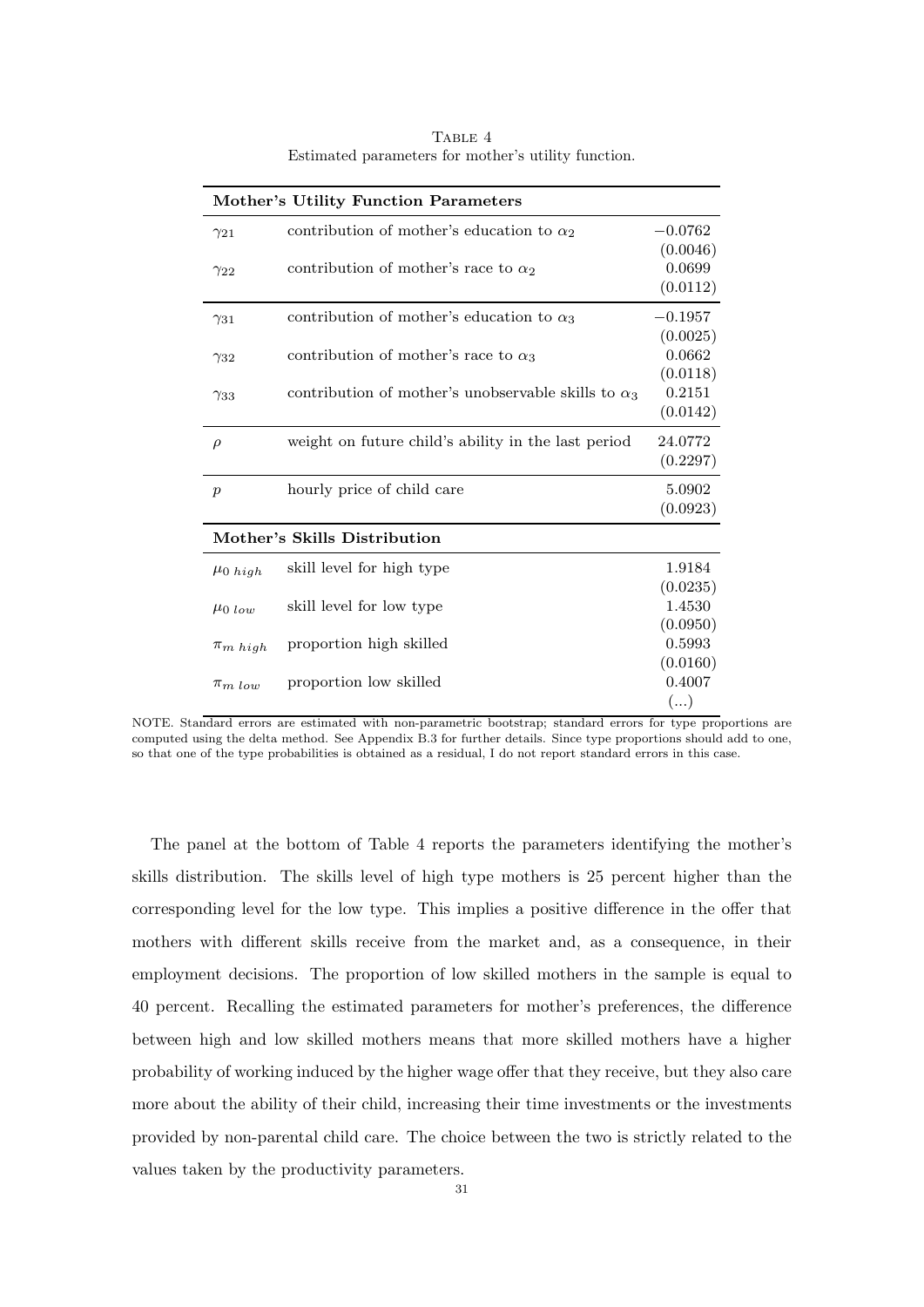Figure 5 Preference parameters for consumption by subgroups and by level of education.



NOTE. This graph represents the estimated preference parameter for consumption by mother's years of education and for different subgroups, identified through mother's race and mother's skills level. The parameter is defined as  $\alpha_2 = f_2(MotherEdu, MotherRace, \gamma_1, \Gamma_2, \Gamma_3, \mu_0)$  where  $\gamma_1 = 0$  and the estimated values for  $\Gamma_3, \Gamma_2$  and  $\mu_0$  are shown in Table 4. See Appendix B.1 for further details.

TABLE 5 Estimated parameters for the wage and income processes.

|                     | <b>Wage Equation Parameters</b>     |           |
|---------------------|-------------------------------------|-----------|
| $\mu_1$             | coefficient of mother's education   | 0.0484    |
|                     |                                     | (0.0011)  |
| $\mu_2$             | coefficient of mother's age         | 0.0152    |
|                     |                                     | (0.0009)  |
| $\mu_3$             | coefficient of mother's age squared | $-0.0003$ |
|                     |                                     | (0.0000)  |
| $\mu_4$             | coefficient of mother's race        | $-0.0146$ |
|                     |                                     | (0.0011)  |
| $\sigma_{\epsilon}$ | standard deviation transitory shock | 0.3445    |
|                     |                                     | (0.0031)  |
|                     | Household Income Process            |           |
| $\mu_{inc}$         | mean                                | 34.3403   |
|                     |                                     | (1.1065)  |
| $\sigma_{inc}$      | standard deviation                  | 40.2330   |
|                     |                                     | (3.7455)  |

NOTE. Standard errors are estimated with non-parametric bootstrap. See Appendix B.3 for further details.

Table 5 shows the results from the wage equation and the income process. All parameters in the wage equation have expected signs and reasonable magnitudes. The education effect on wages indicates that wage increases by 4.8 percent with each additional year of education. This effect is in line with the one previously estimated by Del Boca et al.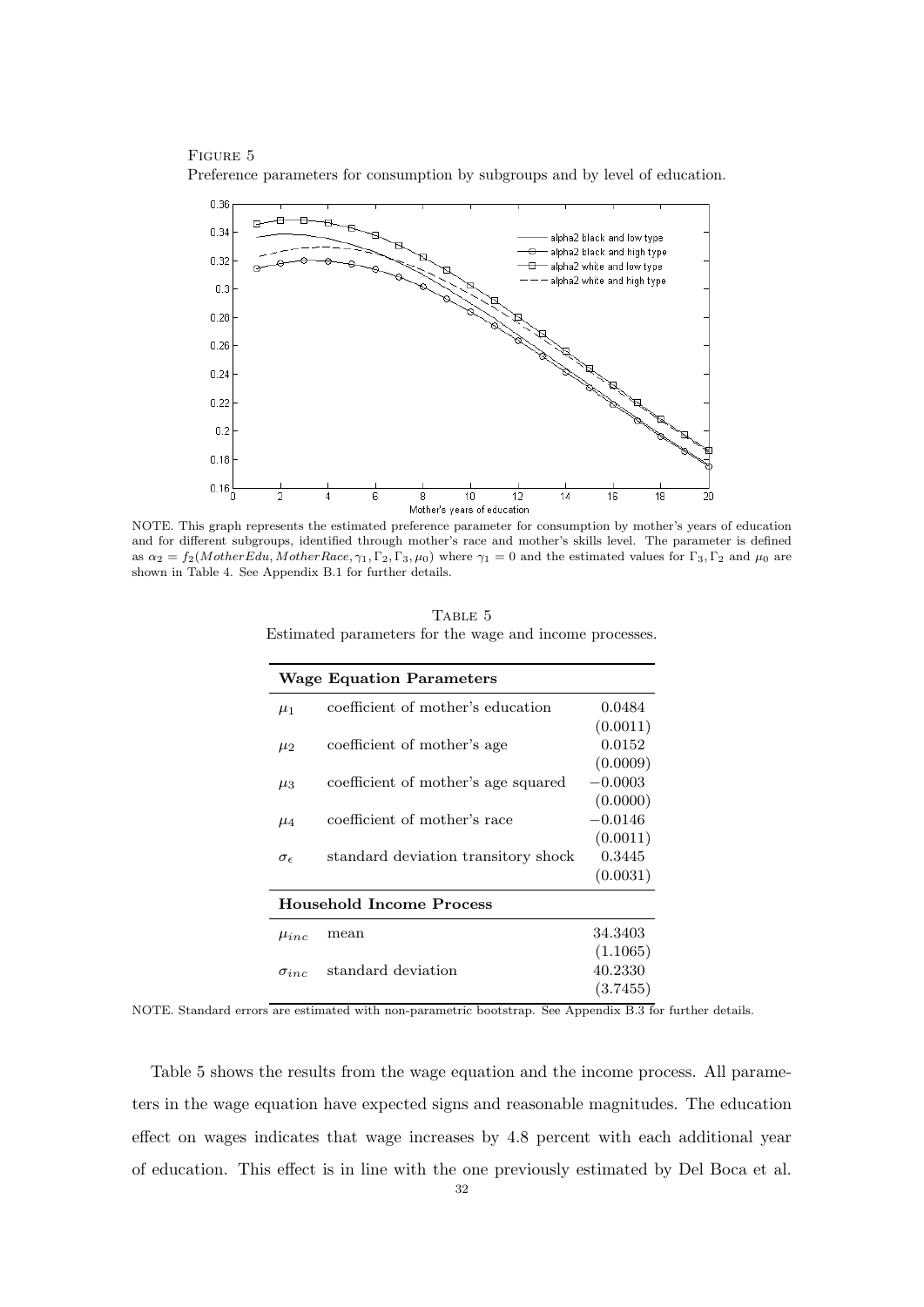Figure 6 Preference parameters for child's ability by subgroups and by level of education.



Mother's years of education<br>NOTE. This graph represents the estimated preference parameter for child's ability by mother's years of education and for different subgroups, identified through mother's race and mother's skills level. The parameter is defined as  $\alpha_3 = f_3(MotherEdu, MotherRace, \gamma_1, \Gamma_2, \Gamma_3, \mu_0)$  where  $\gamma_1 = 0$  and the estimated values for  $\Gamma_3, \Gamma_2$  and  $\mu_0$  are shown in table 4. See Appendix B.1 for further details.

(2014), who use a similar specification for the mother's wage equation but do not control for mothers' unobserved heterogeneity, and also to the ones found by Bernal and Keane (2010) and Bernal (2008), who define an endogenous wage process and also control for mothers' unobservables.

Table 6 presents the results of the parameters in the child's cognitive ability production function and the initial level of ability. The parameters shown in the first panel of this Table represent the slope of each input productivity with respect to child's age. To simplify the presentation of the results, Figures 7 and 8 show the time-varying elasticities as a function of child's age. Figure 7 reports the elasticities of child ability with respect to maternal time and non-parental child care time, while figure 8 reports the elasticities with respect to household income and the child's ability in the previous period. The first thing to notice is that the elasticity with respect to all inputs is higher during early years and decreases over time, as suggested by previous studies on human capital accumulation (Carneiro and Heckman 2003; Heckman 2008).

According to Figure 7, the elasticity of child's cognitive ability with respect to nonparental child care is always lower than the elasticity with respect to maternal time with the child. The elasticity of child's ability with respect to maternal time ranges from 0.92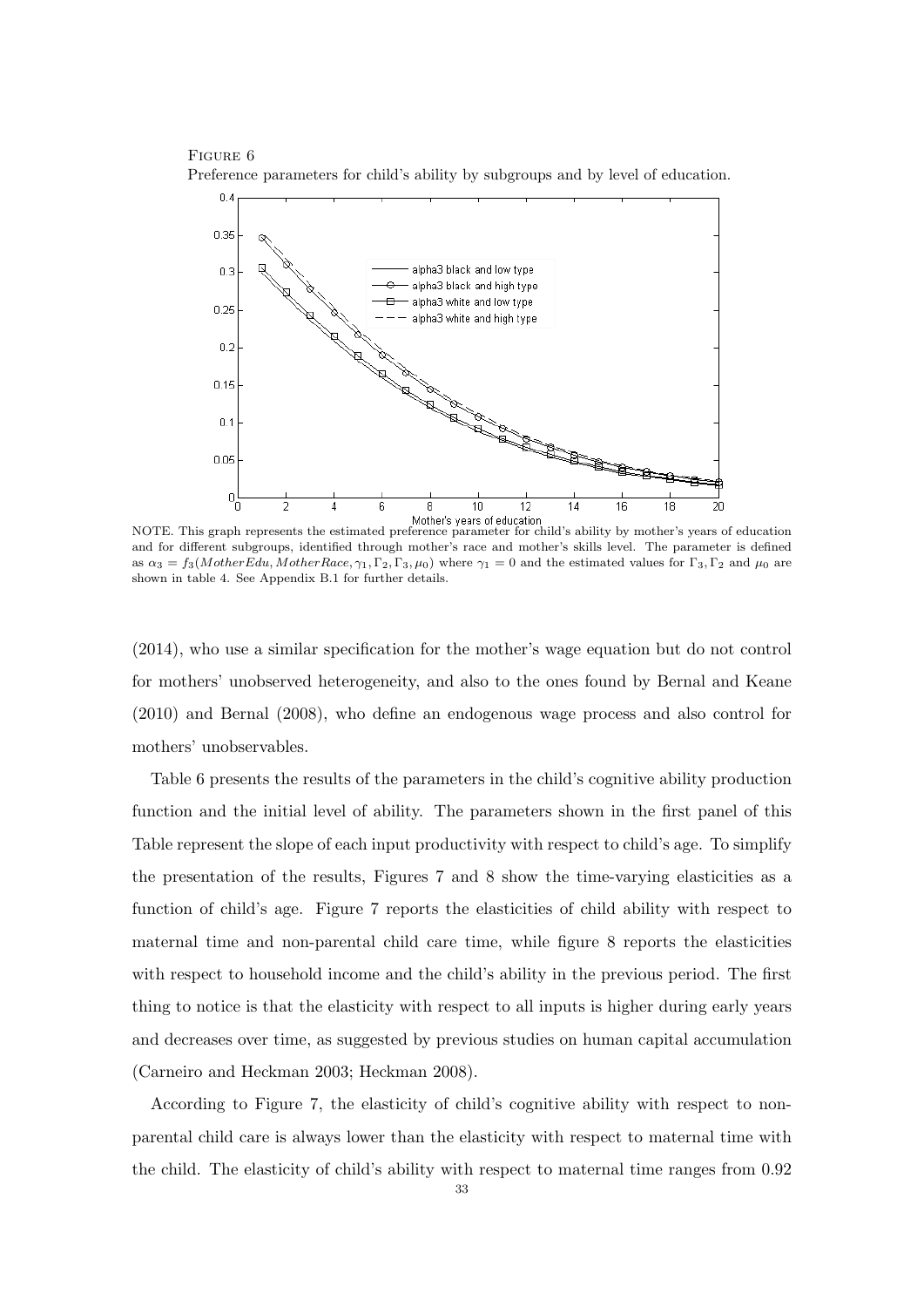when the child is 1 year old to 0.5 when the child is 13 years of age. Instead the estimated elasticity with respect to non-parental child care ranges from 0.7 when the child is 1 year old to values close to 0 when the child grows up. The fact that the elasticity of nonparental child care strongly decreases over time may be due to two main reasons. On the one hand, it may depend on the fact that starting from compulsory school age, children start receiving other inputs that are unobserved in the data and not taken into account in the model. Hence, non-parental child care may play a weaker role. On the other hand, the steep fall in external child care productivity when the child starts going to kindergarten or primary school can be explained by the different purposes of external child care from the mother's point of view. In fact, the mother may choose a positive amount of child care if she works and needs someone looking after the child, but also if she thinks it can represent an input for the child's subsequent development. The educational role of child care can be less important when the child starts going to school, because he is receiving other educational inputs from other institutions, so that from this age on the custodial role can be prevailing. As a consequence, child care productivity decreases even if the amount of time spent in external care remains constant.

The relationship between the two elasticities shown in Figure 7 suggests that 1 percent increase in maternal time is always (for any child's age) more productive than one percent increase in external child care. Hence, if the mother works reducing the amount of time that she spends with the child, this may have negative consequences for child's ability and the effect is more detrimental during the child's first years of life. For instance, if the mother increases her labor supply, reducing her time with the child by 10 percent, when the child is 1 year old, this reduces child's ability in the following year by 9 percent. However, the model allows to identify all the mechanisms with which maternal employment affects child development, in particular the substitution between maternal time and non-parental child care that occurs when the mother works. In fact, working more, the mother not only reduces the amount of time shared with the child but also increases the use of non-parental child care.

In order to see whether non-parental child care is able to compensate for the reduction in child's ability induced by the decrease in maternal time, one should take into account both the estimated productivity parameters and the amount of both inputs that is used. Consider, for instance, an average mother spending with her 1-year-old child 28.55 hours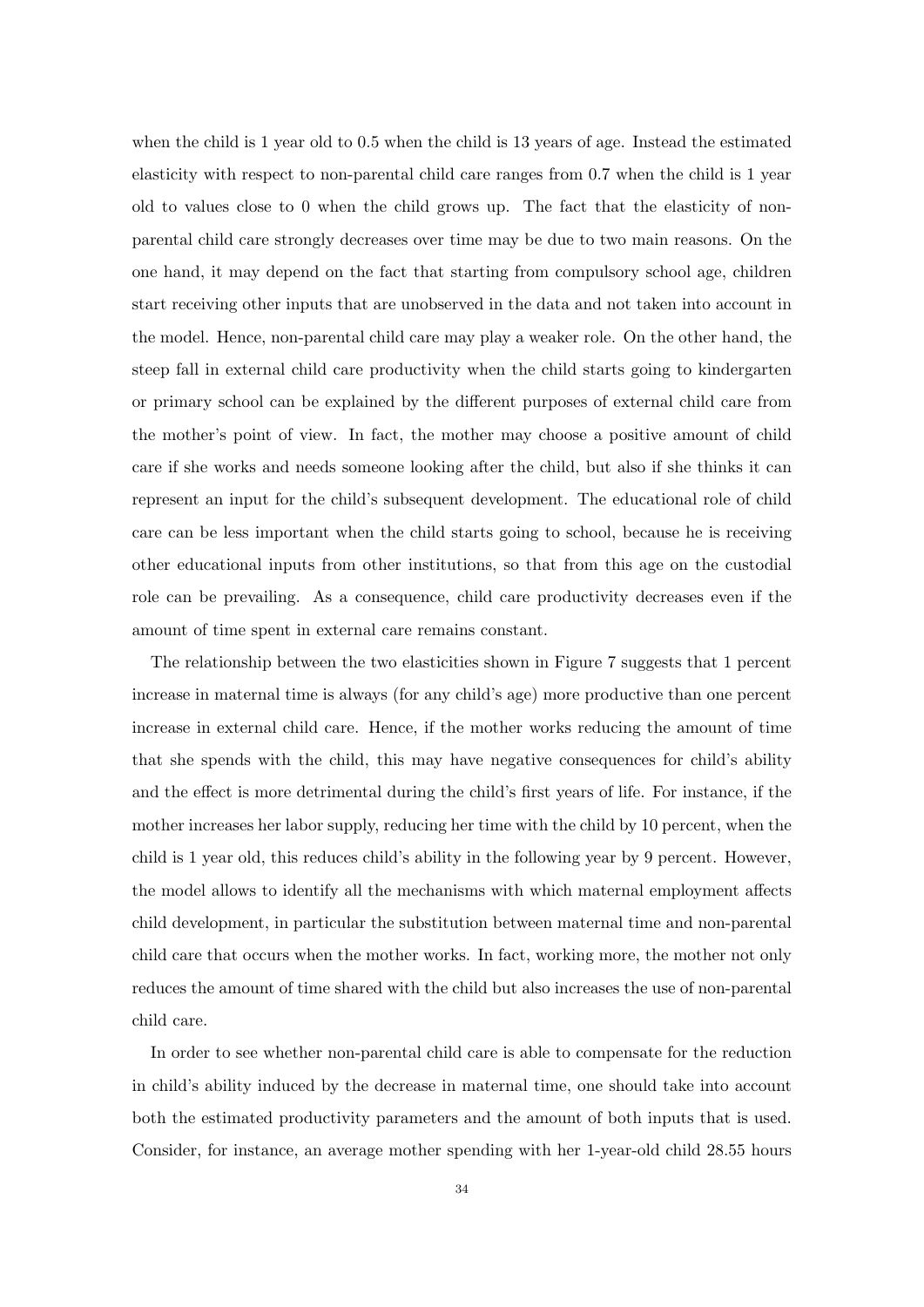per week and using non-parental child care for 17.42 hours per week. If this mother reduces her time with the child by 10 percent (corresponding to 2.8 hours) this reduces child's ability in the following period by 9 percent. If the same mother increases the use of external child care by the same amount of time (2.8 hours per week), this corresponds to an increase in child care use by 16 percent (with respect to the average value 17.42). The final effect of non-parental child care will be equal to a 9.6 percent increase in child's ability, since 1 percent increase in external child care time leads to an increase in ability by 0.6 percent. Thus, with the estimated productivity parameters the use of external child care can compensate for the negative effect on child's ability induced by the reduction in maternal time if non-parental child care is used for the same amount of time. However, if the difference between the estimated elasticities were higher and, at 1 year of age,  $\delta_2 = 0.1$ instead of 0.6, the 16 percent increase in non-parental child care would have induced an increase in child's ability equal to 1.6 percent. In that case, non-parental child care would not be able to compensate for the reduction in child's ability. Eventually, even with the estimated values for the parameters  $\delta_1$  and  $\delta_2$ , non-parental child care could not compensate for the reduction in ability induced by the lower maternal time if the mother were already using an higher amount of child care (e.g., higher than 17.42 hours per week). In fact, the decreasing marginal productivity of all inputs, including non-parental child care, implies that the additional hours are not productive enough to compensate for the reduction in child's ability induced by the mother's increase in labor supply.

Figure 8 shows the elasticity of child development with respect to household income and child's ability in the previous period. The result for household income seems in line with existing literature saying that economic conditions in early and middle childhood are more important for children's cognitive outcomes than those during adolescence (Duncan and Brooks-Gunn 1997; Duncan et al. 1998; Levy and Duncan 2012).

Finally, Table 6 reports the estimated parameters for the child's initial level of ability. High skilled children have a level of skills higher by 33 percent than the low skilled; the proportion of low skilled represents 49 percent of the sample. The coefficient for mother's education in the child's initial endowment is much higher than the coefficient for father's education and child's birth weight seems to explain more of the child's initial endowement. However, as pointed out in Bernal and Keane (2010), these coefficients just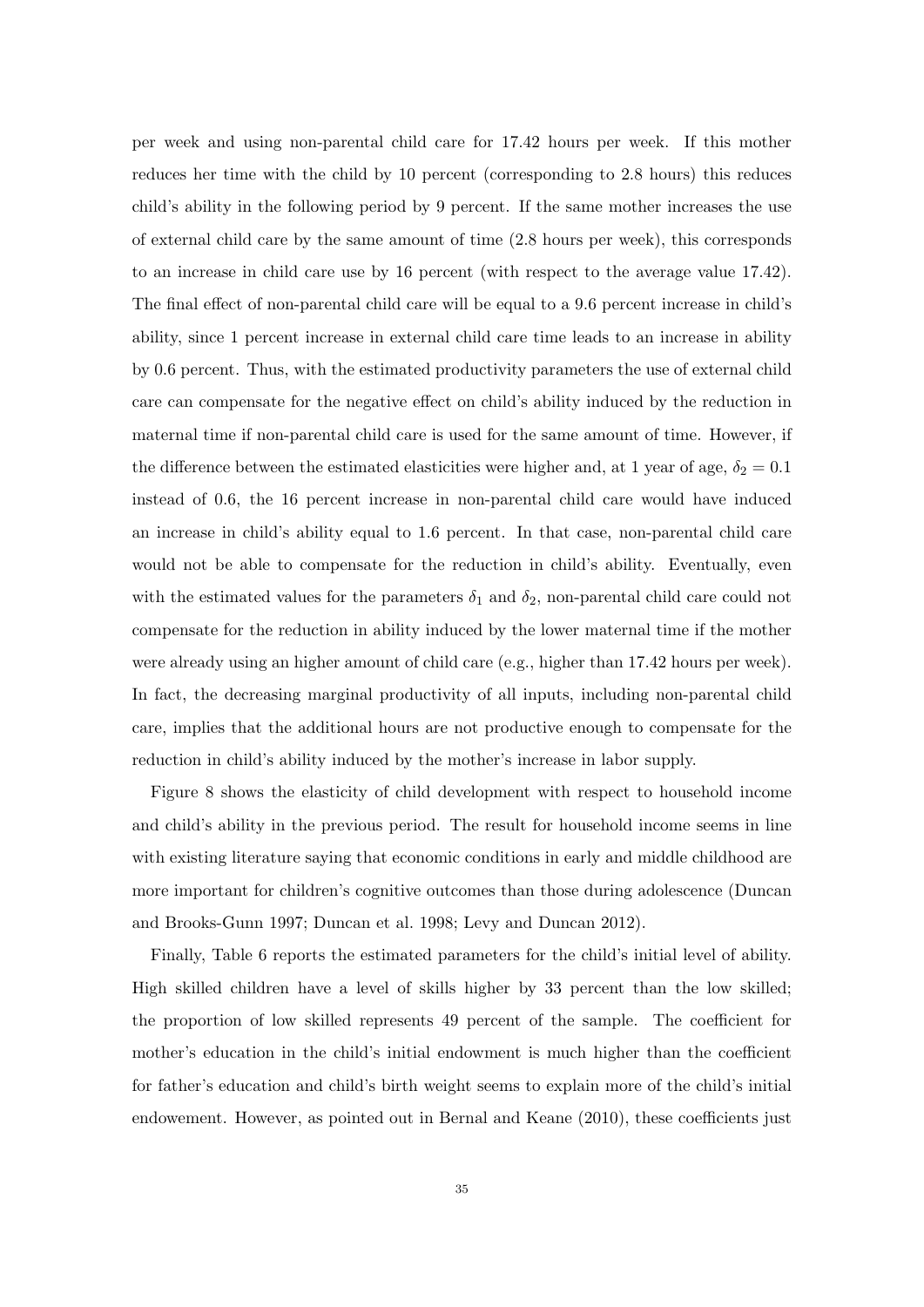TABLE 6 Estimated parameters for the child's cognitive ability production function.

| <b>CAPF</b> Parameters |                                                       |            |
|------------------------|-------------------------------------------------------|------------|
| $\xi_1$                | slope productivity of maternal time                   | $-0.0581$  |
|                        |                                                       | (0.0214)   |
| $\xi_2$                | slope productivity external child care                | $-0.4046$  |
|                        |                                                       | (0.0250)   |
| $\xi_3$                | slope productivity income                             | $-0.2956$  |
|                        |                                                       | (0.0146)   |
| $\xi_4$                | slope productivity child's ability in previous period | $-0.0470$  |
|                        |                                                       | (0.0017)   |
| $\sigma_v$             | standard deviation measurement error in test score    | 19.0927    |
|                        |                                                       | (0.0894)   |
|                        | <b>Child's Initial Ability Parameters</b>             |            |
| $\psi_0$ high          | skill level for high type children                    | $-55.5535$ |
|                        |                                                       | (0.6184)   |
| $\psi_0$ low           | skill level for low type children                     | $-82.7623$ |
|                        |                                                       | (0.9968)   |
| $\pi_c$ high           | proportion high skilled children                      | 0.5084     |
|                        |                                                       | (0.0008)   |
| $\pi_{c,low}$          | proportion low skilled children                       | 0.4916     |
|                        |                                                       | ()         |
| $\eta_1$ Mother Edu    | correlation child's endowment and mother's education  | 1.4949     |
|                        |                                                       | (0.0870)   |
| $\eta_2$ Father Edu    | correlation child's endowment and father's education  | 0.5250     |
|                        |                                                       | (0.0780)   |
| $\eta_3$ BirthWeight   | correlation child's endowment and birth weight        | 1.5979     |
|                        |                                                       | (0.0752)   |

NOTE. Standard errors are estimated with non-parametric bootstrap; standard errors for type proportions are computed using the delta method. See Appendix B.3 for further details. Since type proportions should add to one, so that one of the type probabilities is obtained as a residual, I do not report standard errors in this case.





NOTE. This graph represents the productivity parameters for maternal time  $(\tau_t)$  and non-parental child care  $(i_t)$ as a function of child's age  $t = 1, 2, \ldots 13$ . These parameters are defined as

$$
\delta_i = \exp(\xi_i t)
$$

where  $i = 1, 2$  and the estimated values for  $\xi_1$  and  $\xi_2$  are shown in Table 6.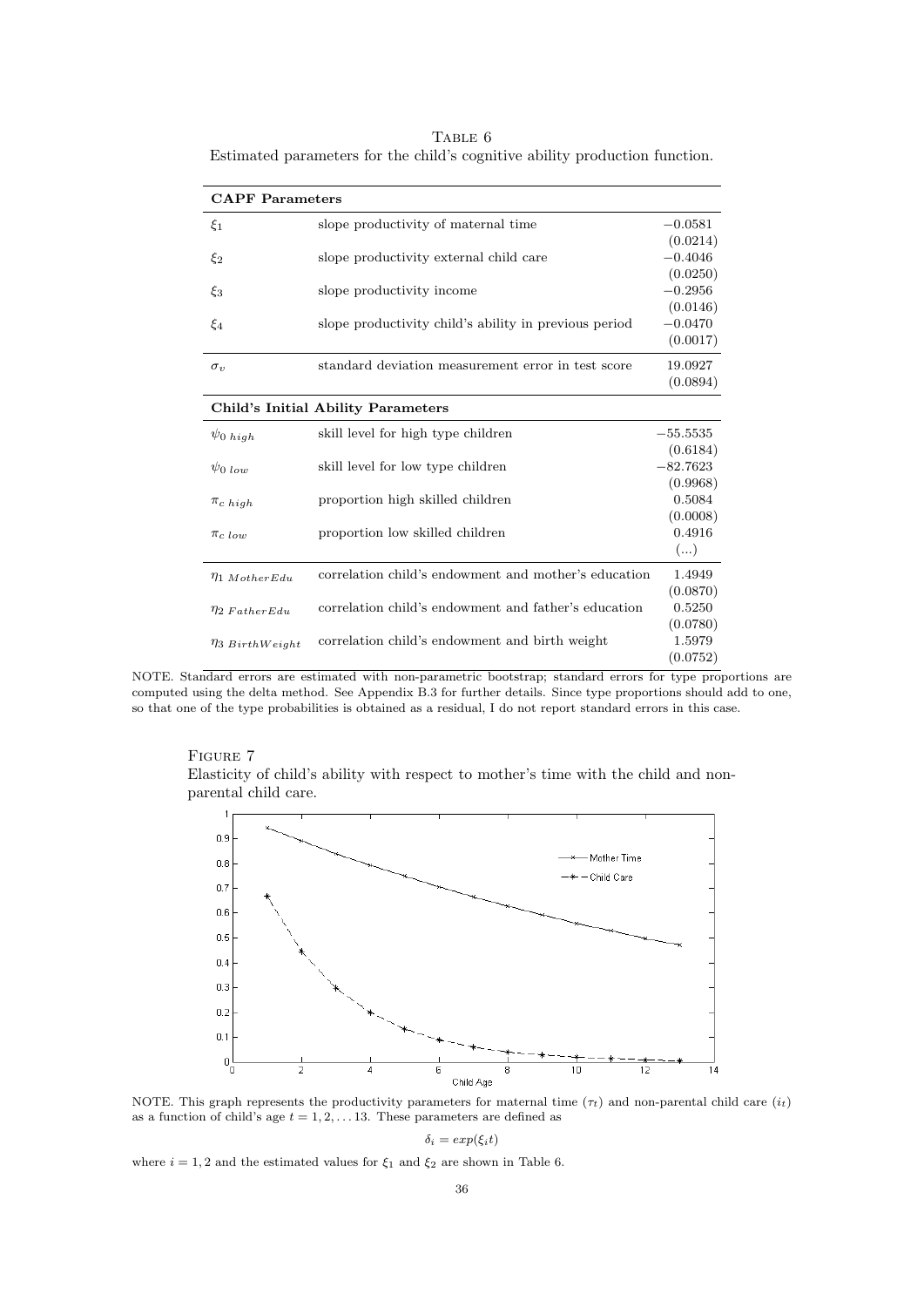represent correlations between the child's starting level of ability and parents' and child's observables characteristics and cannot be given a causal interpretation.



Figure 8 Elasticity of child's ability with respect to household income and child's ability in the previous period.

NOTE. This graph represents the productivity parameters for income  $(I_t)$  and child's ability  $(A_t)$  as a function of child's age  $t = 1, 2, \ldots 13$ . These parameters are defined as

#### $\delta_i = exp(\xi_i t)$

where  $i = 3, 4$  and the estimated values for  $\xi_3$  and  $\xi_4$  are shown in Table 6.

These results are robust to alternative specifications that are presented in Appendix D. More precisely, I provide some sensitivity analysis testing the results on two dimensions: (i) the definition of the terminal period; (ii) the definition of maternal time. The first sensitivity check aims at focusing on a phase of the child's life when the inputs received from the mother seems more important than those from the father, according to the results provided by Del Boca et al. (2014). The second tests the sensitivity of the results to the different definition of maternal time with the child: more precisely, it shows the elasticity of child's development with respect to maternal time when maternal time is just active time with the mother and when maternal time also includes the father being around.

6.1. **Goodness of fit of the model.** Figure 9 shows the model fit for the child's score measure. Despite there being some differences between the actual and simulated data for the child's first years of life, the model predicts quite well the pattern of the score measure for child's subsequent ages.

Table 7 shows how the model performs in fitting the data concerning the wage and the income processes. Specifically, it shows the average and standard deviation of wage and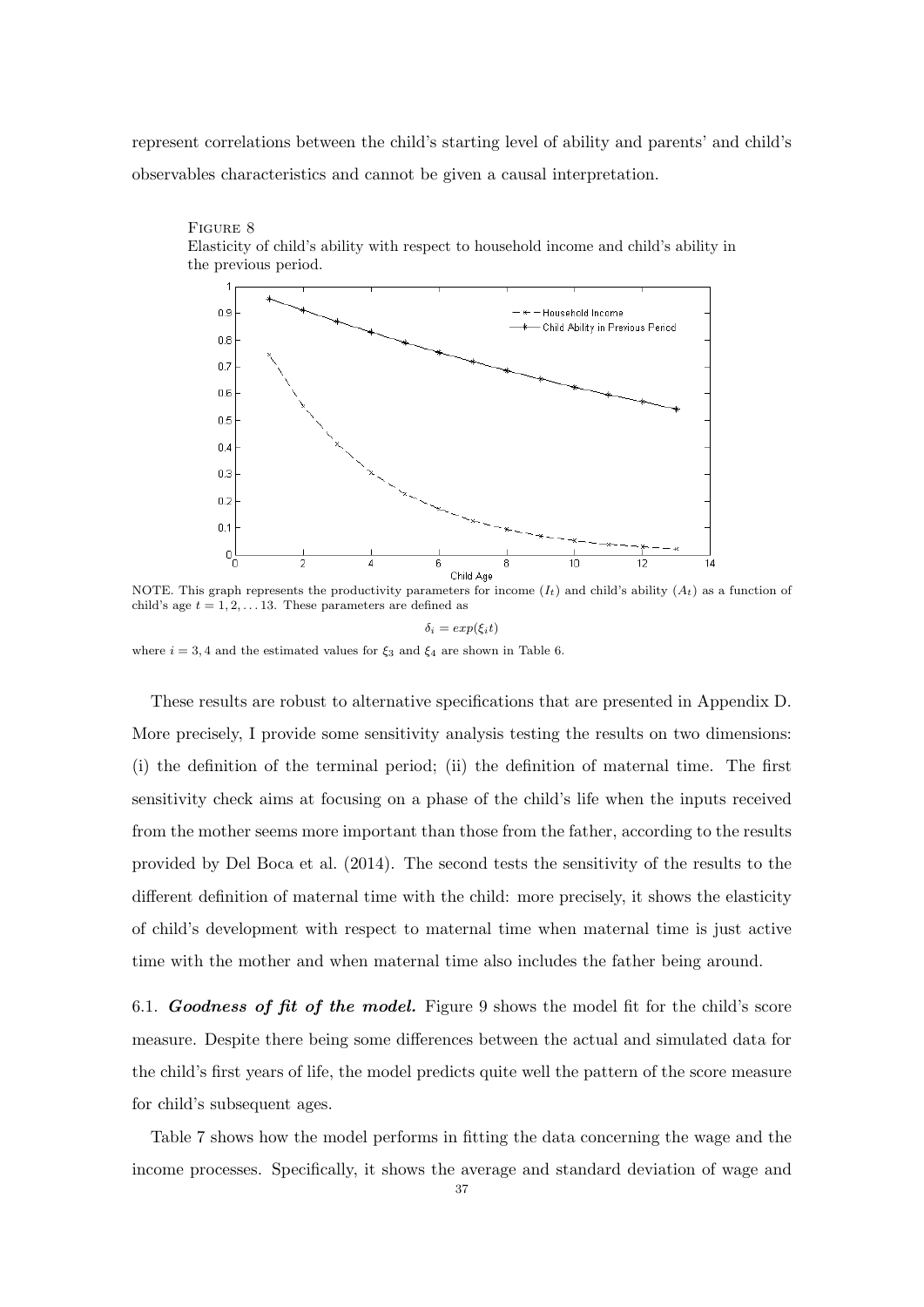Figure 9 Goodness of fit for child's test score measure by child's age.



NOTE. Actual data represent PSID-CDS data on children aged 0-12 in 1997, with at least one test score measure and without siblings. See Section 5 and Appendix C for further details on the data. Simulated data represent the data obtained simulating the model described in Section 3 and 4.1 and setting the parameters at the estimated values shown in Tables 4, 5 and 6.

income, observed in the actual and in the simulated data. The model predicts well the average wage and income and there are not differences between the actual and simulated data concerning the standard deviation of income. Moreover, it reproduces the patterns in the data concerning the average wage by mother's education and race.

Table 8 presents the average and standard deviations of the actual and simulated choice variables. The model predicts a slightly lower amount of working time and of non-parental child care with respect to the data. Finally, the model predicts well the average amount of time spent by the mother with the child.

#### 7. Policy simulations

In this section, I use the estimated model to simulate the effects of policies (i) increasing the wage offers by 20 percent, (ii) subsidizing external child care, setting the price of the service at 1 US\$ per hour, (iii) increasing the quality of non-parental child care, so that the productivity is the same as that of maternal time.

Panel (a) of Table 9 reports the percentage change of the variables induced by an increase in mother's wage by 20 percent in any period. This may be due, for instance, to policies decreasing taxation on mothers' labor income or providing incentives for mothers' employment. The higher wage induced by the policy represents an higher opportunity cost of maternal time with the child, so that mothers work more and spend a lower amount of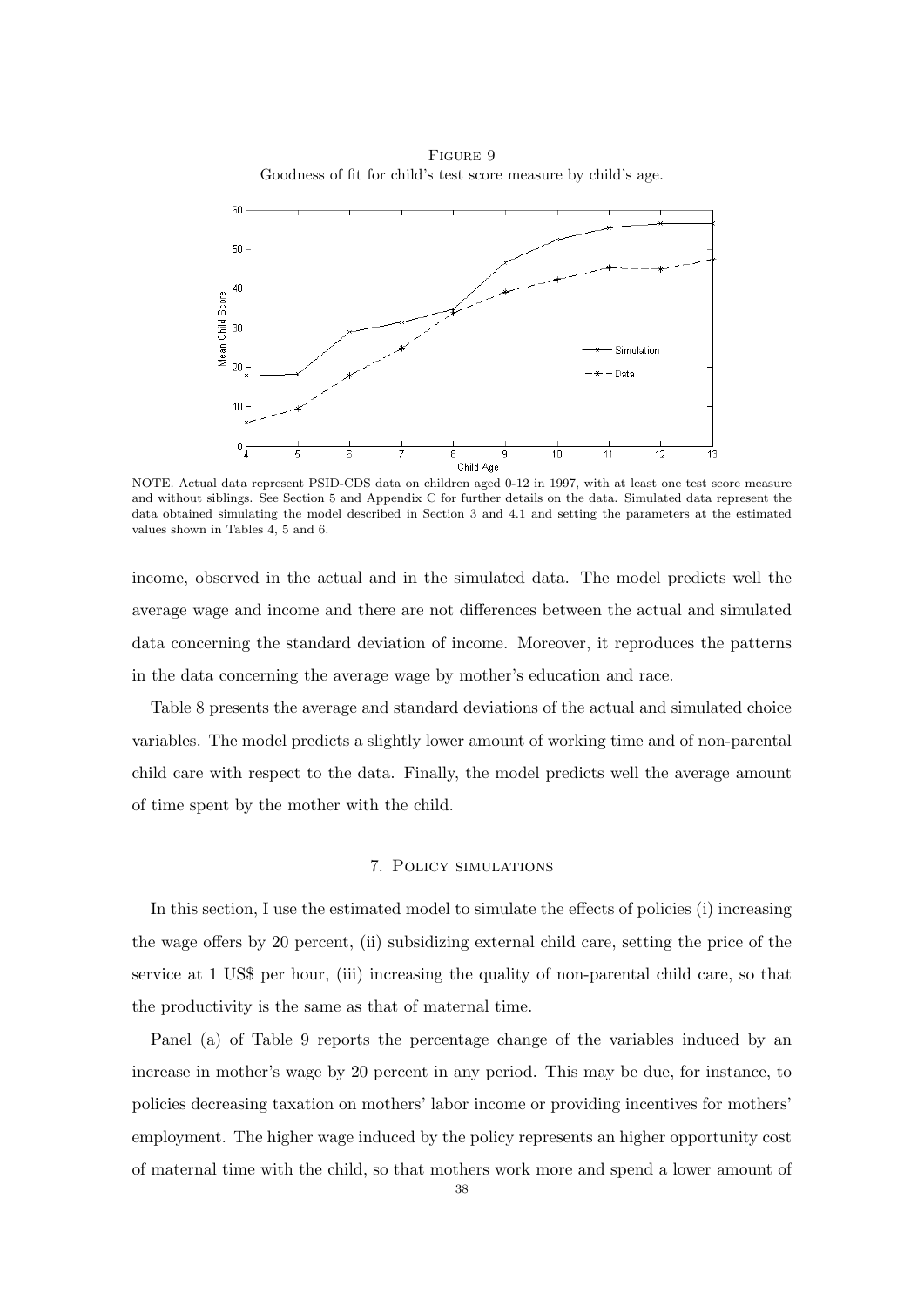|                            |         | Actual Data Simulated Data |
|----------------------------|---------|----------------------------|
| All sample                 |         |                            |
| Mean mother's wage         | 14.2608 | 14.2934                    |
| Std mother's wage          | 10.1941 | 6.3130                     |
| Mean household income      | 39.6245 | 38.8525                    |
| Std household income       | 33.2903 | 33.5514                    |
| Wage by mother's education |         |                            |
| Some college education     | 16.3802 | 15.4950                    |
| High School                | 12.0260 | 13.4568                    |
| Wage by mother's race      |         |                            |
| White                      | 15.0270 | 14.5068                    |
| Black                      | 12.9074 | 13.9572                    |

TABLE 7 Goodness of fit for mother's wage and household income.

NOTE. Actual data represent PSID-CDS data on children aged 0-12 in 1997, with at least one test score measure and without siblings. See Section 5 and Appendix C for further details on the data. Simulated data represent the data obtained simulating the model described in Section 3 and 4.1 and setting the parameters at the estimated values shown in tables 4, 5 and 6. Some college education stems for more than 12 years of education; high school education stems for 12 years of education.

|                                       |  | TABLE 8 |  |
|---------------------------------------|--|---------|--|
| Goodness of fit for mother's choices. |  |         |  |

|                                    |         | Actual Data Simulated Data |
|------------------------------------|---------|----------------------------|
| Mean Mother's hours of work        | 27.1812 | 24.9371                    |
| Std Mother's hours of work         | 17.5264 | 5.4826                     |
| Mean Non-parental child care hours | 14.7107 | 9.6834                     |
| Std Non-parental child care hours  | 18.3211 | 14.1697                    |
| Mean Mother's time with the child  | 21.1600 | 21.4583                    |
| Std Mother's time with the child   | 17.0144 | 11.7665                    |

NOTE. Actual data represent PSID-CDS data on children aged 0-12 in 1997, with at least one test score measure and without siblings. See Section 5 and Appendix C for further details on the data. Simulated data represent the data obtained simulating the model described in Section 3 and 4.1 and setting the parameters at the estimated values shown in Tables 4, 5 and 6.

time with the child or in leisure. The demand for child care is positively affected by this policy through two different channels. First, since mothers are working more and need someone looking after the child for a longer amount of time, they also use more external child care. Second, they are also earning more, so that they can buy an higher amount of the service for their child. However, the policy has very little effect on child's ability. This result stresses the importance of taking into account all the plausible channels with which the policy affects the outcomes of interests. In other words, a policy increasing mothers' labor income may be effective in increasing mothers' participation in the labor market,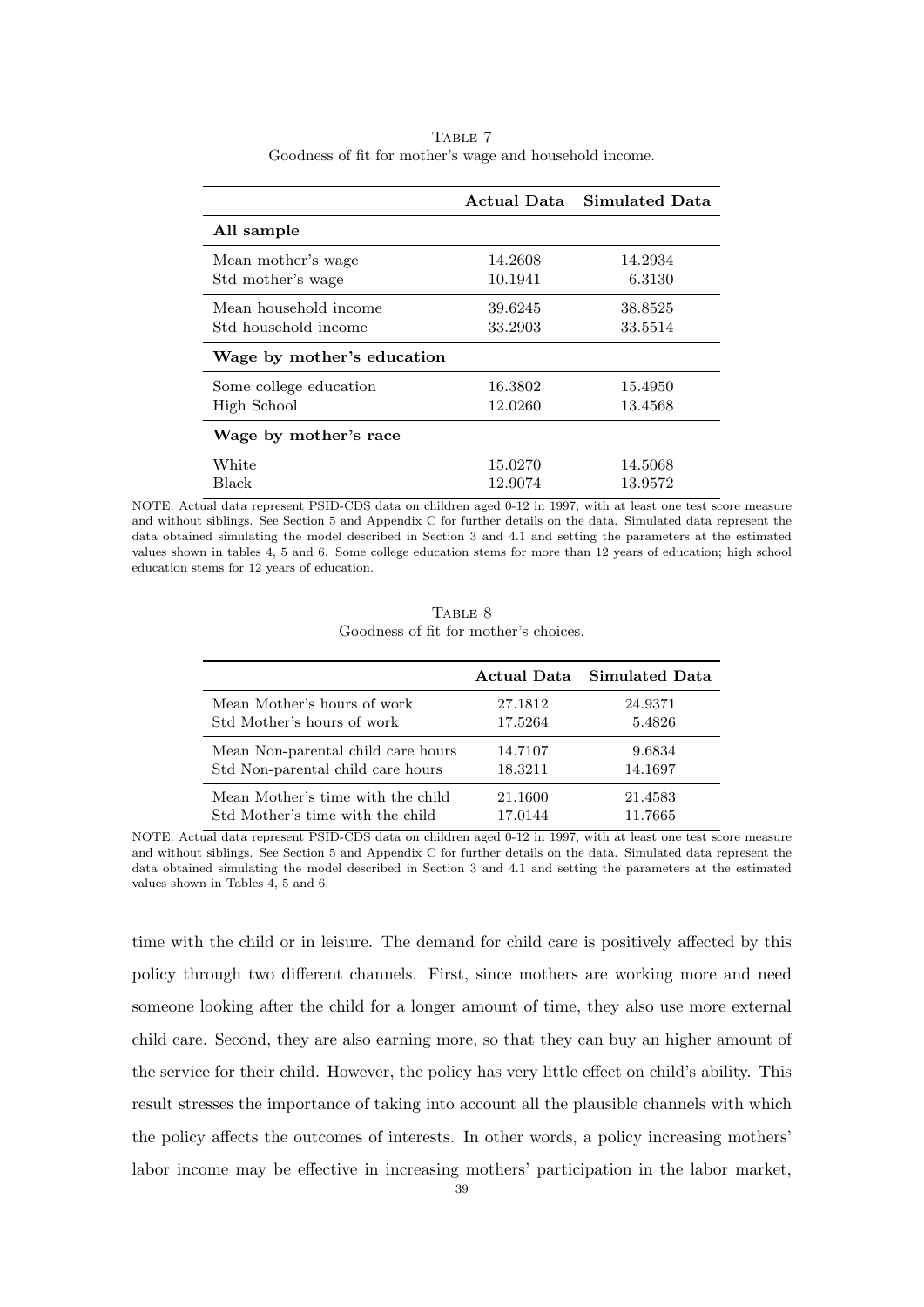TABLE 9 Policy simulations.

| (a) Increase in mother's wage      |          |                   |  |  |
|------------------------------------|----------|-------------------|--|--|
|                                    | Baseline | Percentage change |  |  |
| Child's ability in the last period | 101.2550 | 1.0255            |  |  |
| Hours of work                      | 24.9371  | 1.8985            |  |  |
| Maternal time with the child       | 21.4583  | $-0.5396$         |  |  |
| External child care time           | 9.6834   | 19.6097           |  |  |
| Leisure                            | 65.5501  | $-0.4626$         |  |  |
| Consumption                        | 349.0612 | 19.5279           |  |  |
| Utility                            | 88.0353  | 5.0098            |  |  |
|                                    |          |                   |  |  |

## (b) Reduction in child care price

| Baseline                                    | Percentage change |
|---------------------------------------------|-------------------|
| Child's ability in the last period 101.2550 | 17.5425           |
| 24.9371                                     | 0.2723            |
| 21.4583                                     | $-0.0629$         |
| 9.6834                                      | 409.4884          |
| 65.5501                                     | $\theta$          |
| 349.0612                                    | $\theta$          |
| 88.0353                                     | 6.9867            |
|                                             |                   |

## (c) Increase in child care productivity

|                                    | Baseline | Percentage change |
|------------------------------------|----------|-------------------|
| Child's ability in the last period | 101.2550 | 21146.4896        |
| Hours of work                      | 24.9371  | 45.7298           |
| Maternal time with the child       | 21.4583  | $-16.3999$        |
| External child care time           | 9.6834   | 407.8801          |
| Leisure                            | 65.5501  | $-11.9452$        |
| Consumption                        | 349.0612 | $-12.3335$        |
| Utility                            | 88.0353  | 34.5597           |

NOTE. This table reports percentage changes with respect to the baseline levels from (a) an increase in mother's wage by 20 percent, (b) a policy setting external child care price at 1 US\$ per hour, and (c) a policy increasing non-parental child care productivity at the level of mother's time productivity. Child's ability in the last period is the value of the simulated child's ability at the end of period  $t = 12$ .

but can fail in having an effect on child's development although improving the economic conditions of the households.

Panel (b) in Table 9 shows the percentage change of the variables after the implementation of a policy setting the price of child care at 1 US\$ per hour. Similar policies have been implemented and evaluated during last years, especially in the U.S. and Canada. For instance, Baker, Gruber, and Milligan (2008) evaluate the effects of a policy setting the out-of-pocket price at 5\$ per day in Quebec on maternal employment, child care use and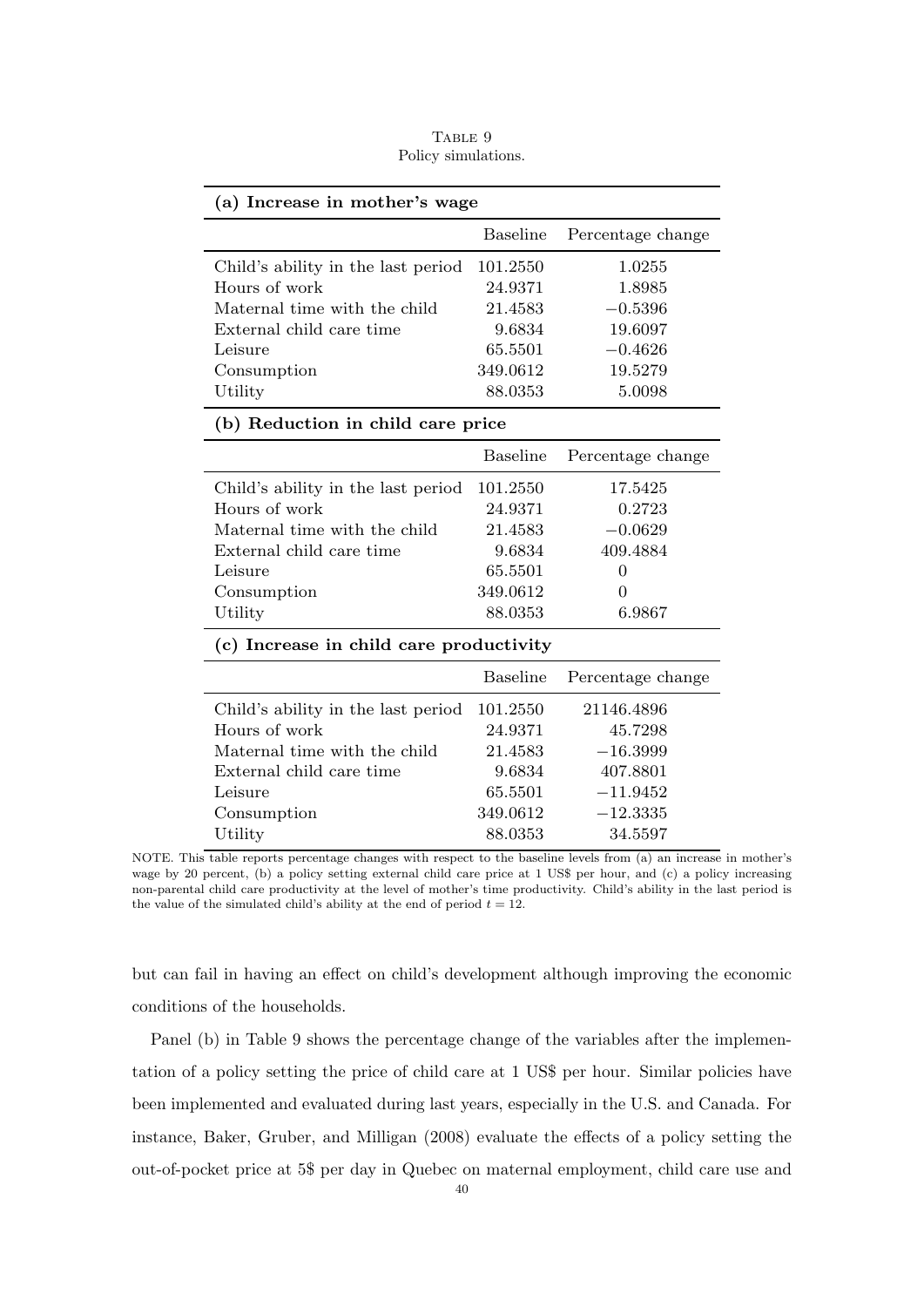child's outcomes. They find that the policy increases the use of the subsidized service and it also has a positive effect on maternal employment; they do not find any effect on the cognitive outcomes of children. The simulation of this policy has been done setting the hourly price of child care at 1 US\$ instead of 5.09 US\$, which is the estimated value shown in Table 4. The results of this simulation are in line with the ones found by Baker et al. (2008): the reduction in child care price, in fact, determines a large increase in the use of external child care but also an increase in mother's net wage. The substitution effect seems to prevail, since mothers' labor supply increases after the policy, while maternal time with the child and leisure are unaffected. However, differently from Baker et al. (2008), the simulation of the policy yields a small increase in child's ability, induced by the increase in external child care use.

The results of these policy simulations may also depend on the sample selection issues exposed in Section 5. The fact that both the increase in mothers' wage and the subsidization of child care have a small impact on mothers' labor supply seems to confirm that the subsample used to estimate the model is characterized by high-skilled mothers, already working in the labor market, for whom these policies do not play a relevant role. Similarly, if the sample is composed mainly by high-skilled mothers and children, the same policies have a small effect on child development, despite changing mothers' investments decisions.

The final policy refers to the case where the non-parental child care option available to the parents is considered of high quality. More precisely, I simulate the mother's time allocation decisions and non-parental child care use in the case where the productivity of external child care is equal to the one of maternal time. Results are shown in panel (c) of Table 9. Notice that the price of child care does not change with its productivity, meaning that this policy may be consistent with backgrounds where the publicly and universally available child care is considered as of high quality, such as in Scandinavian countries. The literature on the determinants of external child care use points out that the perceived quality of the service plays a very important role in convincing parents to use it. However, it is not clear whether high-quality non-parental child care services can also change mother's behavior in terms of time allocation and labor supply. This exercise represents a very rough way of studying whether the availability of more productive nonparental child care arrangements may change mother's choices and time allocation. The results from this policy simulation confirm that the perceived quality of the service and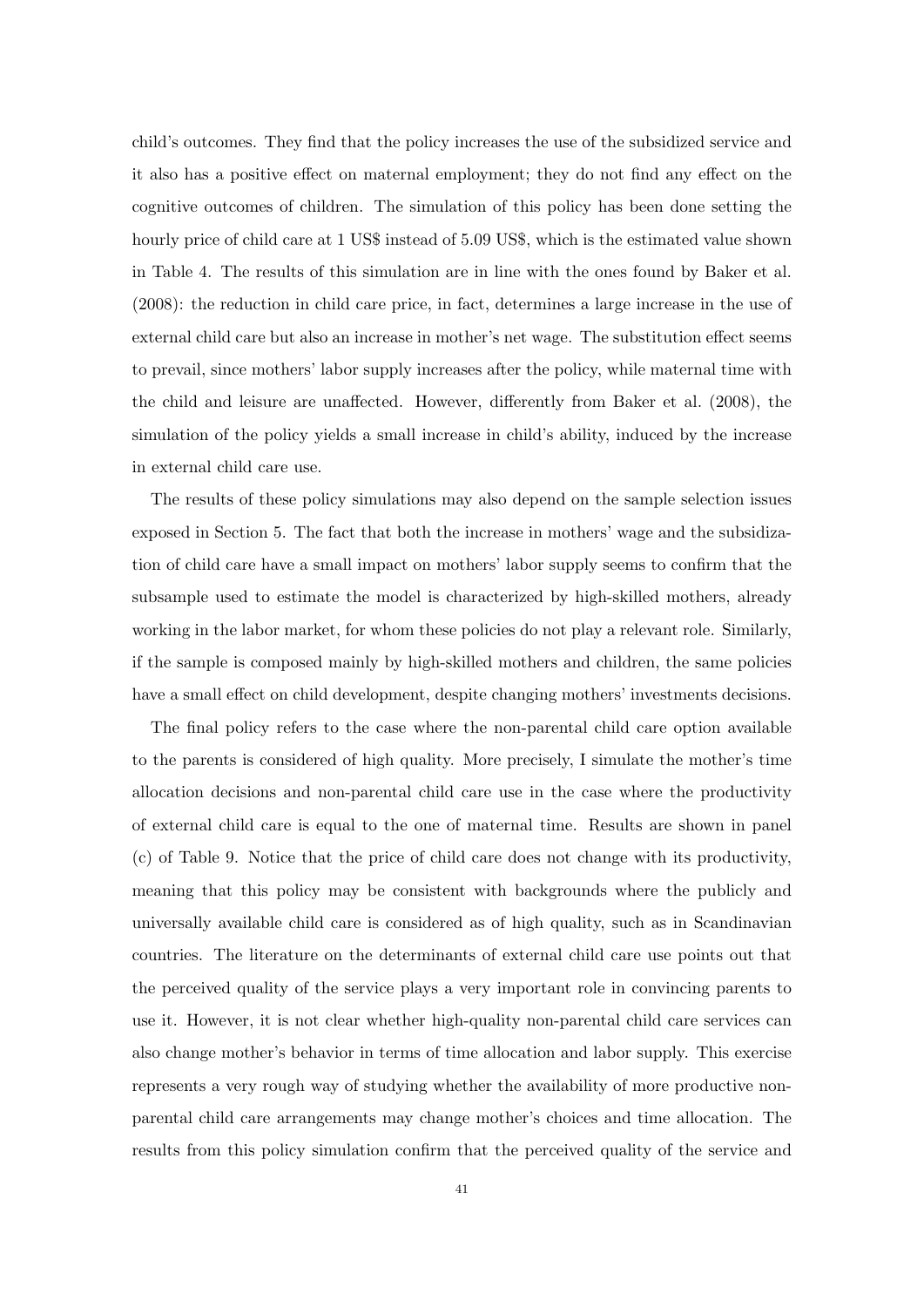the potential effects of non-parental child care play a very significant role in convincing the parents to choose it. In fact, the policy determines a strong increase in non-parental child care use and a resulting decrease in mother's time investments. More importantly, the higher quality of the service not only changes non-parental child care use but also determines a positive shift in mother's labor supply. The final effect on child's ability is positive and large. Hence, the implementation of a policy improving the productivity of external child care may have positive effects not only on external child care use and child development, but also on mother's labor supply.

### 8. Concluding remarks

This paper estimates a behavioral model where the labor supply, non-parental child care and time allocation choices of the mother are considered endogenous. In contrast to existing studies, this paper takes into account the additional choice the mother makes concerning the time allocation between leisure and time with the child. Maternal time and external child care serve as inputs in a child's development process that represents a constraint to the mother's utility maximization problem. The model is estimated using U.S. data from the Panel Study of Income Dynamics (PSID) and its Child Development Supplement (CDS) conducted in 1997, 2002 and 2007. The parameters of the model are estimated using a Simulated Minimum Distance estimator that minimizes the distance between several data statistics and their simulated counterparts.

The results suggest that mother's time with the child is more productive than nonparental child care at any age. Hence, maternal employment may have negative effect on child development, as long as the reduction in maternal time determines a decrease in child's ability that is not compensated for by the alternative forms of care available to the mother.

The policy simulations suggest that the policymaker should take into account all the potential effects and mechanisms with which the policies can affect the outcomes of interests. In fact, even though these simulations allow to evaluate only "local" effects, they show that policies aimed at increasing participation of mothers in the labor market, or at improving the economic conditions of poor households, may not necessarily have the same effect on child's development. Similarly, policies decreasing the cost of using external child care can induce an higher use of the service, but may have very small effects on either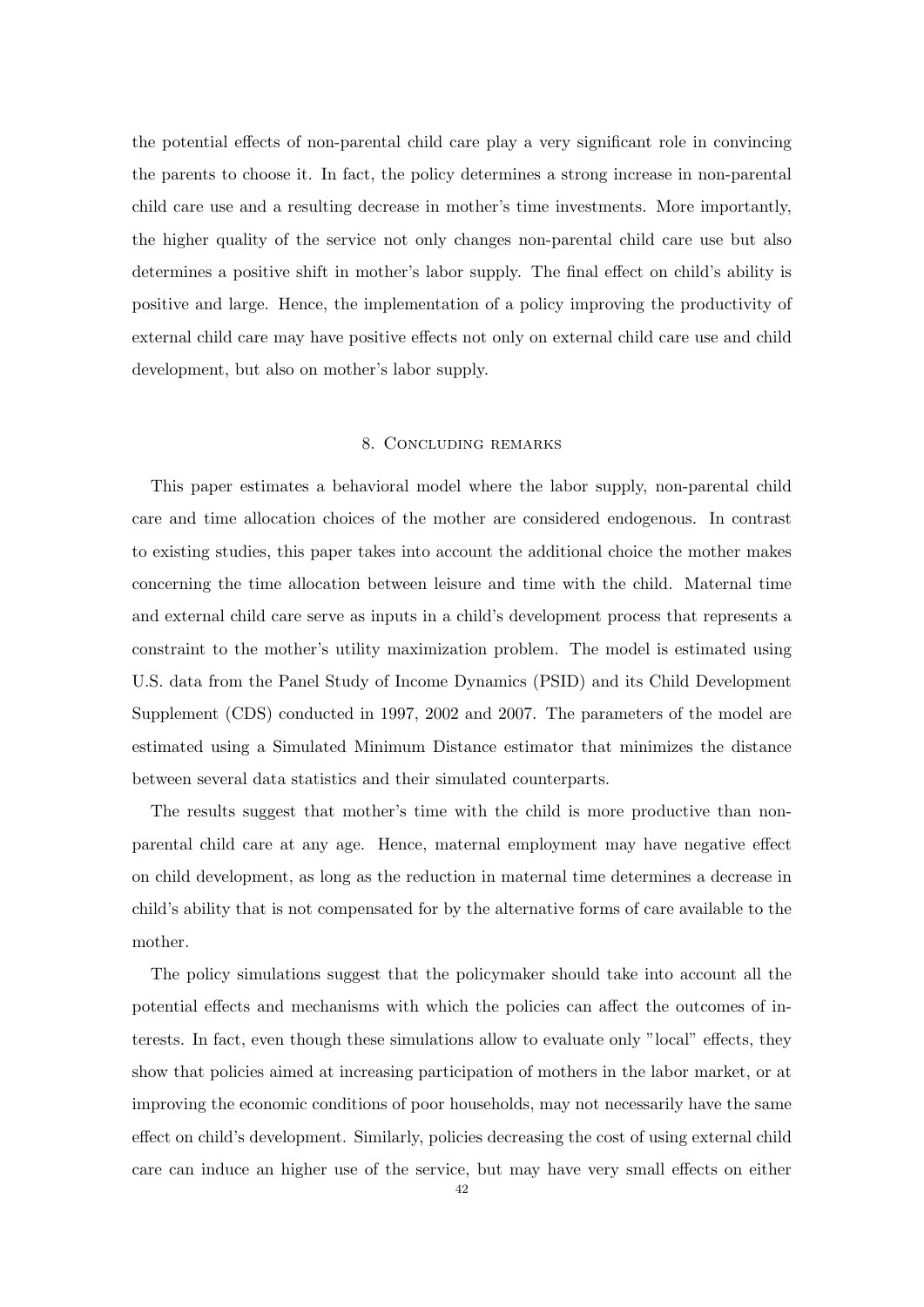mothers' participation or child's ability. Only a policy improving the perceived quality of non-parental child care (increasing its productivity up to the level of mother's time productivity) is found to be effective not only for increasing child's subsequent development but also for boosting mother's labor supply on the extensive margin.

Further research is needed in order to better understand the determinants of mothers' decisions concerning the usage of formal and informal child care arrangements and their effects on child subsequent development. In fact, the model presented in this paper does not distinguish between different kinds of child care and assumes that any type of care has the same productivity for child development. However, these two choices may respond not only to different decision-making processes, but may also have diverse implications for child development. I leave this issue for future research.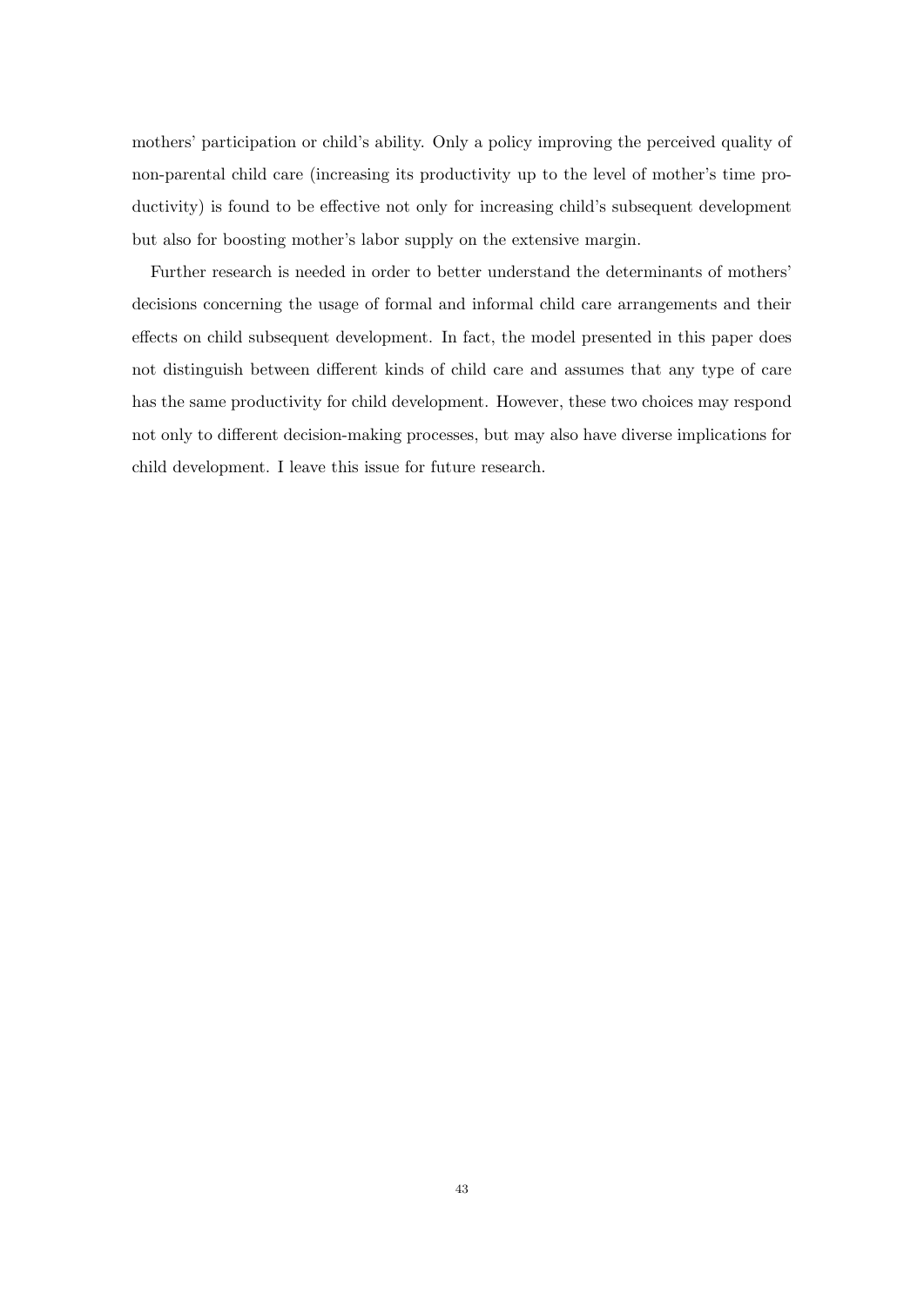#### **REFERENCES**

- Adda, J., C. Dustmann, and K. Stievens (2012). The career cost of children. EUI Working Paper ECO 2012/01.
- Almond, D. and J. Currie (2011). Human capital development before age five. In D. Card and O. Ashenfelter (Eds.), Handbook of Labor Economics. Elsevier Science B.V.
- Altonji, J. G. and L. M. Segal (1996). Small-sample bias in GMM estimation of covariance structures. Journal of Business & Economic Statistics  $1/4$  (3), 353-366.
- Baker, M., J. Gruber, and K. Milligan (2008). Universal child care, maternal labour supply and family well-being. *Journal of Political Economy*  $116(4)$ , 709–745.
- Baydar, N. and J. Brooks-Gunn (1991). Effects of maternal employment and child care arrangements on preschoolers' cognitive and behavioral outcomes. Developmental Psychology 27, 932–945.
- Becker, G. S. and N. Tomes (1986). Human capital and the rise and fall of families. Journal of Labor Economics 4, S1–S39.
- Belsky, J. and D. Eggebeen (1991). Early and extensive maternal employment and young childrens socioemotional development: Children of the National Longitudinal Survey of Youth. Journal of Marriage and the Family 53, 10831110.
- Bernal, R. (2008). The effect of maternal employment and child care on children's cognitive development. International Economic Review 49 (4), 1173–1209.
- Bernal, R. and M. P. Keane (2010). Quasi-structural estimation of a model of child care choices and child cognitive ability production function. Journal of Econometrics 156, 164–189.
- Bernal, R. and M. P. Keane (2011). Child care choices and children's cognitive achievement: The case of single mothers. Journal of Labor Economics 29(3), 459–512.
- Bianchi, S. M. (2000). Maternal employment and time with children: dramatic change or surprising continuity? Demography  $37(4)$ , 401–414.
- Blau, D. M. and J. Currie (2006). Pre-school, day care, and after-school care: Who's minding the kids? In E. A. Hanushek and F. Welch (Eds.), Handbook of The Economics of Education, Volume 2.
- Blundell, R., L. Pistaferri, and I. Preston (2008). Consumption inequality and partial insurance. American Economic Review  $98(5)$ , 1887 – 1921.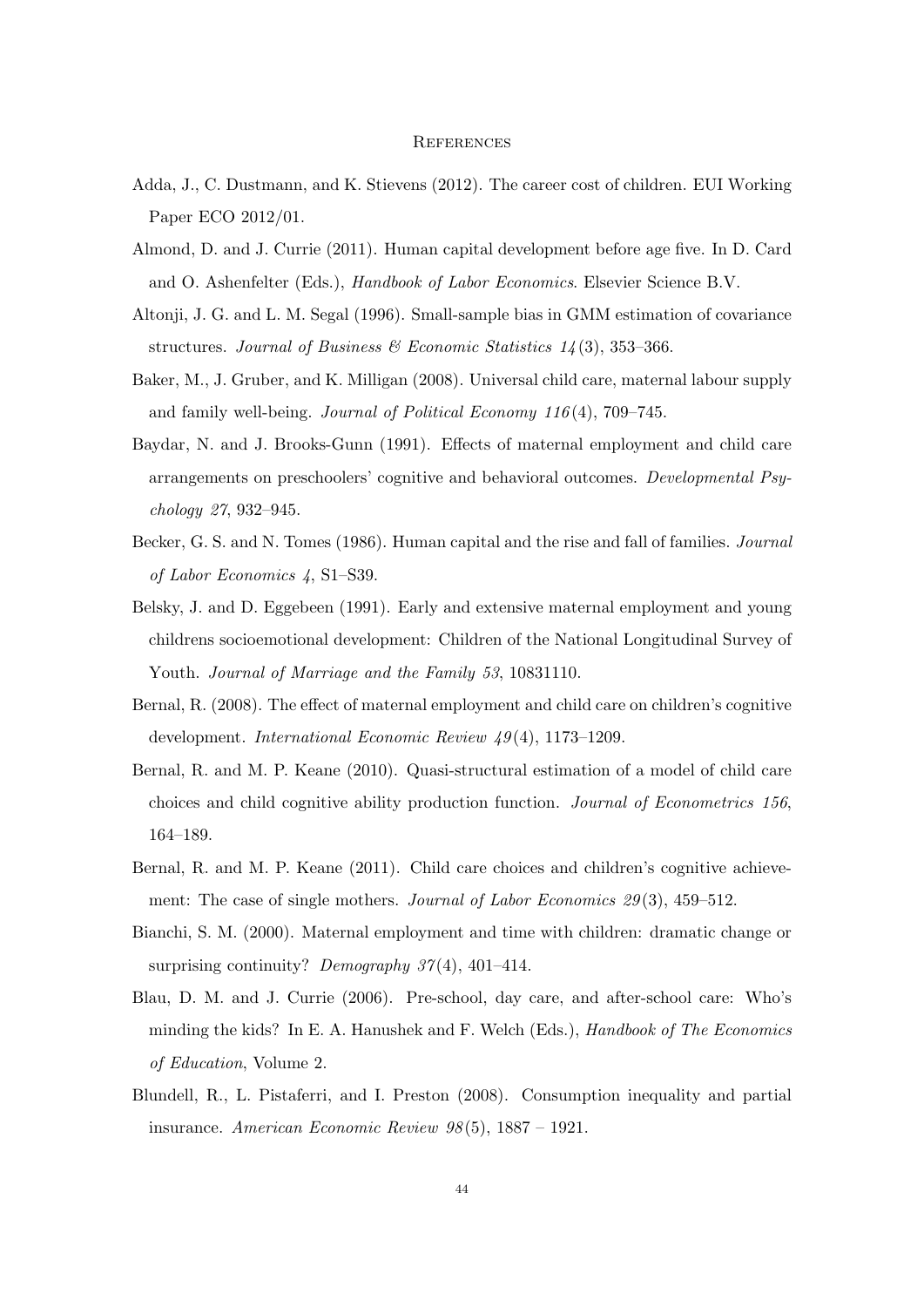- Cameron, A. C. and P. K. Trivedi (2005). Microeconometrics. Methods and applications. New York, USA: Cambridge University Press.
- Carneiro, P. and J. J. Heckman (2003). Human capital policy. In J. J. Heckman, A. B. Krueger, and B. M. Friedman (Eds.), Inequality in America: What Role for Human Capital Policies?, pp. 77–239. Cambridge: MA: MIT Press.
- Chase-Lansdale, P. L., R. A. Moffit, B. J. Lohman, A. J. Cherlin, R. L. Coley, L. D. Pittman, J. Roff, and E. Votruba-Drzal (2003). Mother's transitions from welfare to work and the well-being of preschoolers and adolescents. Science 299, 1548–1552.
- Cox, M. J., M. T. Owen, V. K. Henderson, and N. A. Margand (1992). Prediction of infant-father and infant-mother attachment. Developmental Psychology 28 (3), 474–483.
- Cunha, F., J. J. Heckman, L. J. Lochner, and D. V. Masterov (2006). Interpreting the evidence on life cycle skill formation. In E. A. Hanushek and F. Welch (Eds.), Handbook of the Economics of Education, pp. 697–812. Amsterdam: North-Holland.
- Cunha, F., J. J. Heckman, and S. M. Schennach (2010). Estimating the technology of cognitive and noncognitive skill formation. *Econometrica*  $78(3)$ , 883–931.
- Currie, J. and D. Thomas (1995). Does Head Start make a difference? American Economic Review 92 (3), 341–364.
- Currie, J. and D. Thomas (1999). Does Head Start help Hispanic children? Journal of Public Economics 74 (2), 235–262.
- Datta Gupta, N. and M. Simonsen (2011). Non-cognitive child outcomes and universal high quality child care. *Journal of Public Economics 94* (1-2), 30–43.
- Davidson, R. and J. G. MacKinnon (2003). *Econometric theory and method*. New York: Oxford University Press.
- Del Boca, D., C. J. Flinn, and M. Wiswall (2014). Household choices and child development. Review of Economic Studies 81(1), 137-185.
- Desai, S., L. P. Chase-Lansdale, and R. T. Michael (1989). Mother or market? Effects of maternal employment on the intellectual ability of 4-year old children. Demography 26, 545–561.
- Duncan, G. J. and J. Brooks-Gunn (1997). Income effects across the life span : integration and interpretation. In G. J. Duncan and J. Brooks-Gunn (Eds.), Consequences of growing up poor. New York: Russel Sage Foundation.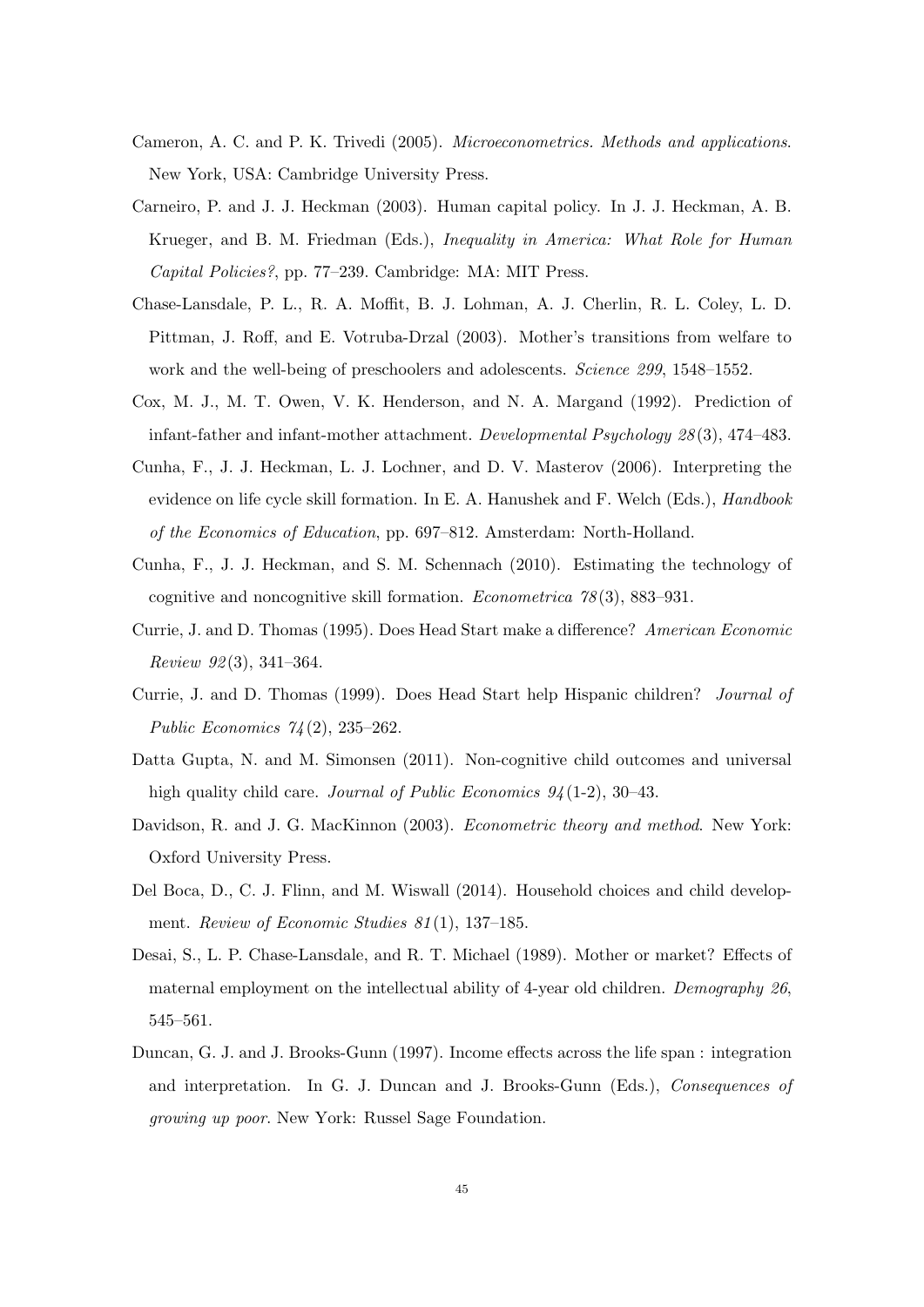- Duncan, G. J., W. J. Yeung, J. Brooks-Gunn, and J. R. Smith (1998). How much does childhood poverty affect the life chances of children? American Sociological Review 63(3), 406–423.
- Ermish, J. and M. Francesconi (2012). The effect of parental employment on child schooling. Journal of Applied Econometrics forthcoming.
- Guryan, J., E. Hurst, and M. Kearney (2008). Parental education and parental time with children. Journal of Economic Perspectives 22 (3), 23–46.
- Havnes, T. and M. Mogstad (2011). No child left behind: Subsidized child care and children's long-run outcomes. American Economic Journal: Economic Policy  $3(2)$ , 97129.
- Heckman, J. J. (2007). The economics, technology, and neuroscience of human capability formation. *PNAS*  $104(33)$ , 13250–13255. Proceedings of the National Academy of Sciences of the United States of America.
- Heckman, J. J. (2008). Schools, skills, and synapses. *Economic Inquiries* 46(3), 289.
- Heckman, J. J. and B. Singer (1984). A method for minimizing the impact of distributional assumptions in econometric models for duration data. *Econometrica*  $52(2)$ ,  $271-320$ .
- Hoffert, S. L., P. E. Davis-Kean, J. Davis, and J. Finkelstein (1997). The Child Development Supplement to the Panel Study of Income Dynamics. The 1997 User Guide. Ann Arbor, MI: Survey Research Center, Institute for Social Research, The University of Michigan.
- Hoffert, S. L. and J. F. Sandberg (2001). How American children spend their time? Journal of Marriage and the Family 63, 295–308.
- ISR (2010a). The Panel Study of Income Dynamics Child Development Supplement. The User Guide Supplement for CDS-I. Ann Arbor, MI: Survey Research Center, Institute for Social Research, The University of Michigan.
- ISR (2010b). The Panel Study of Income Dynamics Child Development Supplement. The User Guide Supplement for CDS-II. Ann Arbor, MI: Survey Research Center, Institute for Social Research, The University of Michigan.
- James-Burdumy, S. (2005). The effects of maternal labor force participation on child development. Journal of Labor Economics 23(1), 177-211.
- Keane, M. P. and R. A. Moffitt (1998). A structural model of multiple welfare program participation and labor supply. International Economic Review 39 (3), 553–589.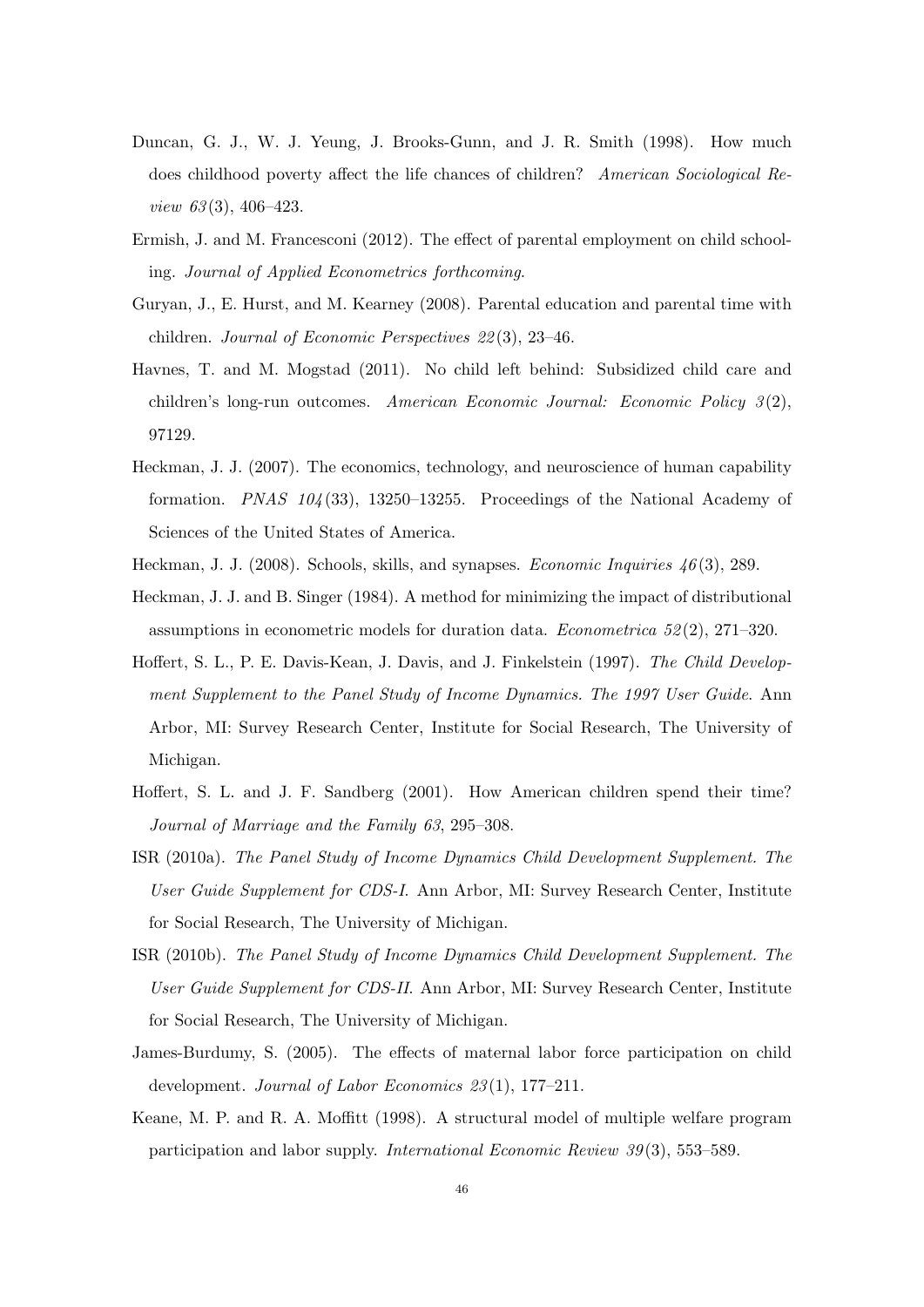- Leibowitz, A. (1974). Home investments in children. In T. W. Schultz (Ed.), Marriage, Family, Human Capital, and Fertility. NBER. National Bureau of Economic Research.
- Leibowitz, A. (1977). Parental inputs and children's achievement. *Journal of Human*  $Resources 12(2), 242-251.$
- Levy, D. and G. J. Duncan (2012). Using siblings samples to assess the effect of childhood family income on completed schooling. Northwestern University Working Paper.
- Loeb, S., M. Bridges, D. Bassok, B. Fuller, and R. W. Rumberger (2007). How much is too much? The influence of preschool centers on children's social and cognitive development. Economics of Education Review. Economics of Early Childhood Education Issue 26, 52– 66.
- Magnuson, K. A., C. J. Ruhm, and J. Waldfogel (2007). Does prekindergarten improve school preparation and performance? Economics of Education Review. Economics of Early Childhood Education Issue 26, 33–51.
- Mroz, T., H. Liu, and W. Van der Klaauw (2010). Maternal employment, migration and child development. Journal of Econometrics 156 (1), 212–228.
- Novick, M. R. (1966). The axioms and principal results of classical test theory. Journal of Mathematical Psychology 3, 1–18.
- Parcel, T. L. and E. G. Menaghan (1994). Early parental work, family social capital, and early childhood outcomes. The American Journal of Sociology 99(4), 972–1009.
- Ribar, D. C. (1992). Child care and the labor supply of married women. Reduced form evidence. Journal of Human Resources  $27(1)$ , 134–165.
- Ruhm, C. J. (2004). Parental employment and child cognitive development. Journal of Human Resources XXXIX, 155–192.
- Todd, P. and K. Wolpin (2003). On the specification and estimation of the production function for cognitive achievement. The Economic Journal 113, F3–F33.
- Train, K. (2009). Discrete Choice Methods with Simulation (2 ed.). Cambridge University Press.
- U.S. Census Bureau (2000). Statistical Abstract of the United States: 2000.
- U.S. Census Bureau (2013). American Time Use Survey 2005-2009. http://www.bls.gov/tus/.
- Woodcock, R. W. and M. E. B. Johnson (1989). Tests of Achievement, Standard Battery  $[Form B].$  Chicago, IL: Riverside Publishing.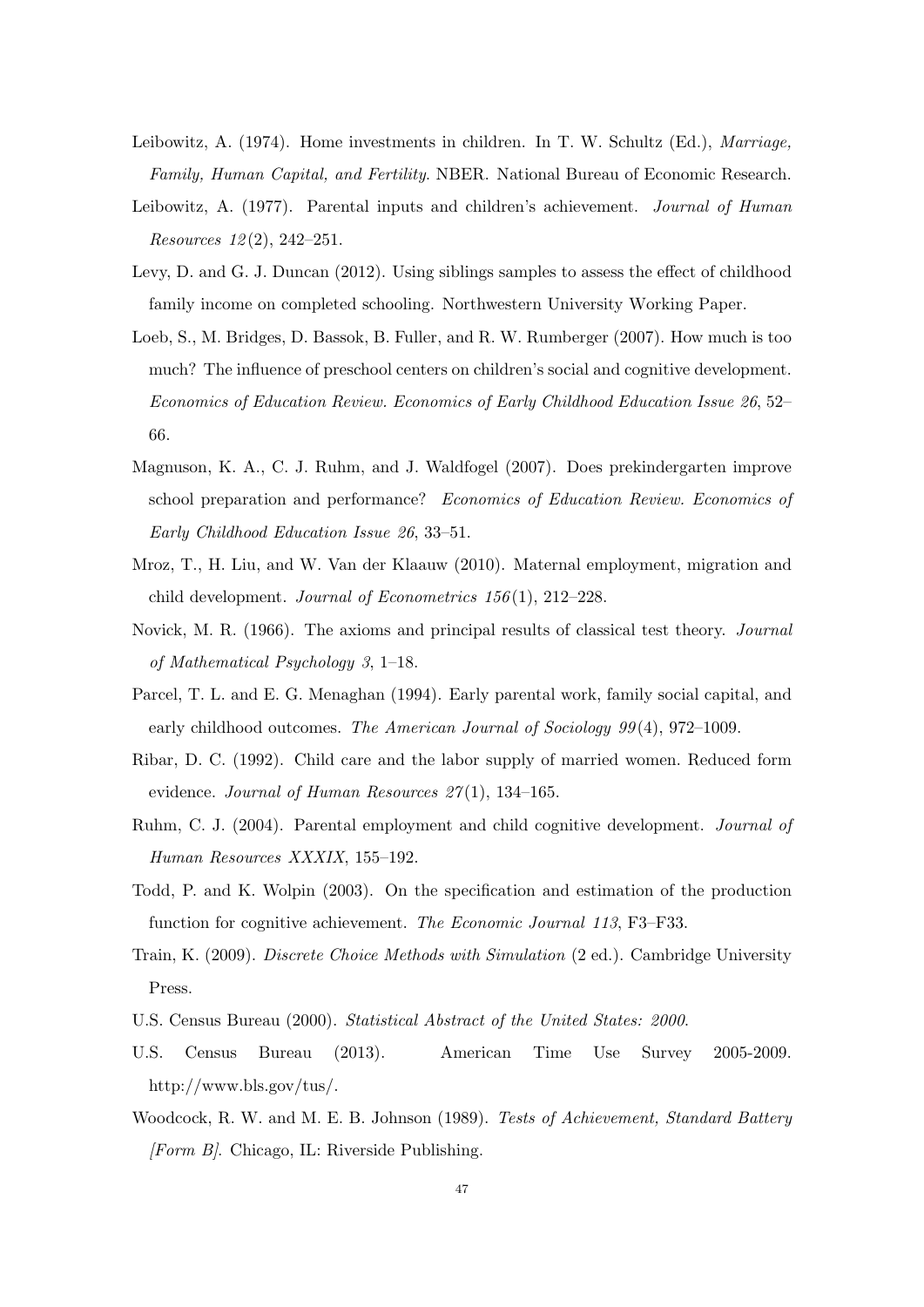Wooldridge, J. (2002). Econometric Analysis of Cross Section and Panel Data. Cambridge: MA: MIT Press.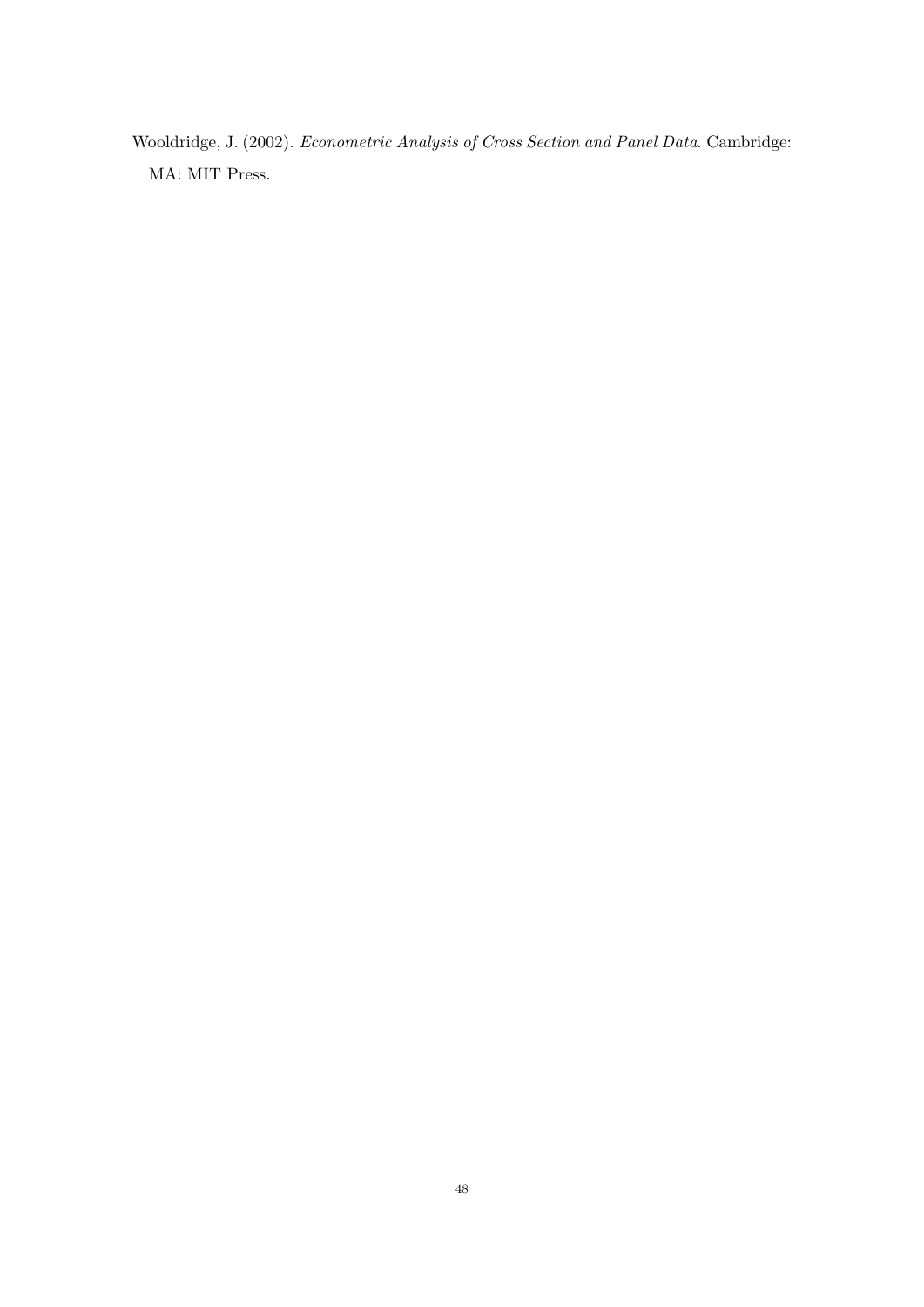## Appendix A. Analytic solution of the model

In this Appendix I derive analytically the closed-form solutions of the model, for all the choice variables.

The process of backward induction involves the solution of the optimization problem in each period, starting from the last one, T. Consider first the choice variables  $i_t$  and  $\tau_t$ . The first step is to find the optimal child care and time input decisions at time T. The value function of the mother at period  $T$  can be written as:

$$
V_T = max_{i_T, \tau_T} \alpha_1 ln(TT - h_T - \tau_T) + \alpha_2 ln(w_T h_T + I_T - pi_T) + \alpha_3 ln(A_T) + E_T \beta \{\tilde{V}_{T+1} + \rho \alpha_3 ln A_{T+1}\}
$$
\n(A.1)

where the variables  $l_T$  and  $c_T$  have been already substituted using the time and budget constraints. Notice that the expectation operator in (A.1) is with respect to the terminal period value function, as defined in (6).

The optimal solutions for both  $i_T^c$  and  $\tau_T^c$  at period T, conditional on  $h_T$ , are given by the solutions of the following first order conditions (FOCs):

$$
i_T^c \Rightarrow \frac{\partial V_T}{\partial i_T} = 0
$$
  
\n
$$
\tau_T^c \Rightarrow \frac{\partial V_T}{\partial \tau_T} = 0
$$
\n(A.2)

Due to the value-added specification of the child cognitive ability production function, as defined by (4), child ability in period  $T + 1$  is a function of the inputs received by the child at period  $T$ . Hence,  $(A.2)$  can be rearranged, using total differential, in the following way:

$$
\begin{aligned}\ni_T^c &\Rightarrow \frac{\partial \bar{V}_T}{\partial i_T} + \frac{\partial V_{T+1}}{\partial \ln A_{T+1}} \times \frac{\partial \ln A_{T+1}}{\partial i_T} = 0\\
\tau_T^c &\Rightarrow \frac{\partial \bar{V}_T}{\partial \tau_T} + \frac{\partial V_{T+1}}{\partial \ln A_{T+1}} \times \frac{\partial \ln A_{T+1}}{\partial \tau_T} = 0\n\end{aligned} \tag{A.3}
$$

where  $\bar{V}_T$  is the current utility in period T: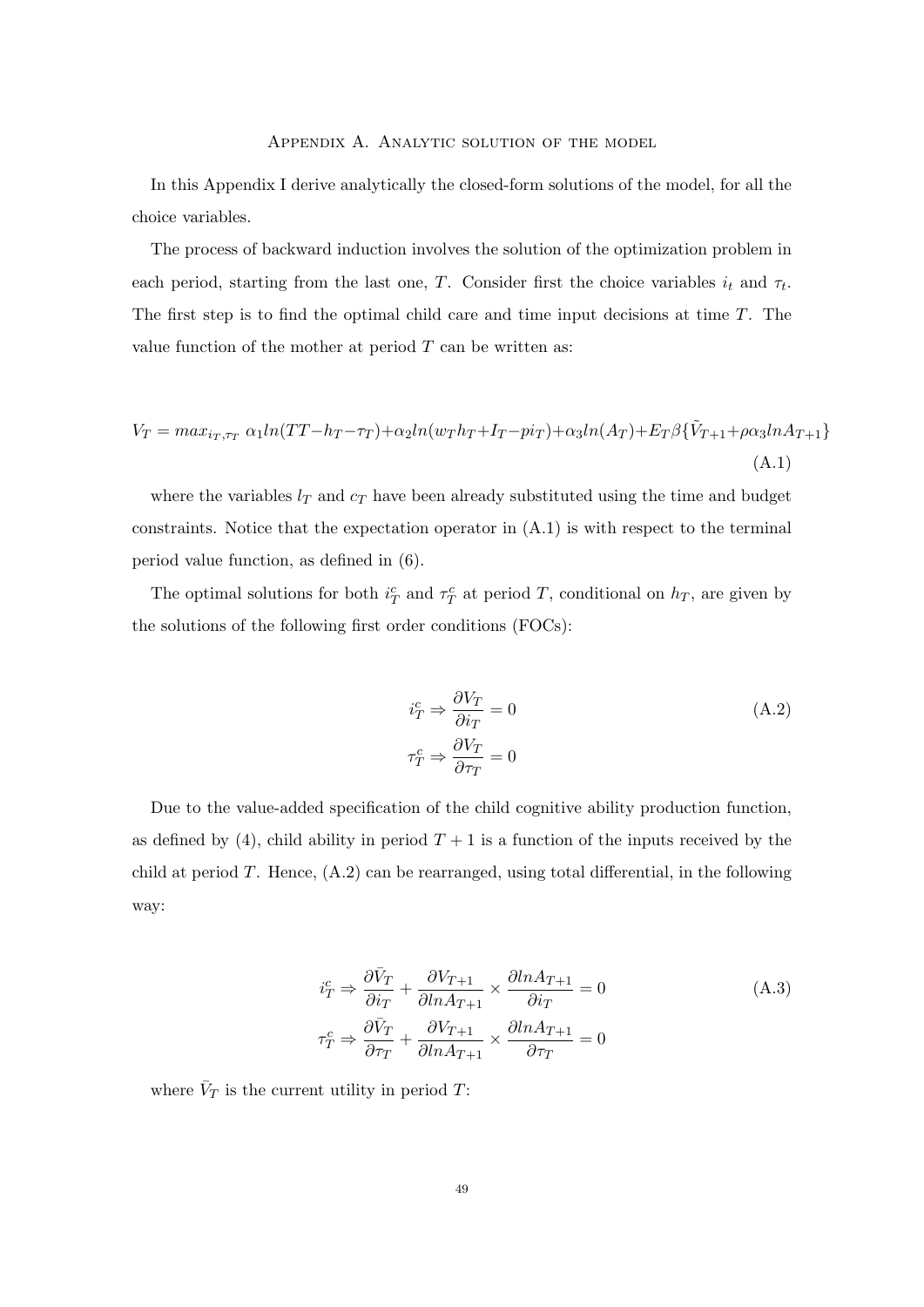$$
\bar{V}_T = \alpha_1 ln(TT - h_T - \tau_T) + \alpha_2 ln(w_T h_T + I_T - pi_T) + \alpha_3 ln(A_T)
$$

The corresponding derivatives<sup>22</sup> are given by the following expressions:

$$
\frac{\partial \bar{V}_T}{\partial i_T} = \frac{-p\alpha_2}{w_T h_T + I_T - p i_T} \tag{A.4}
$$

$$
\frac{\partial \bar{V}_T}{\partial \tau_T} = \frac{-\alpha_1}{TT - h_T - \tau_T} \tag{A.5}
$$

$$
\frac{\partial V_{T+1}}{\partial \ln A_{T+1}} \times \frac{\partial \ln A_{T+1}}{\partial i_T} = (\beta \rho \alpha_3) \left( \frac{\delta_{2T}}{i_T} \right)
$$
(A.6)

$$
\frac{\partial V_{T+1}}{\partial \ln A_{T+1}} \times \frac{\partial \ln A_{T+1}}{\partial \tau_T} = (\beta \rho \alpha_3) \left( \frac{\delta_{1T}}{\tau_T} \right)
$$
(A.7)

and the FOCs become:

$$
\begin{aligned}\ni_T^c &\Rightarrow \frac{-p\alpha_2}{w_T h_T + I_T - p i_T} + (\beta \rho \alpha_3) \left(\frac{\delta_{2T}}{i_T}\right) = 0 \\
\tau_T^c &\Rightarrow \frac{-\alpha_1}{TT - h_T - \tau_T} + (\beta \rho \alpha_3) \left(\frac{\delta_{1T}}{\tau_T}\right) = 0\n\end{aligned} \tag{A.8}
$$

The solutions for both inputs at period  $T$  are given by:

$$
i_T^c = \frac{\beta \delta_{2T} D_{T+1}}{p(\alpha_2 + \beta \delta_{2T} D_{T+1})} (w_T h_T + I_T)
$$
\n(A.9)

$$
\tau_T^c = \frac{\beta \delta_{1T} D_{T+1}}{\alpha_1 + \beta \delta_{1T} D_{T+1}} (TT - h_T) \tag{A.10}
$$

where  $D_{T+1} = \frac{\partial V_{T+1}}{\partial \ln A_{T+1}}$  $\frac{\partial v_{T+1}}{\partial \ln A_{T+1}} = \rho \alpha_3.$ 

$$
A_{T+1} = \tau_T^{\delta_{1T}} i_T^{\delta_{2T}} I_T^{\delta_{3T}} A_T^{\delta_{4T}}
$$

In this case, the second terms of the expressions in (A.3) become:

$$
\frac{\partial V_{T+1}}{\partial A_{T+1}} \times \frac{\partial A_{T+1}}{\partial i_T} = \frac{\beta \rho \alpha_3}{\tau_T^{\delta_1 T} i_T^{\delta_2 T} I_T^{\delta_3 T} A_T^{\delta_4 T}} (\tau_T^{\delta_1 T} i_T^{\delta_2 T-1} I_T^{\delta_3 T} A_T^{\delta_4 T}) = \beta \rho \alpha_3 \frac{\delta_{2T}}{i_T}
$$

$$
\frac{\partial V_{T+1}}{\partial A_{T+1}} \times \frac{\partial A_{T+1}}{\partial \tau_T} = \frac{\beta \rho \alpha_3}{\tau_T^{\delta_1 T} i_T^{\delta_2 T} I_T^{\delta_3 T} A_T^{\delta_4 T}} (\tau_T^{\delta_1 T-1} i_T^{\delta_2 T} I_T^{\delta_3 T} A_T^{\delta_4 T}) = \beta \rho \alpha_3 \frac{\delta_{1T}}{\tau_T}
$$

that are equivalent to (A.6) and (A.7).

<sup>&</sup>lt;sup>22</sup>The second term of the expressions defined in (A.3) is derived using the logarithm of  $A_{T+1}$  just for computational convenience. The results are the same computing  $\frac{\partial V_{t+1}}{\partial A_{t+1}} \times \frac{\partial V_{t+1}}{\partial A_{t+1}} \times \frac{\partial V_{t+1}}{\partial \tau_t}$ , i.e. substituting the CAPF in exponential form: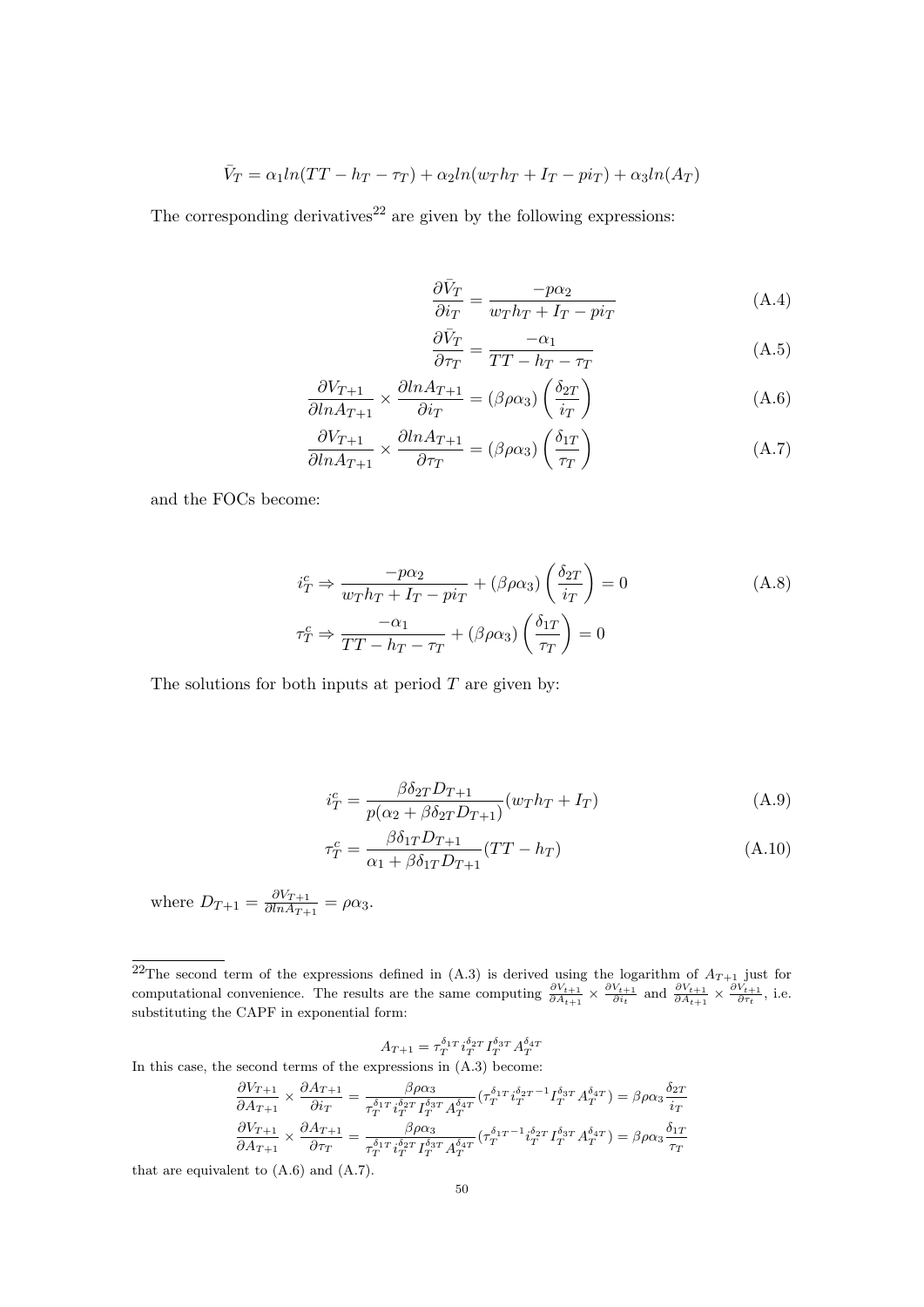These solutions can be substituted into the value function of the mother at period  $T$ , in order to get  $V_T(i_T^c, \tau_T^c)$ .

Consider now period  $T - 1$ . The value function for this period is:

$$
V_{T-1} = max_{i_{T-1}, \tau_{T-1}} \alpha_1 ln(TT - h_{T-1} - \tau_{T-1}) + \alpha_2 ln(w_{T-1}h_{T-1} + I_{T-1} - pi_{T-1}) + \alpha_3 ln(A_{T-1}) +
$$
  
+ 
$$
E_{T-1} \beta \{ \alpha_1 ln(TT - h_T - \tau_T^C) + \alpha_2 ln(w_T h_T + I_T - pi_T^C) + \alpha_3 lnA_T +
$$
  
+ 
$$
\beta \{ V_{T+1} + \rho \alpha_3 [\delta_{1T} ln \tau_T^C + \delta_{2T} ln i_T^C + \delta_{3T} lnI_T + \delta_{4T} lnA_T ] \} \}
$$
(A.11)

The expectation in (A.11) is with respect to the value function at period  $T(V_T(i_T^c, \tau_T^c))$  $\emph{and}$  the terminal period value function at period  $T+1.$ 

Applying total differential, the solutions for both inputs in period  $T - 1$  are given by:

$$
\dot{i}_{T-1}^c \Rightarrow \frac{\partial \bar{V}_{T-1}}{\partial i_{T-1}} + \frac{\partial V_T}{\partial \ln A_T} \times \frac{\partial \ln A_T}{\partial i_{T-1}} = 0 \tag{A.12}
$$

$$
\tau_{T-1}^c \Rightarrow \frac{\partial \bar{V}_{T-1}}{\partial \tau_{T-1}} + \frac{\partial V_T}{\partial \ln A_T} \times \frac{\partial \ln A_T}{\partial \tau_{T-1}} = 0 \tag{A.13}
$$

where

$$
\bar{V}_{T-1} = \alpha_1 ln(TT - h_{T-1} - \tau_{T-1}) + \alpha_2 ln(w_{T-1}h_{T-1} + I_{T-1} - pi_{T-1}) + \alpha_3 ln(A_{T-1})
$$

and

$$
\frac{\partial \bar{V}_{T-1}}{\partial i_{T-1}} = \frac{-p\alpha_2}{w_{T-1}h_{T-1} + I_{T-1} - p i_{T-1}}\tag{A.14}
$$

$$
\frac{\partial \bar{V}_{T-1}}{\partial \tau_{T-1}} = \frac{-\alpha_1}{TT - h_{T-1} - \tau_{T-1}}\tag{A.15}
$$

$$
\frac{\partial V_T}{\partial \ln A_T} \times \frac{\partial \ln A_T}{\partial i_{T-1}} = (\alpha_3 + \beta \alpha_3) \left( \frac{\delta_{2T-1}}{i_{T-1}} \right)
$$
(A.16)

$$
\frac{\partial V_T}{\partial \ln A_T} \times \frac{\partial \ln A_T}{\partial \tau_{T-1}} = (\alpha_3 + \beta \alpha_3) \left( \frac{\delta_{1T-1}}{\tau_{T-1}} \right)
$$
(A.17)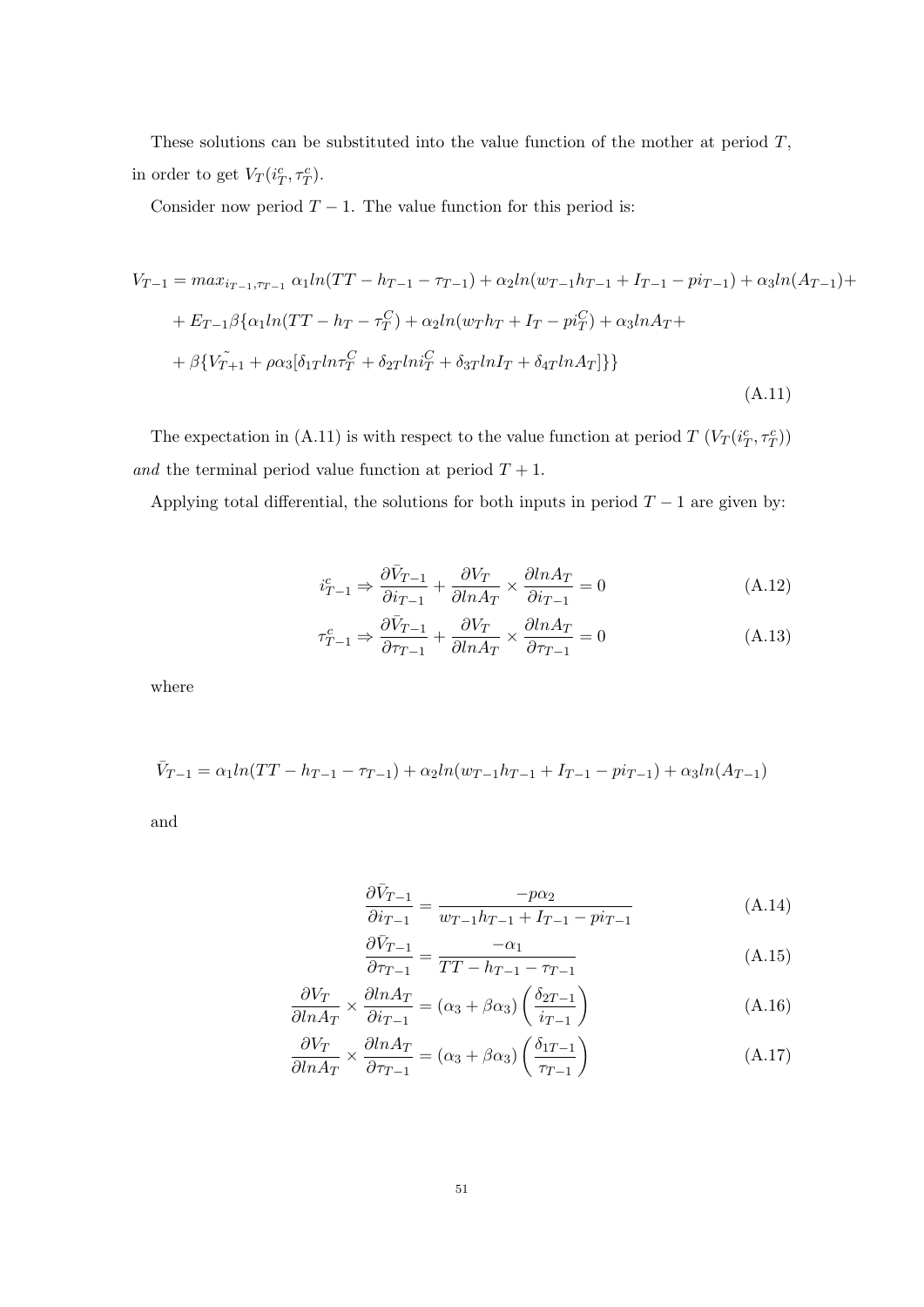Substituting  $(A.14),(A.15),(A.16)$  and  $(A.17)$  into  $(A.12)$  and  $(A.13)$  yields:

$$
i_{T-1}^c \Rightarrow \frac{-p\alpha_2}{w_{T-1}h_{T-1} + I_{T-1} - p i_{T-1}} + (\alpha_3 + \beta \alpha_3) \left(\frac{\delta_{2T-1}}{i_{T-1}}\right) = 0 \tag{A.18}
$$

$$
\tau_{T-1}^c \Rightarrow \frac{-\alpha_1}{TT - h_{T-1} - \tau_{T-1}} + (\alpha_3 + \beta \alpha_3) \left(\frac{\delta_{1T-1}}{\tau_{T-1}}\right) = 0 \tag{A.19}
$$

The solutions for both choice variables in period  $T-1$ , conditional on  $h_{T-1}$ , are then:

$$
i_{T-1}^c = \frac{\beta \delta_{2T-1} D_T}{p(\alpha_2 + \beta \delta_{2T-1} D_T)} (w_{T-1} h_{T-1} + I_{T-1})
$$
(A.20)

$$
\tau_{T-1}^c = \frac{\beta \delta_{1T-1} D_T}{\alpha_1 + \beta \delta_{1T-1} D_T} (TT - h_{T-1})
$$
\n(A.21)

where

$$
D_T = \frac{\partial V_T}{\partial \ln A_T} = \alpha_3 + \beta \delta_{4T} D_{T+1}
$$

The solutions for period  $T-1$ , given by equations (A.20) and (A.21), can be substituted in (A.11) in order to get  $V_{T-1}(i_{T-1}^c, \tau_{T-1}^c)$ . This expression can be used to write down the value function at period  $T - 2$ . Using the same process described for periods T and  $T - 1$ and computing the corresponding derivatives yields the solutions for period  $T - 2$ . The solutions for all the periods up to period  $t = 1$  can be retrieved similarly.

At the end, two sequences of optimal choices can be obtained. The sequence of optimal non-parental child care choices, conditional on mother's labor supply, is given by: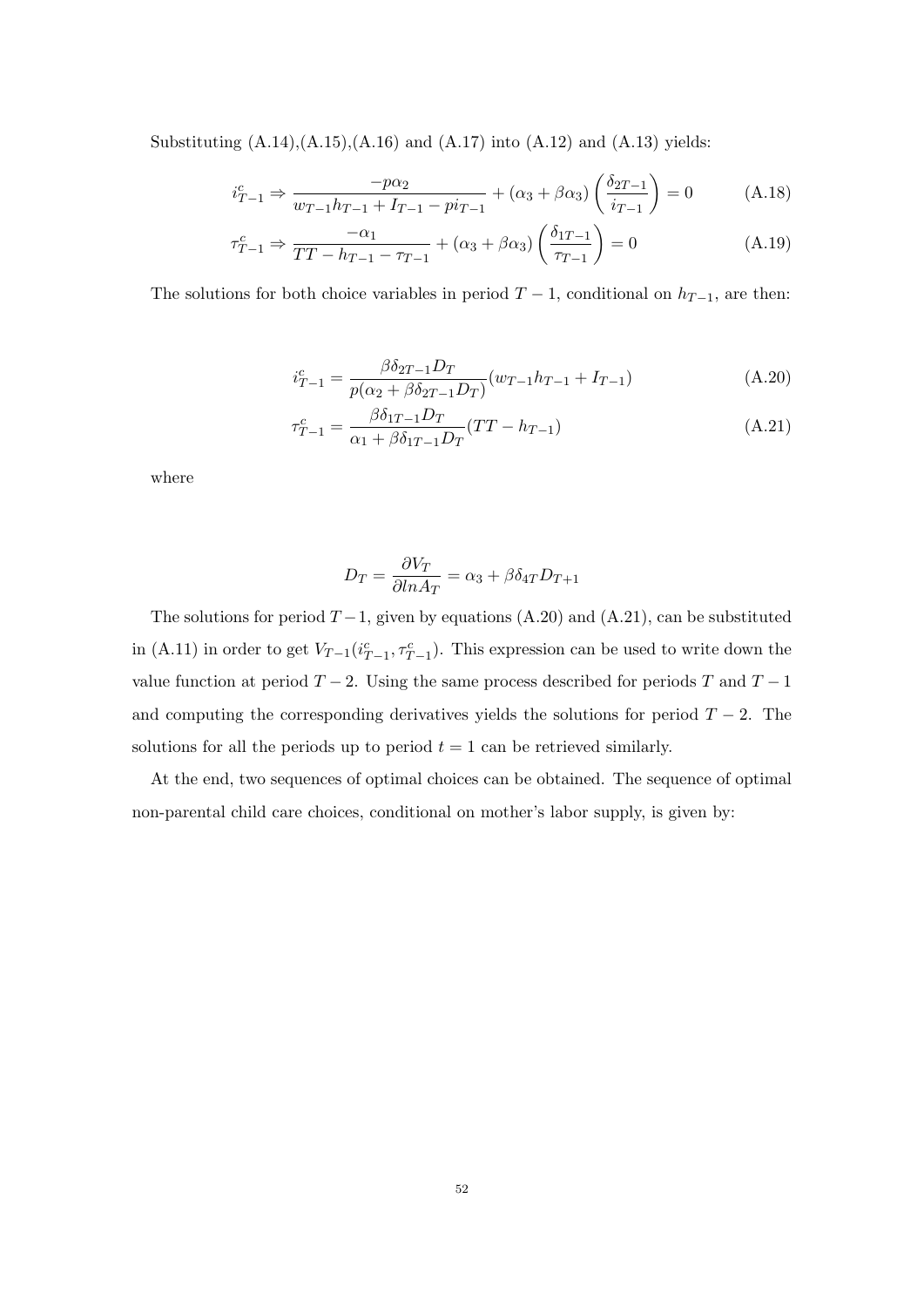$$
i_T^c = \frac{\beta \delta_{2T} D_{T+1}}{p(\alpha_2 + \beta \delta_{2T} D_{T+1})} (w_T h_T + I_T)
$$
\n(A.22)

$$
i_{T-1}^c = \frac{\beta \delta_{2T-1} D_T}{p(\alpha_2 + \beta \delta_{2T-1} D_T)} (w_{T-1} h_{T-1} + I_{T-1})
$$
(A.23)

$$
i_{T-2}^c = \frac{\beta \delta_{2T-2} D_{T-1}}{p(\alpha_2 + \beta \delta_{2T-2} D_{T-1})} (w_{T-2} h_{T-2} + I_{T-2})
$$
(A.24)  
...

$$
i_t^c = \frac{\beta \delta_{2t} D_{t+1}}{p(\alpha_2 + \beta \delta_{2t} D_{t+1})} (w_t h_t + I_t)
$$
\n
$$
\vdots
$$
\n(A.25)

$$
i_2^c = \frac{\beta \delta_{22} D_3}{p(\alpha_2 + \beta \delta_{22} D_3)} (w_2 h_2 + I_2)
$$
\n(A.26)

$$
i_1^c = \frac{\beta \delta_{21} D_2}{p(\alpha_2 + \beta \delta_{21} D_2)} (w_1 h_1 + I_1)
$$
\n(A.27)

Equation (A.25) is equal to (7) in the main text. Instead, the sequence of optimal choices for time with the child, conditional on mother's labor supply, is given by:

. . .

$$
\tau_T^c = \frac{\beta \delta_{1T} D_{T+1}}{(\alpha_1 + \beta \delta_{1T} D_{T+1})} (TT - h_T)
$$
\n(A.28)

$$
\tau_{T-1}^c = \frac{\beta \delta_{1T-1} D_T}{(\alpha_1 + \beta \delta_{1T-1} D_T)} (TT - h_{T-1})
$$
\n(A.29)

$$
\tau_{T-2}^c = \frac{\beta \delta_{1T-2} D_{T-1}}{(\alpha_1 + \beta \delta_{1T-2} D_{T-1})} (TT - h_{T-2})
$$
\n(A.30)

$$
\tau_t^c = \frac{\beta \delta_{1t} D_{t+1}}{(\alpha_1 + \beta \delta_{1t} D_{t+1})} (TT - h_t)
$$
\n
$$
\vdots
$$
\n(A.31)

$$
\tau_2^c = \frac{\beta \delta_{12} D_3}{(\alpha_1 + \beta \delta_{12} D_3)} (TT - h_2)
$$
\n(A.32)

$$
\tau_1^c = \frac{\beta \delta_{11} D_2}{(\alpha_1 + \beta \delta_{11} D_2)} (TT - h_1)
$$
\n(A.33)

Equation (A.31) is equal to equation (8) in the text. The sequence of values for  $D_{t+1}$ is defined in the main text.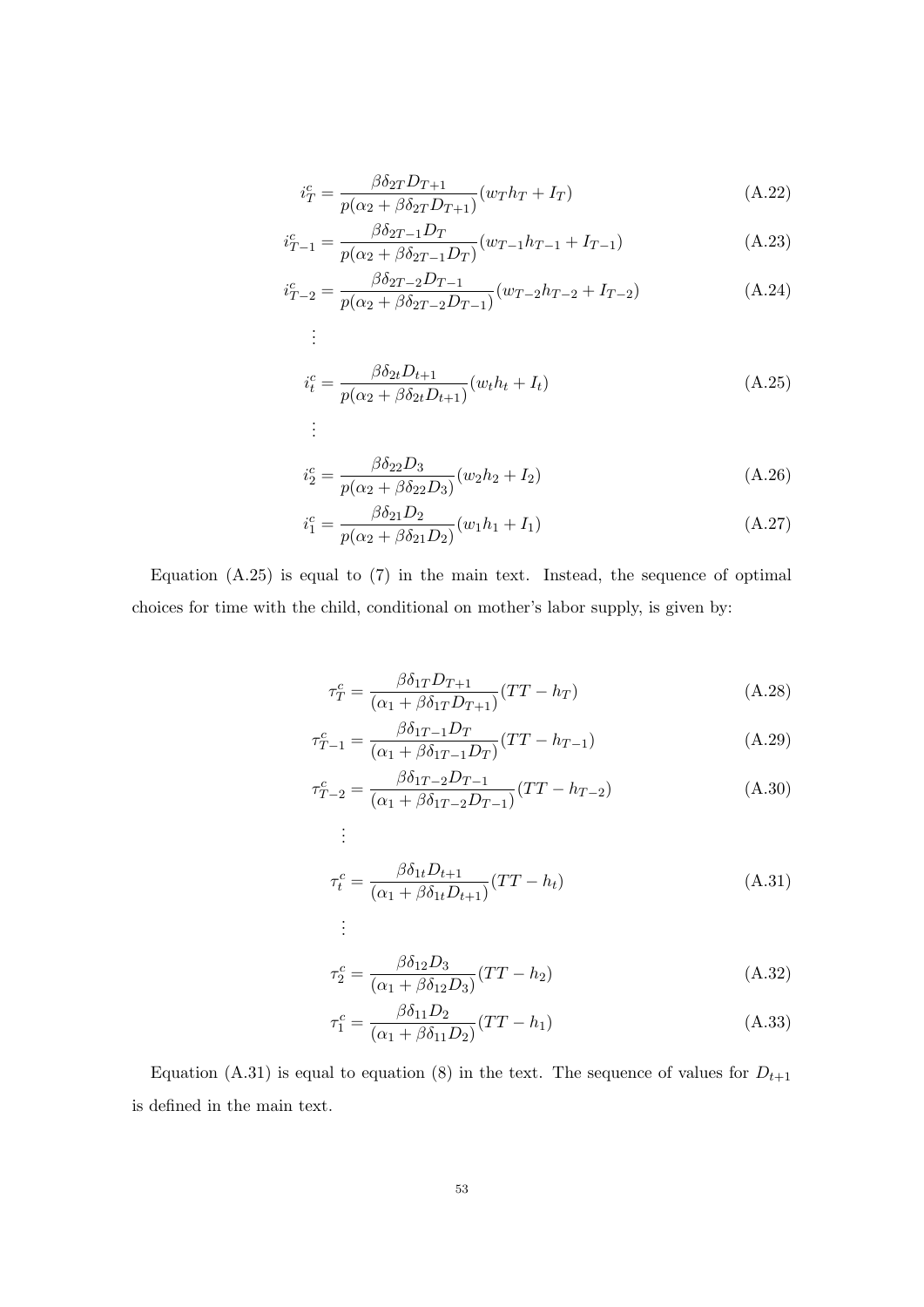Once having found the solutions for both the child care and the time allocation decisions, the solutions for the labor supply can be computed using the same backward procedure. Equation (10) represents the optimal labor supply in each period as a function of  $i_t$  and  $\tau_t$ ; substituting (7) and (8), it yields the optimal labor supply choice for each period t, as defined by (11).

The unconditional demands for child care and time with the child are derived substituting the labor supply solution into equations (7) and (8) (corresponding to (A.25) and (A.31) in this Appendix).

## Appendix B. Empirical analysis and estimation

This Appendix provides additional details on the empirical analysis performed to estimate the model.

B.1. **Empirical specification.** As stated in Section 4.1, the definition of the model parameters should ensure that they respect the requirements imposed by the functional form restrictions. In order to respect these requirements without posing additional constraints to the estimation algorithm, I use a suitable transformation of the original parameters for any coefficient on which the model imposes restrictions due to functional form or empirical specification assumptions.<sup>23</sup>

Concerning the parameters in the mother's utility function, they should be positive and sum to one. In order to respect these requirements, I define them as multinomial probabilities and equal to the following expressions:

|              | $exp(\gamma_1)$                                                                                                                                                        |  |
|--------------|------------------------------------------------------------------------------------------------------------------------------------------------------------------------|--|
| $\alpha_1$   | $\overline{exp(\gamma_1)+exp(\gamma_{21}MotherE}du + \gamma_{21}MotherRace) + exp(\gamma_{31}MotherE}du + \gamma_{32} MotherRace + \gamma_{33}I(\mu_0 = \mu_{0high}))$ |  |
|              | (B.1)                                                                                                                                                                  |  |
|              | $exp(\gamma_{21} MotherEdu + \gamma_{22} MotherRace)$                                                                                                                  |  |
| $\alpha_2 =$ | $exp(\gamma_1) + exp(\gamma_{21} MotherEdu + \gamma_{22} MotherRace) + exp(\gamma_{31} MotherEdu + \gamma_{32} MotherRace + \gamma_{33}I(\mu_0 = \mu_0_{high}))$       |  |
|              | (B.2)                                                                                                                                                                  |  |
|              | $exp(\gamma_{31} MotherEdu + \gamma_{32} MotherRace + \gamma_{33}I(\mu_0 = \mu_{0high}))$                                                                              |  |
| $\alpha_3 =$ | $exp(\gamma_1) + exp(\gamma_{21} MotherEdu + \gamma_{22} MotherRace) + exp(\gamma_{31} MotherEdu + \gamma_{32} MotherRace + \gamma_{33}I(\mu_0 = \mu_0_{high}))$       |  |
|              | (B.3)                                                                                                                                                                  |  |

 $^{23}\!\mathrm{See}$  Mroz et al. (2010) for similar applications.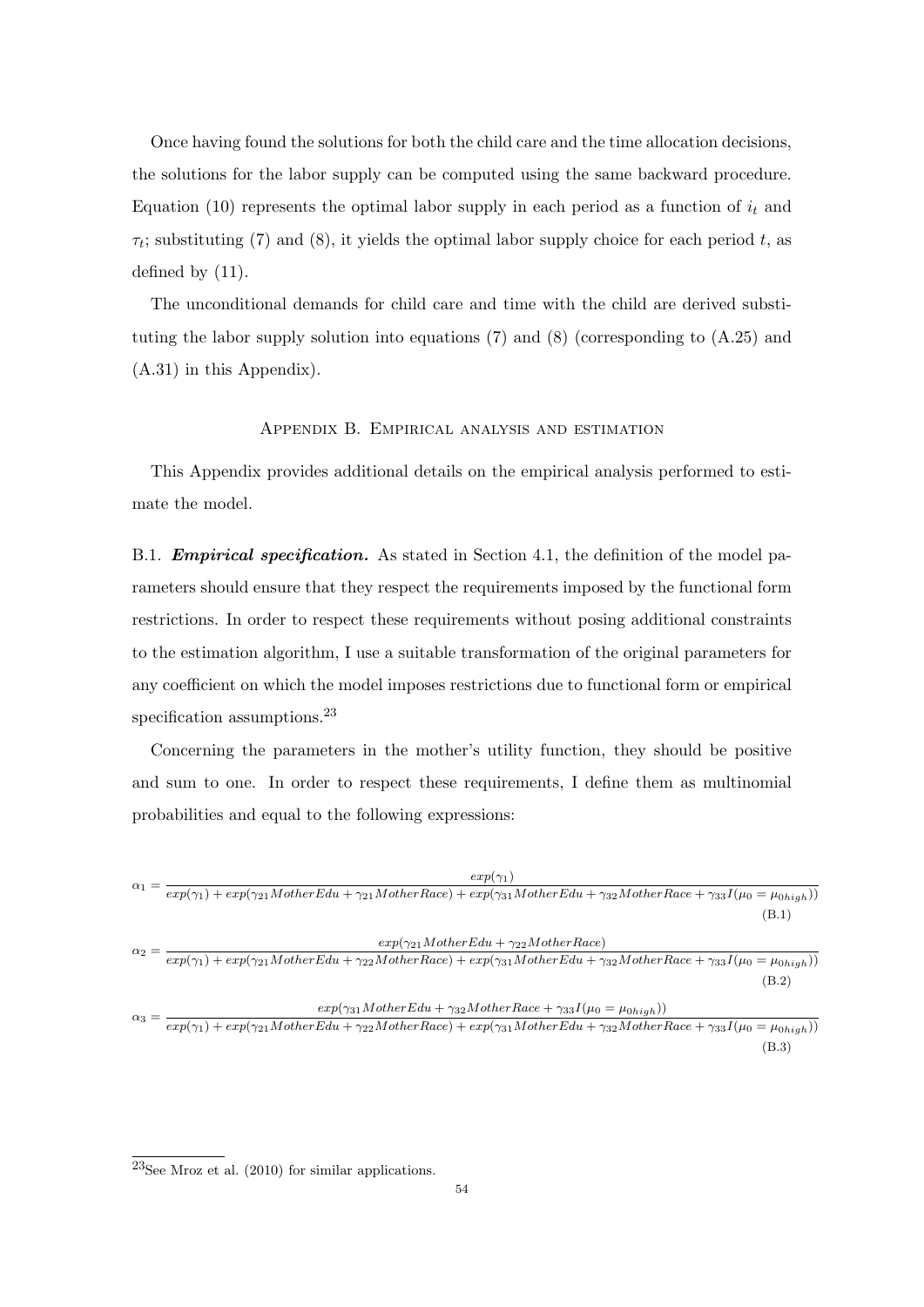where  $\gamma_1$  is normalized to being 0 and  $\mu_0$  represents mother's skills. The distribution of mother's skills is explained in the text. A similar transformation has been implemented for parameters representing probabilities, i.e. type proportions of high and low skilled mothers and children. More precisely, the proportion of high skilled mothers is defined as

$$
\pi_{mh} = \exp(z_m)/(1 + \exp(z_m))
$$
\n(B.4)

while the proportion of high skilled children is

$$
\pi_{ch} = \exp(z_c)/(1 + \exp(z_c))\tag{B.5}
$$

The proportions of low skilled mothers and children are, respectively,  $\pi_{ml} = (1 - \pi_{mh})$  and  $\pi_{cl} = (1 - \pi_{ch})$ . The parameters  $z_m$  and  $z_c$  are actually estimated and are used to recover the type proportions of high skilled mothers and children.

Concerning the CAPF, the parameters in this case should be strictly positive. Hence, I implement the transformation defined by (15) that exploits the properties of the exponential function.

The vector of parameters to be estimated is the following:

$$
\Theta = \{\Gamma_2, \Gamma_3, \rho, \Xi, \sigma_v, \mu_{0k}, z_{mh}, \Upsilon, \sigma_\epsilon, \psi_{ck}, z_{ch}, \Delta, p, \theta_{inc}\}
$$
(B.6)

where  $\Gamma_2 = (\gamma_{21}, \gamma_{22}), \Gamma_3 = (\gamma_{31}, \gamma_{32}, \gamma_{33}), \Xi = (\xi_1, \xi_2, \xi_3, \xi_4), k = (h, l), \Upsilon = (\mu_1, \mu_2, \mu_3, \mu_4),$  $\Delta = (\eta_1, \eta_2, \eta_3)$  and  $\theta_{inc} = (\mu_{inc}, \sigma_{inc}).$ 

The parameter  $p$  represents the hourly price of child care. It is estimated because the actual distribution of that measure in the data has a large mass toward zero, also for children actually using the service. This may be due to the usage of informal child care, that can have a zero market price. Using the direct measure available in the data yields an infinite demand for external child care for those using an arrangement with a zero price, regardless of mother's labor income and household earnings.

B.2. **Estimation.** The estimation has been done in two-stages, after having set the discount factor  $\beta = 0.95$ : the parameters of the income process have been estimated in the first stage, while all remaining parameters have been estimated in the second stage.<sup>24</sup>

<sup>24</sup>Results do not change estimating all parameters in only one stage. However, the estimation in two-stages is less time consuming.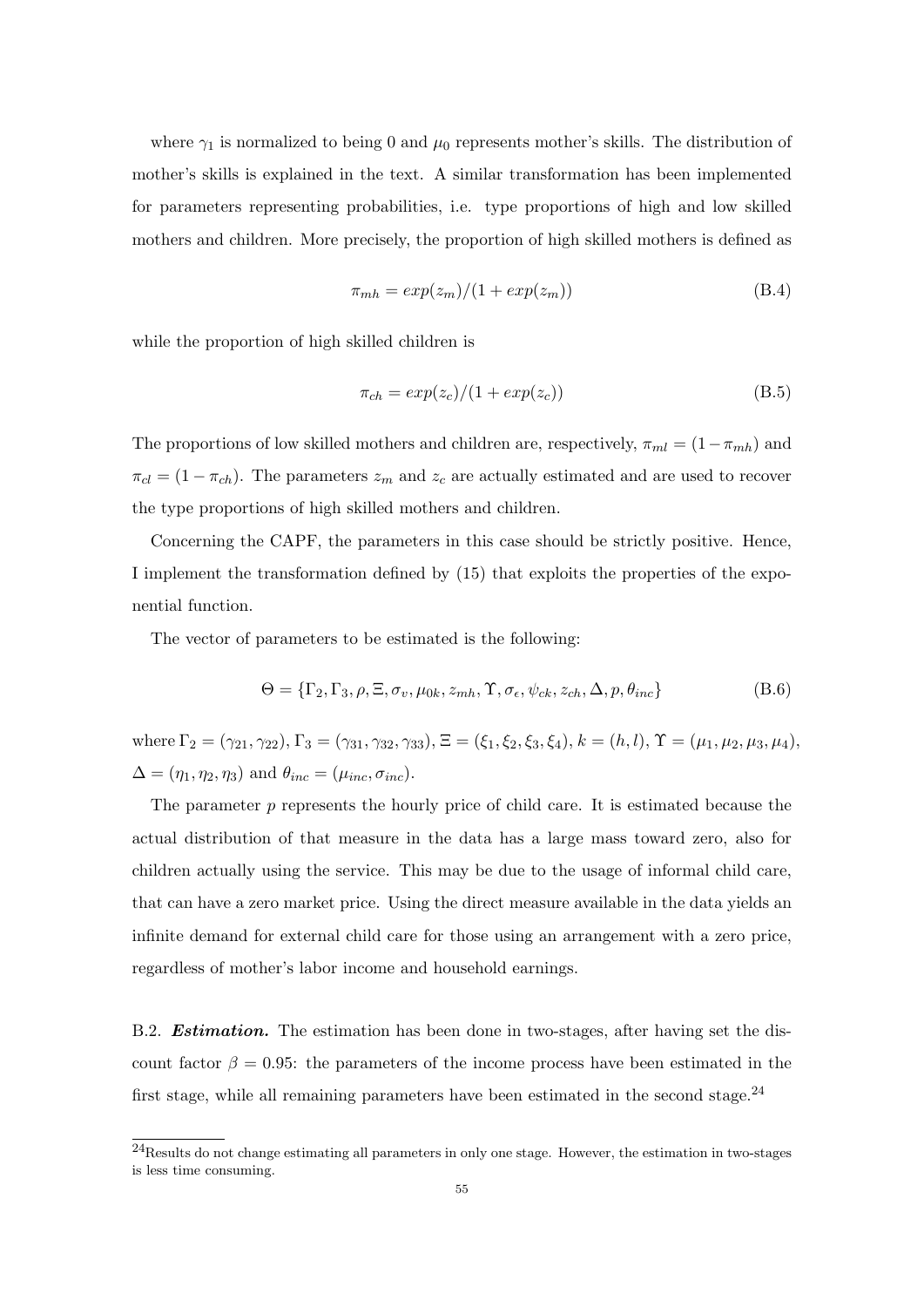After having computed the statistics defined in Table 1 for the actual data, I proceed with the first-stage estimation of the income parameters. This involves the simulation of the income process, after having drawn from a standard normal distribution  $N * R$ times, for every period. This distribution is actually a function of the two parameters that should be estimated, i.e.,  $\mu_{inc}$  and  $\sigma_{inc}$ . The statistics used to estimate these parameters are the average, standard deviation and median income for all the periods. I compute these points for both the actual and the simulated income processes. The SMD estimator for this first stage minimizes an objective function where each moment condition is the distance between the income data moments and their simulated counterparts. Each moment condition is weighted using the inverse of the corresponding statistics in the data. The vector of first-stage estimated parameters is then:  $\hat{\theta}_{inc} = (\hat{\mu}_{inc}, \hat{\sigma}_{inc})$ .

The second-stage involves the estimation of all remaining parameters using the same estimator. First of all, I simulate the data according to the DGP implied by the model, taking  $N * R * T$  draws for wage, error in test score measure and income and  $N * R$  draws for child's and mother's skills. Following Keane and Moffitt (1998), I re-draw the errors to simulate the income distribution using the parameters estimated in the first stage. In each period, the values for mother's labor supply, non-parental child care and maternal time are derived using the optimal solutions implied by the model.<sup>25</sup> Then, after having simulated the data for all the periods, I compute the statistics defined in Table 1 from the simulated data.

The estimator used in this second-stage minimizes an objective function where each moment condition is the distance between the data statistics and the simulated counterparts, as summarized by Table 1:

$$
\hat{\theta} = arg min \ \hat{g}(\theta)' W \hat{g}(\theta)
$$

where

$$
\hat{g}(\theta) = \hat{m} - \hat{M}(\theta)
$$

<sup>25</sup>To test numerically the accuracy of the solutions given by the theoretical model, I also perform a grid search, assuming that the mother's decision to work was actually discrete. In other words, I compute the value of the demands for child care and time with the child, as well as the mother's inter temporal utility, for different levels of mother's labor supply (with the number of hours of work ranging from 0 up to the total time endowment) and I define as optimal choices those that provide the highest utility. The solutions do not differ from the ones provided by the theoretical model.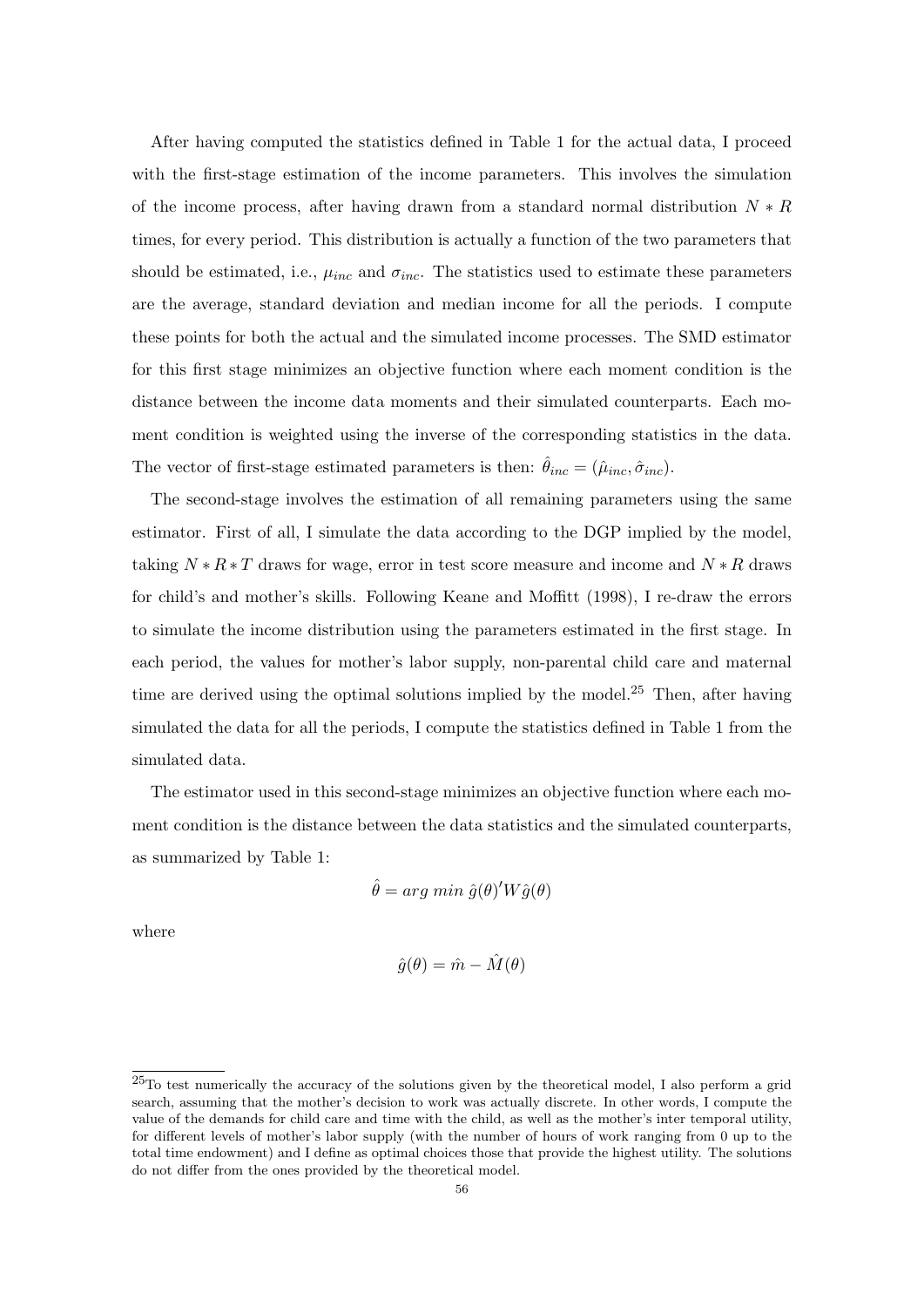$\hat{m}$  is the vector of statistics defined from the actual data, while  $\hat{M}(\theta)$  is the vector of simulated statistics according to the model that are functions of the structural parameters to be estimated. W is a positive definite diagonal weighting matrix. According to Cameron and Trivedi (2005, pag. 203), the most efficient minimum distance estimator uses a weighting matrix whose elements are estimates of the inverse of the covariance matrix of the vector  $\hat{m}$ ; this is the so-called optimal minimum distance (OMD) estimator. Since Altonji and Segal (1996) provide evidence of small sample biases in the OMD estimator, I use the diagonally weighted minimum distance estimator proposed by Blundell, Pistaferri, and Preston  $(2008)$ . Given S number of moments, the weighting matrix is then defined as:

$$
W = \left( \begin{array}{cccc} \hat{V}[\hat{m}_1]^{-1} & 0 & 0 \\ 0 & \ddots & 0 \\ 0 & 0 & \hat{V}[\hat{m}_S]^{-1} \end{array} \right)
$$

where  $\hat{V}[\hat{m}]$  is estimated with non-parametric bootstrap and according to the formula (Davidson and MacKinnon 2003, p. 208):

$$
\hat{V}[\hat{m}] = \left[\frac{1}{B}\right] \sum_{b=1}^{B} (\hat{m}_b^* - \bar{m}^*) (\hat{m}_b^* - \bar{m}^*)' (\text{B.7})
$$

Non-parametric bootstrap (with replacement) has been implemented according to Wooldridge (2002, p. 379): I used a random number generator to obtain N integers, where  $N = 430$ represents the sample size of the actual data, and these integers index the observations drawn from the actual distribution of data. Repeating this process  $B$  times,  $26$  it yields B bootstrap samples on which the statistics defined in Table 1 can be computed:  $\hat{m}_{b}^{*}$ represents a statistic computed for the sample b, while  $\bar{m}^*$  is the average of the statistics across the B samples.

B.3. **Standard errors.** Non-parametric bootstrap with replacement has been used to compute also the standard errors. After having drawn  $B_{se}$  samples from the actual data,<sup>27</sup> I repeat the estimation of the parameters for each sample. This yields an empirical distribution of the parameters estimates, from which I can recover a bootstrap estimate of the variance, using the formula (Train 2009, pag. 201):

 $26B = 200.$ 

 $^{27}B_{se} = 50$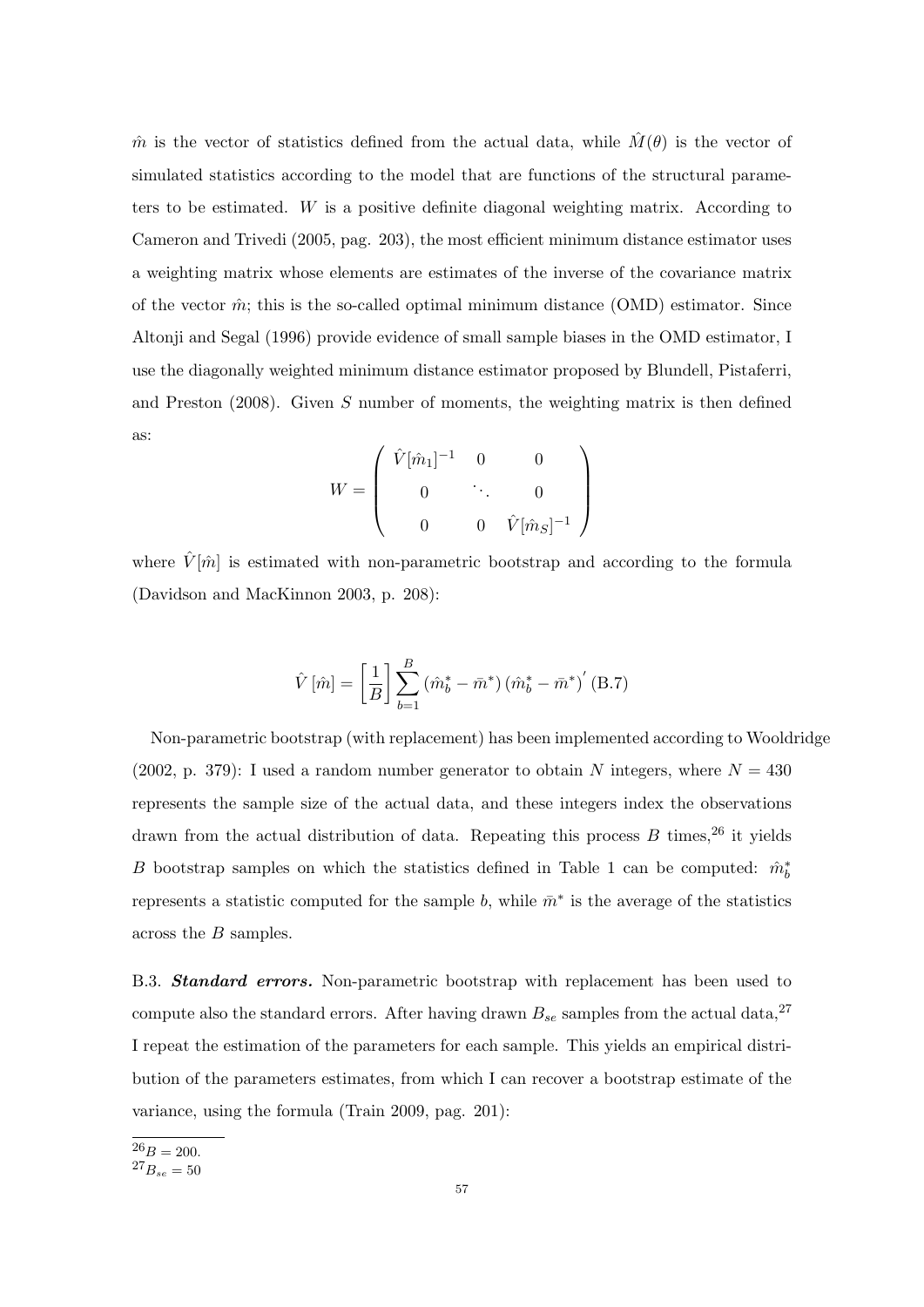$$
\hat{V}\left[\hat{\theta}\right] = \left[\frac{1}{B}\right] \sum_{b=1}^{B} \left(\hat{\theta}_{b}^{*} - \bar{\theta}^{*}\right) \left(\hat{\theta}_{b}^{*} - \bar{\theta}^{*}\right)'
$$
 (B.8)

Taking the square root of (B.8) yields the bootstrap estimate of the standard errors  $se_{\hat{\theta}}$ .

The standard errors for the type proportion parameters  $\pi_{mh}$ ,  $\pi_{ch}$  are computed applying the delta method to the non-linear functions (B.4) and (B.5). Defining  $g(z_l) = exp(z_l)/(1+$  $exp(z_l)$  as the function to be approximated, respectively for mothers  $(l = m)$  and children  $(l = c)$ , the standard errors of the parameters  $\pi_{mh}$  and  $\pi_{ch}$  are given by (Davidson and MacKinnon 2003, chapter 5.6):

$$
se_{\hat{\pi}_{lh}} = |g'(\hat{z}_l)| se_{\hat{z}_l}
$$
 (B.9)

where  $l = m, c$  and  $g'(\hat{z}_l) = \frac{\partial g(\hat{z}_l)}{\partial \hat{z}_l}$ .

## APPENDIX C. PSID-CDS DATA

This Appendix provides further details on the data used to estimate the model.

The overall dataset is composed by different supplements of the Panel Study of Income Dynamics (PSID) gathered in the period 1985-2007. Table C.1 summarizes the main information on availability and sources of data. Notice the difference in the availability of information between data taken from the main PSID surveys or related to the external child care information, and the other variables taken from the CDS supplements of the PSID. PSID surveys and the retrospective nature of questions on child care use allow to cover all the periods considered in the model. Instead, the information on maternal time and child's cognitive outcomes are available only at the year of the CDS survey, i.e., 1997, 2002 or 2007.

The merging procedure between PSID and CDS data is done exploiting information on the relationship of each CDS child with respect to the head of the household and the primary caregiver. The final sample is composed by all children aged 0-12 in 1997 without siblings and with both parents living in the household, without missing information on child and parents characteristics and with at least one test score measure. As summarized in Table C.2, birth cohorts of children in this sample range from 1984 to 1996, while the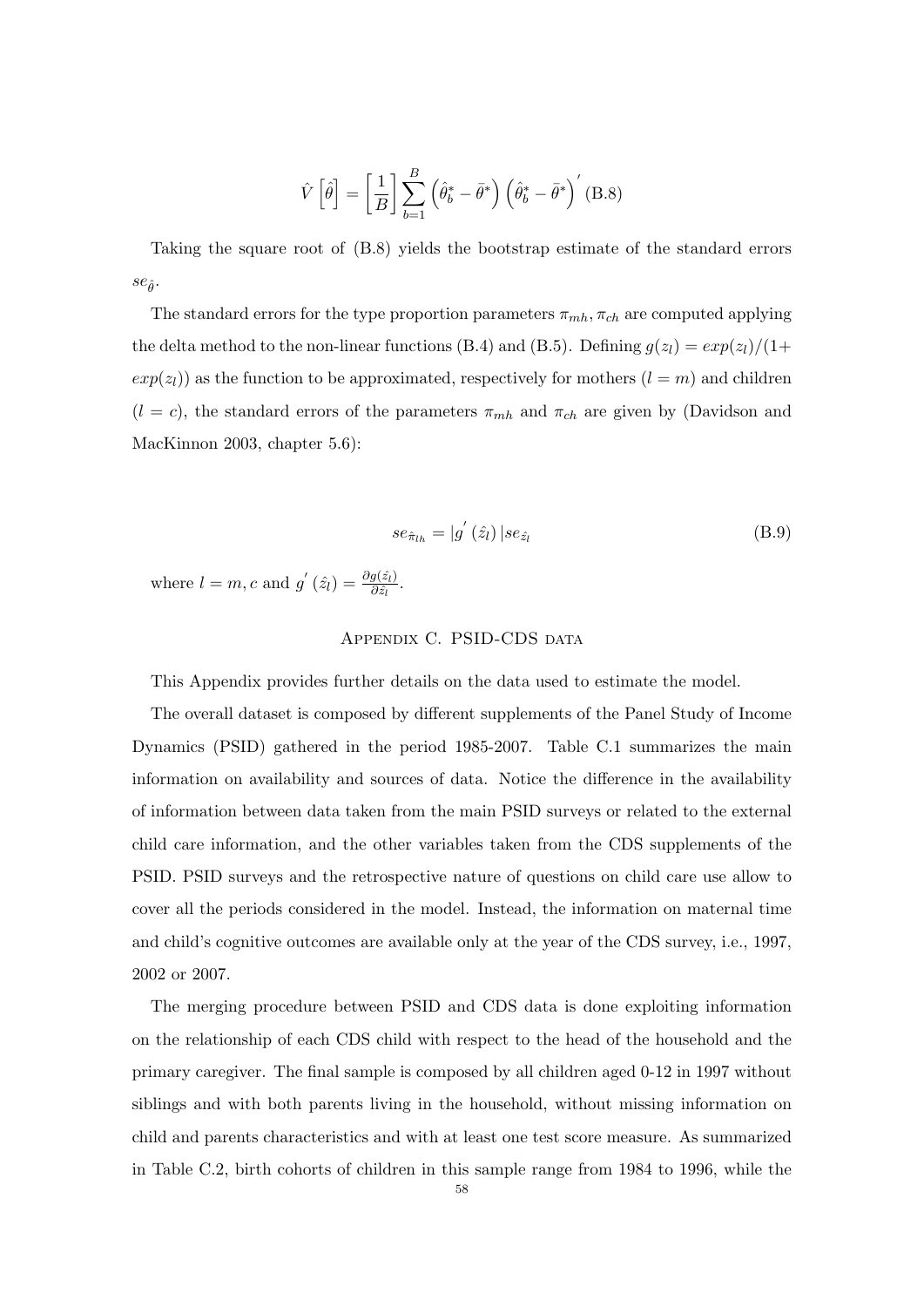terminal period of the model  $(T = 13)$  corresponds to 1997 for those born in 1984 and to 2009 for those born in 1996.

Table C.3 summarizes the available data for a child born in 1996. This table stresses the existence of a long time-gap of missing data due to the structure of the surveys and the timing of the interviews. In fact, while the child care information is available for all periods, data on maternal time and child's cognitive outcomes are available only in the years of the CDS supplement, i.e., 1997, 2002 and 2007.

Table C.4 shows the average characteristics of the sample used for the estimation ( $N =$ 430) and the total sample of children in CDS, for whom it has been possible to derive information on their parents (3243 observations). This comparison sample includes both families with only one child and families with more children. Mothers in the sample used for the analysis spend less time with their child, work more and use a slightly higher amount of external child care; moreover, they are older and more educated than the mothers in the PSID-CDS data. However, they do not differ in terms of wage at childbirth and race.

### Appendix D. Sensitivity analysis

The results presented in Section 6 are robust to several sensitivity analyses that will be described below. For the sake of brevity, I report only the results concerning the parameters for maternal time and external child care time in the CAPF.

D.1. **Terminal period.** The model has been estimated setting  $T = 13$ . However, looking at figure 3, it seems that the child's ability measure increases up to age 12 and starting from this point it becomes flatter. Moreover, according to the results provided by Del Boca et al. (2014), mother's time is actually the most important input that the child may receive in the first 12 years of his life, while father's time becomes also important starting from this age on. In order to see whether the restrictions on father's labor supply imposed in the model play a role, I re-estimate it setting  $T = 12$ . This change yields a sample of 366 observations repeated for 12 periods.<sup>28</sup> Figure D.1 presents the results showing that mother's time productivity is slightly lower than the one estimated in the base analysis. This may confirm the point argued by Del Boca et al. (2014) saying that father's time also becomes important as the child grows up and enters adolescence. Hence, the estimated

 $^{28}$ The reduction in sample size is due to observations that have only one test score measure at age 13.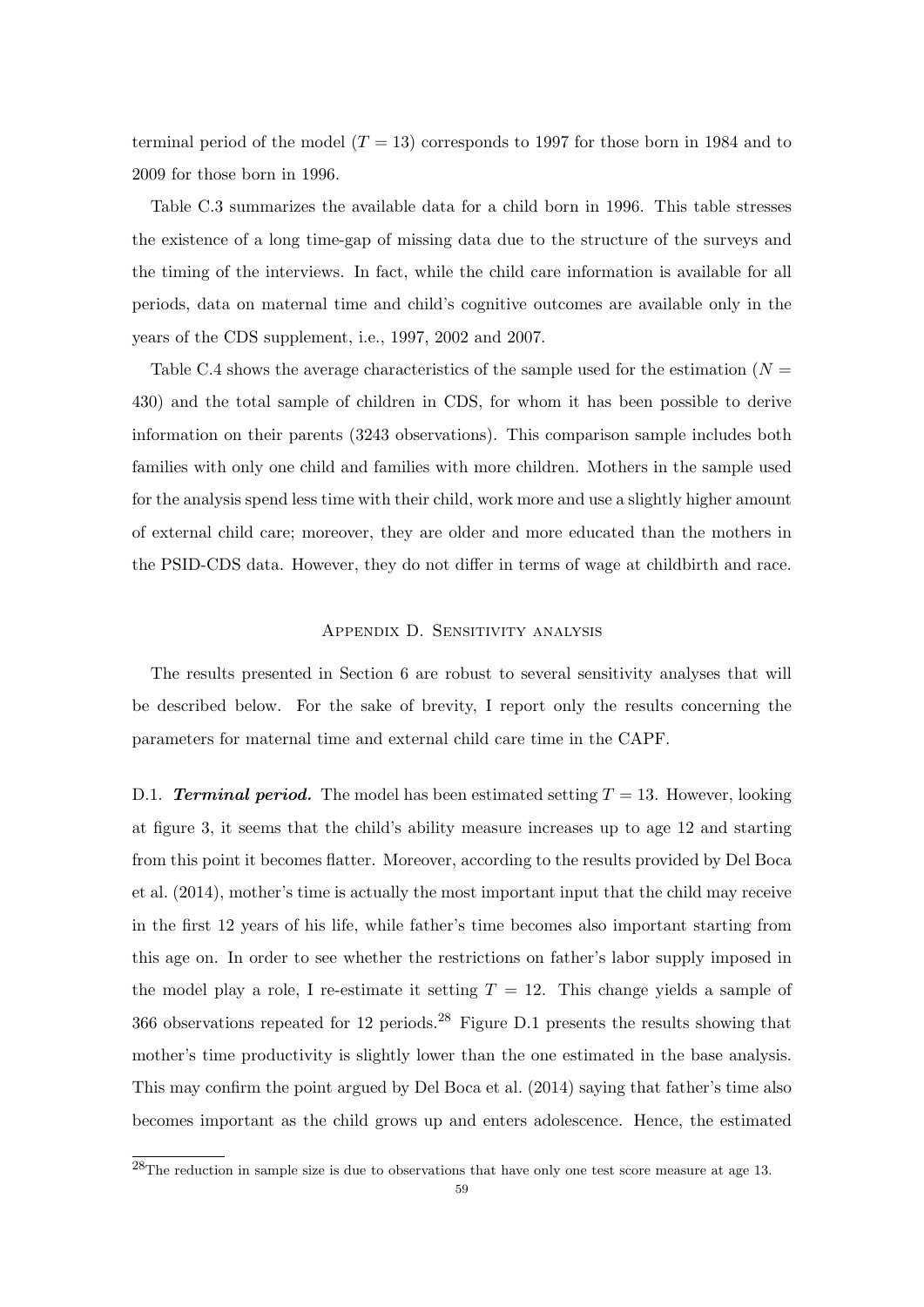elasticity of child's development with respect to mother's time presented in Section 6 may provide an upper bound of the true value.

D.2. **Definition of maternal time.** The variable weekly time with the mother has been defined considering the time spells in which only the mother was present, either being directly involved in child's activities or being just around and not participating. I test the robustness of this choice on two dimensions. First, the category of time when the mother is not actively involved with the child may include housework activities, that may not represent an investment in child's human capital. If this is the case, the estimated coefficient reported in Figure 7 overestimates the true effect of maternal time. I can test for this issue defining the variable maternal time in such a way that only activities when the mother is directly participating are included. Results are reported in Figure D.2: the elasticity of child's development with respect to maternal time is slightly lower than the one found in the main analysis. Moreover, the elasticity of child's development with respect to maternal time presents a sharper decrease over time than the one shown in figure 7. This may suggest that while active time with the mother is always productive for child's development, the passive time spells (when the mother is just around) also become important as the child ages.

Second, the definition of the variable in the main analysis does not consider as maternal time the time spells when the mother is involved in child's activities but also the father is present. In order to test whether the latter category also represents an input for child development, I repeat the estimation of the model defining the variable for maternal time adding also this category. The results shown in Figure D.3 provide a lower productivity than the one reported from the base analysis. This may suggest that the time spells when the father is around are somehow less productive for child development, pushing down the overall productivity of maternal time.

The results from all these additional analyses suggest that the true effect of maternal time on child's ability may range in between the one found in the main text and the ones reported in Figures D.2 and D.3. Thus, the estimated productivity in the base analysis is very likely to represent an upper bound of the true value.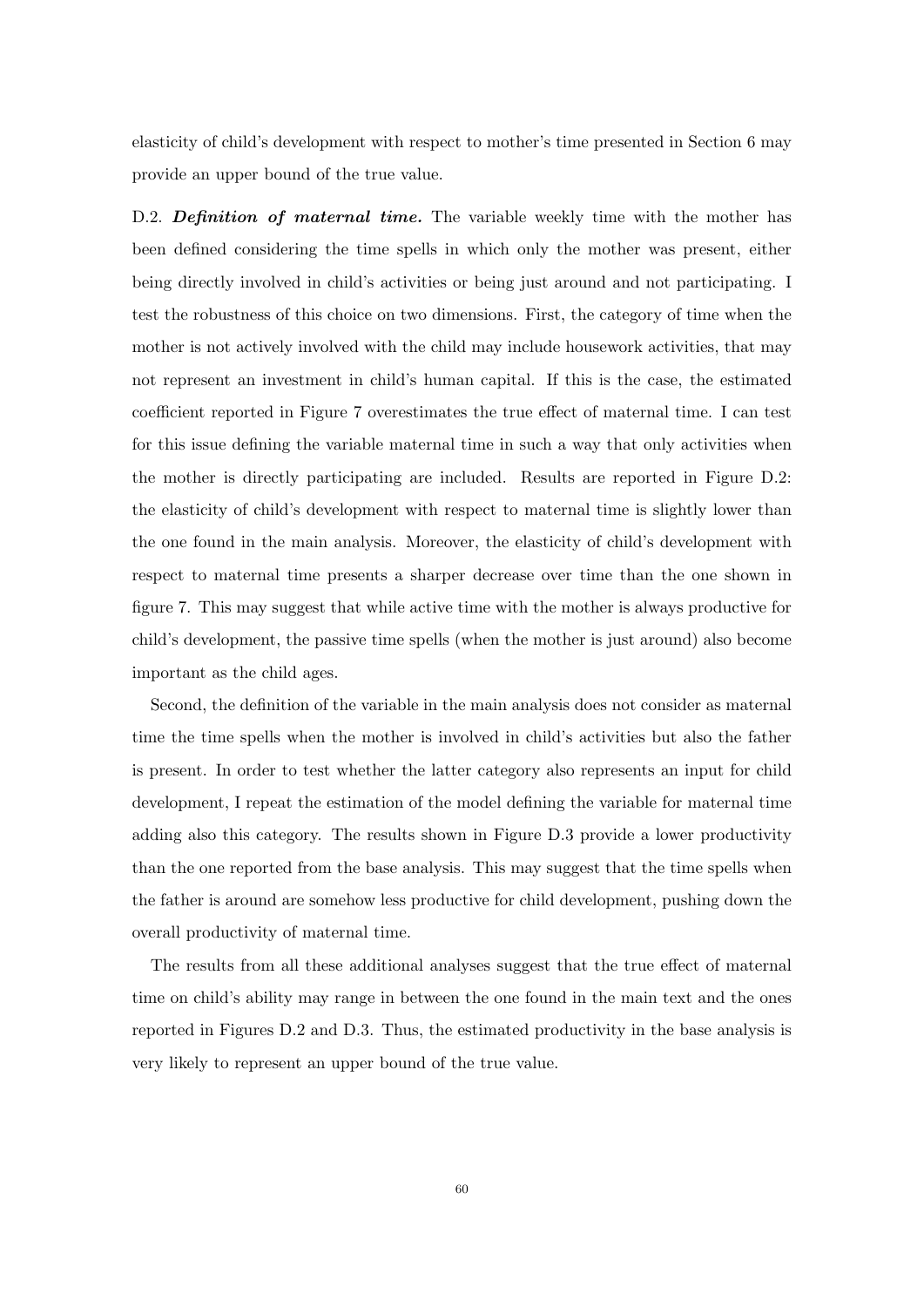Figure D.1 Elasticity of child's ability with respect to mother's time with the child and nonparental child care setting  $T = 12$ .



NOTE. This graph represents the productivity parameters for maternal time  $(\tau_t)$  and non-parental child care  $(i_t)$ as a function of child's age  $t = 1, 2, \ldots 12$ . The final period of the model is  $T = 12$ .

FIGURE D.2 Elasticity of child's ability with respect to mother's time with the child and nonparental child care if maternal time is only active time with the mother.



NOTE. This graph represents the productivity parameters for maternal time  $(\tau_t)$  and non-parental child care  $(i_t)$ as a function of child's age  $t = 1, 2, \ldots 13$ .  $\tau$  includes all activities where the mother is actively participating with the child (active time) and excludes the ones where is present but not engaged (passive time).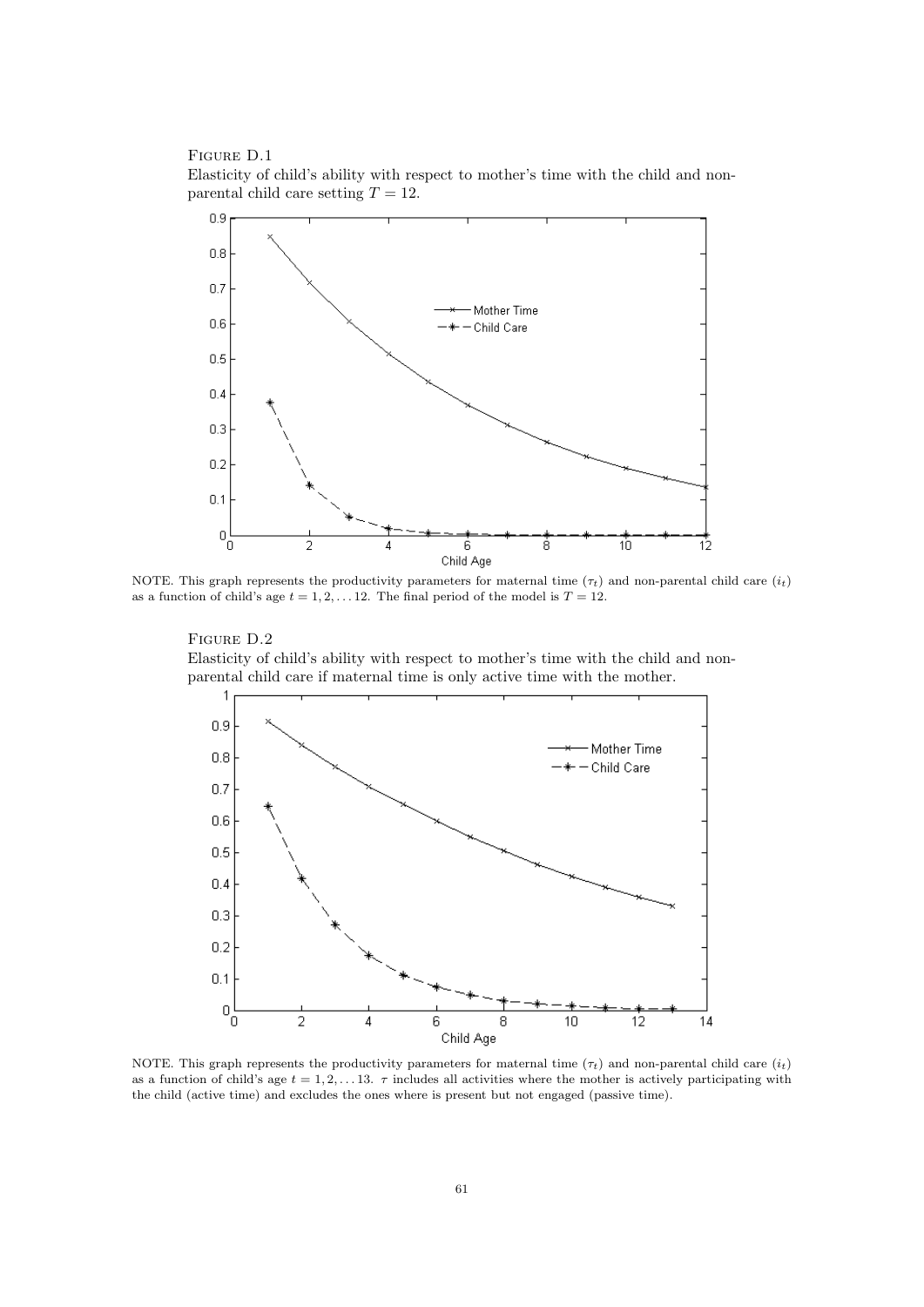| <b>Set of Variables</b>              | <b>Source</b> | <b>Survey Years</b>                                                                                                                                     | <b>Additional Info</b>                                                                                                                                                |
|--------------------------------------|---------------|---------------------------------------------------------------------------------------------------------------------------------------------------------|-----------------------------------------------------------------------------------------------------------------------------------------------------------------------|
| Non-parental child care              | CDS           | 1997-2002                                                                                                                                               | Retrospective<br>questions<br>all<br>on<br>arrangements used<br>since<br>birth<br>and<br>questions<br>on<br>ar-<br>rangements<br>used<br>at the time of the<br>survey |
| Child cognitive outcomes             | <b>CDS</b>    | 1997-2002-2007                                                                                                                                          | Only for children<br>older than 3                                                                                                                                     |
| Child demographic characteristics    | <b>CDS</b>    | 1997-2002                                                                                                                                               | Time-invariant (ex-<br>$\text{cept } age)$                                                                                                                            |
| Maternal time with the child         | $CDS-TD$      | 1997-2002                                                                                                                                               | Available only for<br>the year of the sur-<br>vey                                                                                                                     |
| Parents' hours of work               | <b>PSID</b>   | 1986,<br>1987.<br>1985,<br>1989,<br>1990.<br>1988.<br>1991.<br>1992,<br>1993,<br>1995,<br>1996,<br>1994,<br>1999,<br>2001,<br>1997,<br>2003, 2005, 2007 | Referred to the year<br>before the survey                                                                                                                             |
| Parents' wages                       | <b>PSID</b>   | 1985,<br>1986,<br>1987,<br>1988,<br>1989,<br>1990,<br>1991,<br>1992,<br>1993,<br>1996,<br>1994,<br>1995,<br>1999,<br>2001,<br>1997,<br>2003, 2005, 2007 | Referred to the year<br>before the survey                                                                                                                             |
| Parents' non labor income            | <b>PSID</b>   | 1986,<br>1987.<br>1985,<br>1989,<br>1990.<br>1988,<br>1991,<br>1992,<br>1993.<br>1995.<br>1996.<br>1994,<br>1999,<br>2001,<br>1997,<br>2003, 2005, 2007 | Referred to the year<br>before the survey                                                                                                                             |
| Parents' demographic characteristics | <b>PSID</b>   | 1997                                                                                                                                                    | Time-invariant (ex-<br>$\text{cept } age)$                                                                                                                            |

Table C.1 Information on availability and sources of data.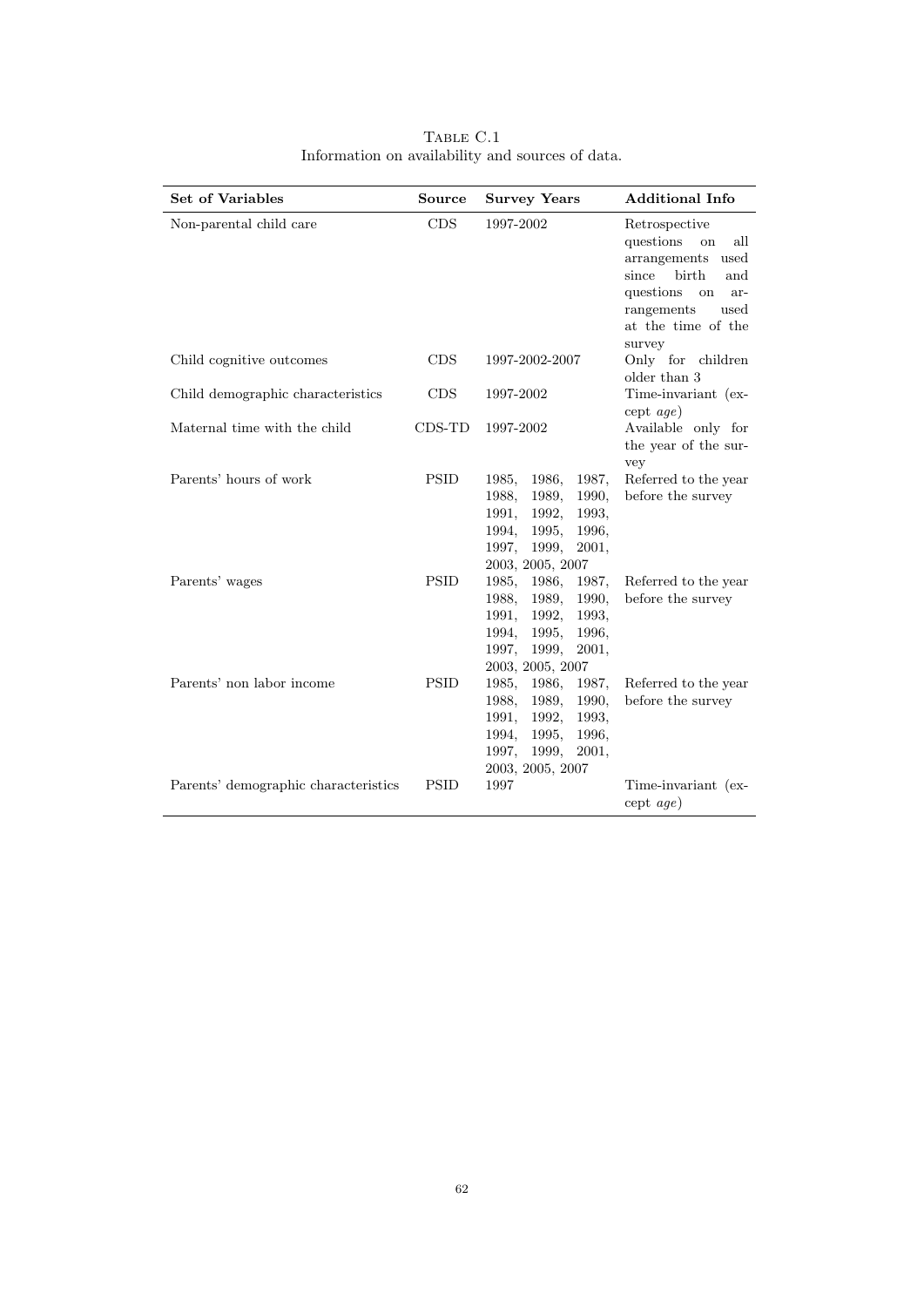| Year of Birth |       |       | Child's Age |          |                               |      |
|---------------|-------|-------|-------------|----------|-------------------------------|------|
| $t=0$         | $t=1$ | $t=2$ | $t=3$       | $\cdots$ | $t = 12 = T - 1$ $t = 13 = T$ |      |
| 1984          | 1985  | 1986  | 1987        | .        | 1996                          | 1997 |
| 1985          | 1986  | 1987  | 1988        | .        | 1997                          | 1998 |
| 1986          | 1987  | 1988  | 1989        | .        | 1998                          | 1999 |
| 1987          | 1988  | 1989  | 1990        | .        | 1999                          | 2000 |
| 1988          | 1989  | 1990  | 1991        | .        | 2000                          | 2001 |
| 1989          | 1990  | 1991  | 1992        | $\cdots$ | 2001                          | 2002 |
| 1990          | 1991  | 1992  | 1993        | .        | 2002                          | 2003 |
| 1991          | 1992  | 1993  | 1994        | .        | 2003                          | 2004 |
| 1992          | 1993  | 1994  | 1995        | .        | 2004                          | 2005 |
| 1993          | 1994  | 1995  | 1996        | .        | 2005                          | 2006 |
| 1994          | 1995  | 1996  | 1997        | .        | 2006                          | 2007 |
| 1995          | 1996  | 1997  | 1998        | .        | 2007                          | 2008 |
| 1996          | 1997  | 1998  | 1999        | .        | 2008                          | 2009 |

Table C.2 Cohorts of children in the final sample.

TABLE C.3 Available data for a child born in 1996.

| Child's age $(t)$               |   |             |   |   |    |    |  |   |    |    | Source | Survey Year |             |                                    |
|---------------------------------|---|-------------|---|---|----|----|--|---|----|----|--------|-------------|-------------|------------------------------------|
|                                 |   | $2^{\circ}$ | 3 | 4 | -5 | -6 |  | 8 | -9 | 10 |        | 11 12 13    |             |                                    |
| Non-parental child care         |   | X X X X X X |   |   |    |    |  |   |    |    |        |             | CDS         | 1997, 2002                         |
| Child cognitive outcomes        |   |             |   |   |    | Х  |  |   |    |    | X      |             | CDS         | 2002, 2007                         |
| Child demographic charact.      | X |             |   |   |    | Х  |  |   |    |    | X      |             | CDS         | 1997, 2002, 2007                   |
| Maternal time with the child    | X |             |   |   |    |    |  |   |    |    |        |             | <b>TD</b>   | 1997, 2002                         |
| Parents' hours of work          |   | X           |   | Х |    | Х  |  | Х |    | X  |        |             | <b>PSID</b> | 1999, 2001, 2003, 2005, 2007       |
| Parents' wages                  |   | X           |   | X |    | X  |  | Х |    | X  |        |             | <b>PSID</b> | 1999, 2001, 2003, 2005, 2007       |
| Parents' non labor income       |   | X           |   |   |    |    |  |   |    | X  |        |             | <b>PSID</b> | 1999, 2001, 2003, 2005, 2007       |
| Parents' demographic charact. X |   |             |   |   |    |    |  |   |    |    |        |             | PSID        | 1997, 1999, 2001, 2003, 2005, 2007 |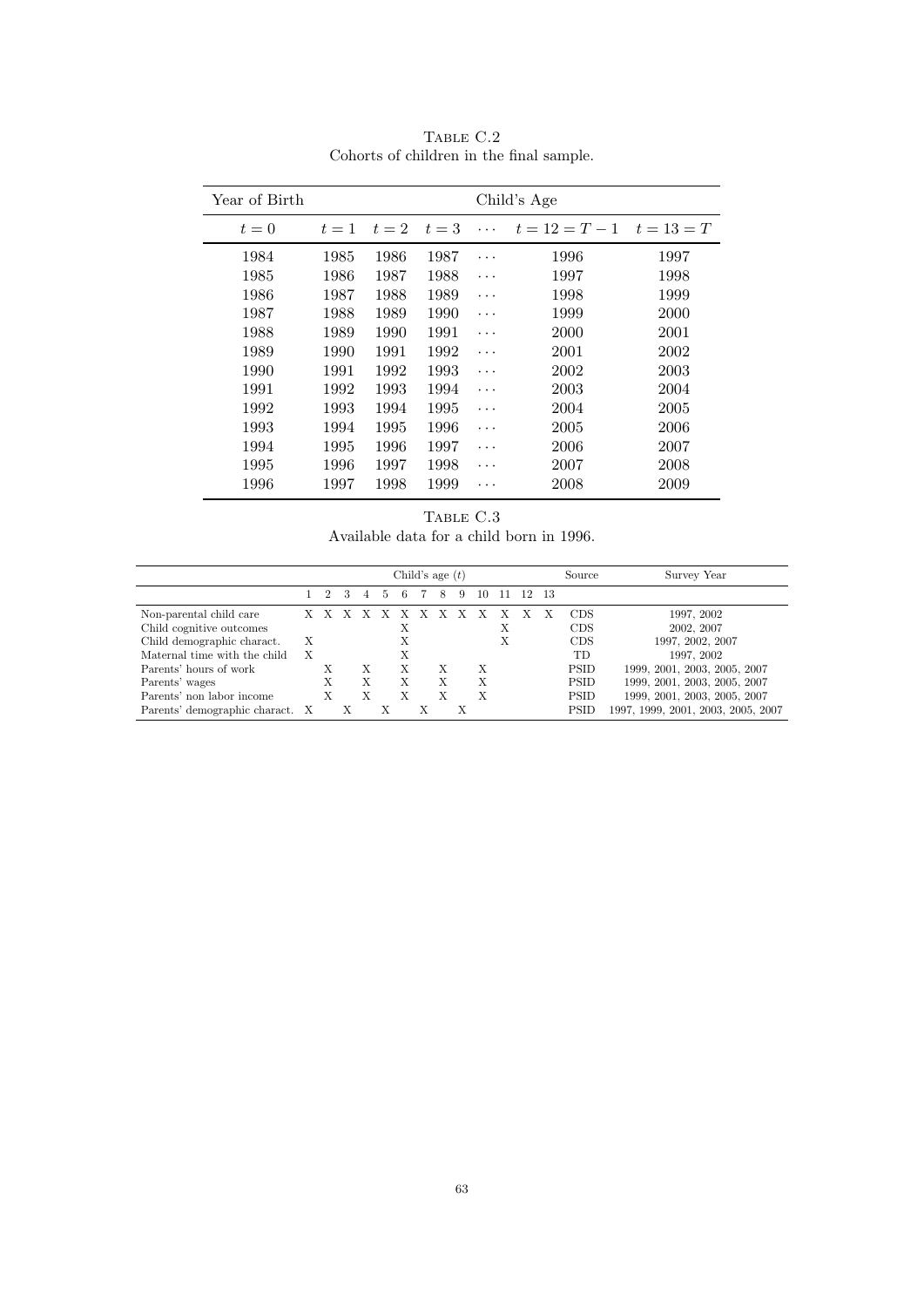|                                               | PSID-CDS          |         | Sample T-test       |
|-----------------------------------------------|-------------------|---------|---------------------|
| Mother's hours of work                        | 23.59             |         | $27.18 -10.86***$   |
|                                               | (0.14)            | (0.29)  |                     |
| Non-parental child care                       | 12.21             |         | $14.71 -9.40***$    |
|                                               | (0.10)            | (0.25)  |                     |
| Maternal time with the child                  | 25.83             | 21.16   | $6.18***$           |
|                                               | (0.32)            | (0.68)  |                     |
| Mother's wage before childbirth <sup>ab</sup> | 10.98             |         | $11.24 -1.21$       |
|                                               | (0.09)            | (0.18)  |                     |
| Mother's education                            | 12.98             |         | $13.27 -7.84***$    |
|                                               | (0.02)            | (0.03)  |                     |
| Mother's age at child's birth                 | 26.98             |         | $28.19 - 15.98***$  |
|                                               | (0.04)            | (0.07)  |                     |
| Mother's race: white                          | 0.61              |         | $0.61 - 0.12$       |
|                                               | (0.00)            | (0.01)  |                     |
| Child's gender: male                          | 0.51              | 0.51    | 0.49                |
|                                               | (0.002)           | (0.006) |                     |
| Child's birth weight                          | 116.89            |         | $119.18 -7.38***$   |
|                                               | (0.11)            | (0.29)  |                     |
| Father's hours of work                        | 38.66             |         | $45.25 -30.28***$   |
|                                               | $(0.11)$ $(0.19)$ |         |                     |
| Father's education                            | 12.66             |         | $13.29$ $-17.73***$ |
|                                               | (0.01)            | (0.03)  |                     |
| Household non labor income <sup>a</sup>       | 16.86             | 12.87   | $2.44**$            |
|                                               | (1.39)            | (0.84)  |                     |
| $\mathbf N$                                   | 3243              | 430     |                     |

TABLE  $\rm{C.4}$ Mean characteristics of the sample with respect to PSID-CDS data.

 $a$  Monetary variables deflated into 1997 US\$.

 $\overrightarrow{b}$  Mother's wage before childbirth refers to the year before the child was born.